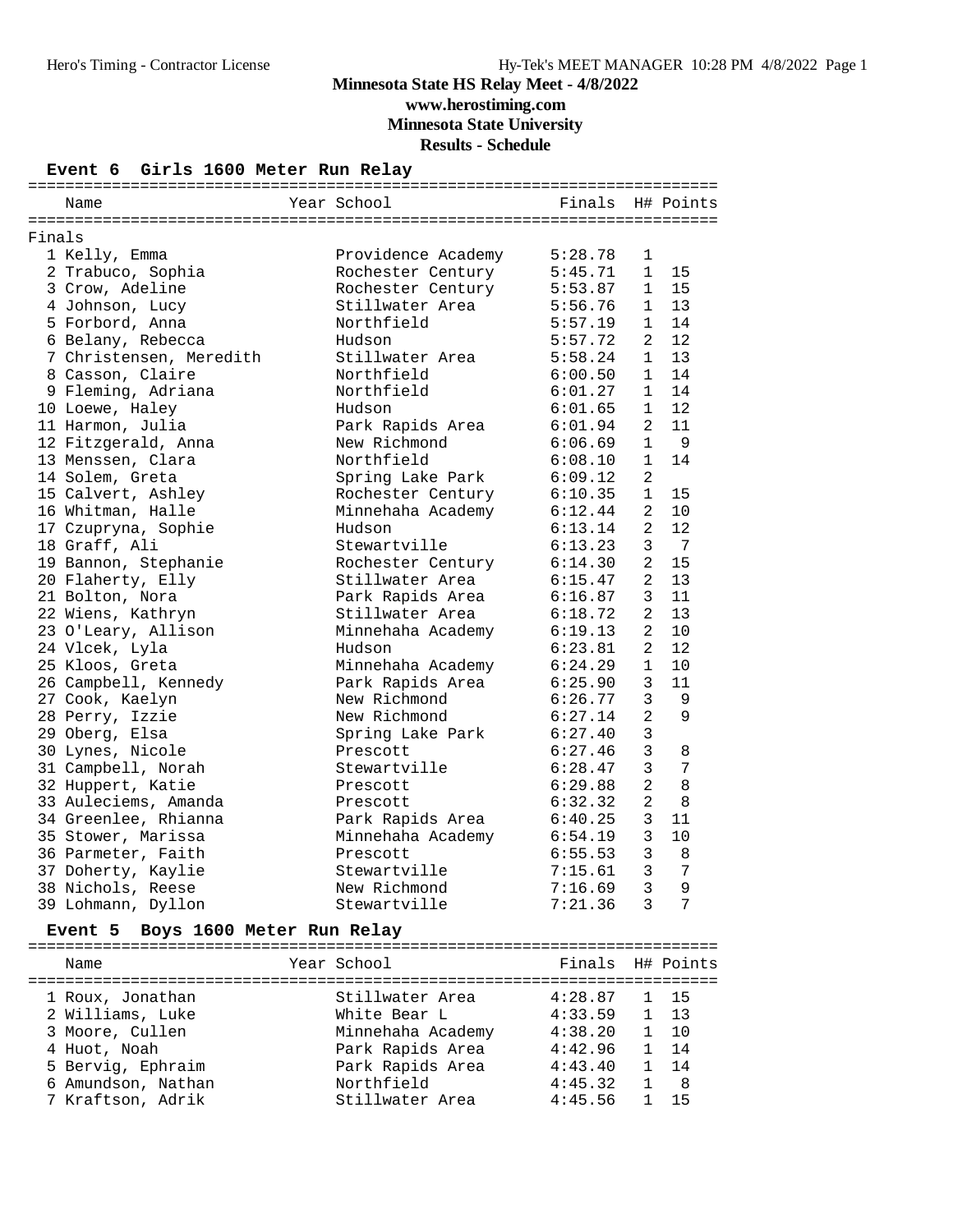**www.herostiming.com**

**Minnesota State University**

**Results - Schedule**

### **....Event 5 Boys 1600 Meter Run Relay**

| 8 Loucks, Tyler            | Prescott                   | 4:45.91 | $\mathbf{1}$   | 12                       |
|----------------------------|----------------------------|---------|----------------|--------------------------|
| 9 Zerneke, Ryan            | Prescott                   | 4:47.51 | $\mathbf{1}$   | 12 <sup>°</sup>          |
| 10 Kopp, Reilly            | Spring Lake Park           | 4:48.01 | $\mathbf{1}$   | 11                       |
| 11 Eick, Garrett           | Rochester Jo               | 4:49.23 | $\mathbf 1$    | 9                        |
| 12 Wondeson, Sador         | White Bear L               | 4:51.39 | $\overline{2}$ | 13                       |
| 13 Foote, Ethan            | Stillwater Area            | 4:51.72 | $\mathbf{1}$   | 15                       |
| 14 Pilling, Beckett        | Minnehaha Academy          | 4:54.94 | $\mathbf{1}$   | 10                       |
| 15 Knutson, Konrad         | New Richmond               | 4:55.49 | $\overline{a}$ | $5^{\circ}$              |
| 16 Hensel, Blaine          | Park Rapids Area           | 4:56.06 | $\overline{a}$ | 14                       |
| 17 Gerald, Max             | Stillwater Area            | 4:56.72 | 1              | 15                       |
| 18 Anderson, Zachary       | Spring Lake Park           | 4:56.87 | $\mathbf{1}$   | 11                       |
| 19 Etter, Darryl           | Park Rapids Area           | 4:59.18 | 2              | 14                       |
| 20 Hoffman, Michael        | White Bear L               | 5:01.00 | $\mathbf{1}$   | 13                       |
| 21 Kopp, Brody             | Spring Lake Park           | 5:03.93 | $\mathbf{1}$   | 11                       |
| 22 Schommer, Breckin       | Prescott                   | 5:04.25 | $\overline{a}$ | 12                       |
| 23 Farley, Tyson           | Hutchinson                 | 5:06.64 | 3              | $\overline{\mathbf{3}}$  |
| 24 Dougherty, Lev          | Providence Academy 5:06.76 |         | 2              | 6                        |
| 25 Kolstad, Isaac          | White Bear L               | 5:06.93 | $\overline{a}$ | 13                       |
| 26 Garcia, James           | Rochester Jo               | 5:07.10 | $\overline{a}$ | 9                        |
| 27 Lawrence, Noah          | Hudson                     | 5:07.31 | $\overline{2}$ | $7\phantom{.0}$          |
| 28 Avra, Thomas            | Providence Academy 5:07.32 |         | 1              | 6                        |
| 29 Keller, Jack            | Hudson                     | 5:11.20 | $\overline{a}$ | $7\phantom{.0}$          |
| 30 Ruedebusch, Taggert     | Hudson                     | 5:11.24 | $\mathbf{3}$   | $7\phantom{.0}$          |
| 31 Calvert, Alexander      | Rochester Century          | 5:11.78 | $\overline{a}$ | $\overline{2}$           |
| 32 Korfhage, Eric          | Prescott                   | 5:11.88 | $\overline{a}$ | 12                       |
| 33 Owens, Nic              | Hudson                     | 5:12.43 | $\overline{a}$ | 7                        |
| 34 Morris, Jasper          | Waterville-E               | 5:12.53 | $\overline{a}$ | $\overline{4}$           |
| 35 Hansen, Gavin           | Providence Academy 5:13.26 |         | 3              | $\epsilon$               |
| 36 Hughes, Noah            | New Richmond               | 5:13.85 | 3              | 5                        |
| 37 Schleif, Isaac          | Northfield                 | 5:14.15 | 3              | $\,8\,$                  |
| 38 Duncan, Matthew         | Rochester Jo               | 5:15.26 | $\overline{c}$ | $\overline{9}$           |
| 39 Yerks, Riley            | Hutchinson                 | 5:15.85 | $\mathbf{3}$   | $\overline{3}$           |
| 40 Lief, Collin            | Spring Lake Park           | 5:15.95 | $\overline{a}$ | 11                       |
| 41 Schlomann, Carter       | Northfield                 | 5:16.46 | $\overline{a}$ | 8 <sup>8</sup>           |
| 42 Nakatani, Justin        | Minnehaha Academy          | 5:17.93 | $\mathbf{3}$   | 10                       |
| 43 Girmay Robison, Gabriel | Rochester Jo               | 5:18.17 | $\mathbf{3}$   | 9                        |
| 44 Loe, Evan               | Northfield                 | 5:20.44 | $\mathbf{3}$   | 8                        |
| 45 Laddusaw, Liam          | Minnehaha Academy 5:22.01  |         | $\overline{a}$ | 10                       |
| 46 Grams, Preston          | Waterville-E               | 5:23.41 | $\mathbf{3}$   | $\overline{4}$           |
| 47 Perry, Chance           | New Richmond               | 5:29.60 | 3              | $\overline{\phantom{0}}$ |
| 48 Adams, Michael          | Waterville-E               | 5:31.83 | 3              | $\overline{4}$           |
| 49 Mcelroy, Jack           | Providence Academy         | 5:37.03 | 2              | 6                        |
| 50 Iverson, Caleb          | Rochester Century          | 5:41.14 | 3              | 2                        |
| 51 Fox, Forest             | Rochester Century          | 5:41.34 | 3              | $\overline{c}$           |
| 52 Augustine, Frank        | Hutchinson                 | 5:44.98 | 3              | $\mathbf{3}$             |
| 53 Lindloff, Andrew        | New Richmond               | 5:45.34 | 3              | 5                        |
| 54 Casey, Ethan            | Rochester Century          | 5:56.30 | 3              | $\overline{a}$           |
| 55 Lamp, David             | Waterville-E               | 5:59.53 | 3              | $\overline{4}$           |
| 56 Dennis, Keegan          | Hutchinson                 | 6:00.82 | 3              | 3                        |
|                            |                            |         |                |                          |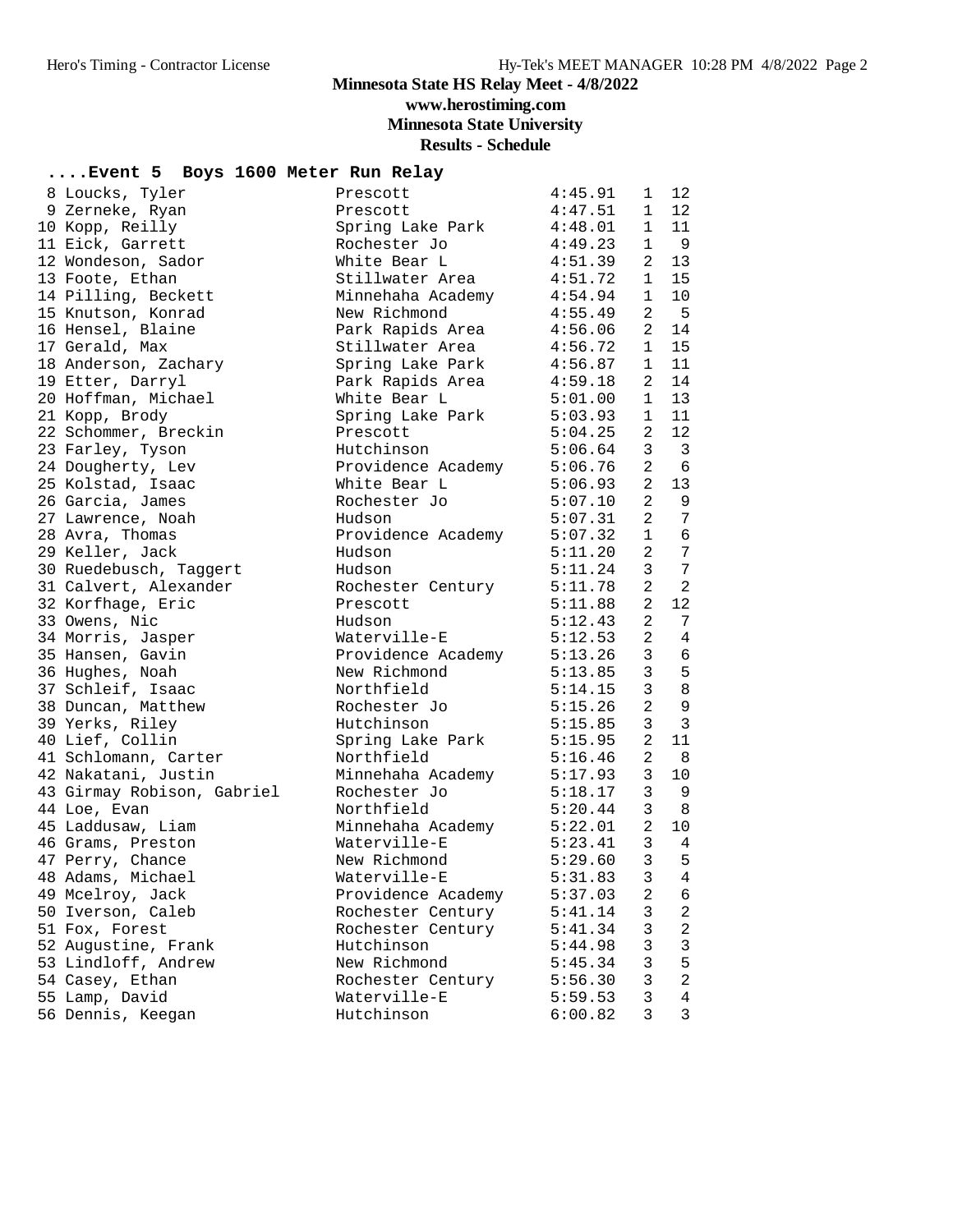## **Minnesota State HS Relay Meet - 4/8/2022 www.herostiming.com**

**Minnesota State University**

**Results - Schedule**

#### **Event 36 Girls 60 Meter Dash Relay**

| Name                                         | Year School              | Finals          |                | H# Points      |       |
|----------------------------------------------|--------------------------|-----------------|----------------|----------------|-------|
|                                              |                          |                 |                |                |       |
| 1 Hohenecker, Brooke                         | Providence Academy       | 8.05            | 1              | 10             |       |
| 2 Clarey, Addison                            | Rochester Century        | 8.10            | 1              | 15             | 8.091 |
| 3 Lund, Megan                                | Rochester Century        | $8.13$<br>$-15$ | $\mathbf 1$    | 15             | 8.100 |
| 4 Finnegan, Brianna                          | Spring Lake Park         |                 | 2              | 13             |       |
| 5 Habberstad, Madison                        | Rochester Century        | 8.15            | $\mathbf{1}$   | 15             |       |
| 6 Wilber, Ava                                | Hudson                   | 8.25            | $\mathbf 1$    | 14             |       |
| 7 Omoijuanfo, Favor                          | Rochester Century        | 8.26            | 1              | 15             |       |
| 8 Pagel, Cayman                              | Stillwater Area          | 8.38            | 2              | 12             |       |
| 9 Laberge, Victoria                          | Spring Lake Park         | 8.39            | 7              | 13             |       |
| 10 Acker, Alana                              | Rochester Jo             | 8.43            | 7              | $\overline{9}$ |       |
| 11 Johnson, Lilly                            | Hudson                   | 8.48            | 2              | 14             |       |
| 12 Stafne, Eva                               | Stillwater Area          | 8.50            | 1              | 12             |       |
| 13 Jilek, Lanie                              | Hudson                   | 8.56            | 2              | 14             |       |
| 14 Huber, Libby                              | Hudson                   | 8.58            | $\overline{a}$ | 14             |       |
| 15 Braun, Kennedy                            | Prescott                 | 8.62            | 3              | 11             |       |
| 16 James, Malaya                             | Spring Lake Park         | 8.64            | $\overline{2}$ | 13             |       |
| 17 Pagel, Ella                               | Northfield               | 8.68            | 3              | $\overline{4}$ |       |
| 18 Condon, Addison                           | Waterville-E             | 8.69            | 7              | 8              |       |
| 19 Severson, Kianna                          | Prescott                 | 8.71            | 2              | 11             |       |
| 20 Williams, Daelyn                          | Rochester Jo             | 8.72            | 7              | 9              |       |
|                                              |                          | 8.73            | 4              | 11             |       |
| 21 Budworth, Katrina<br>22 Zimbrich, Madison | Prescott<br>Waterville-E | 8.74            | 7              | 8              |       |
|                                              | New Richmond             |                 |                | $\overline{7}$ |       |
| 23 Johnson, Johanna                          |                          | 8.76            | $\overline{a}$ |                |       |
| 24 Ramaker, Jayda                            | Stewartville             | 8.80            | 5              | 5              |       |
| 25 Sterud, Mackenzie                         | Prescott                 | 8.81            | $\overline{4}$ | 11             |       |
| 26 Kobow, Brie                               | Hutchinson               | 8.84            | 5              | 6              |       |
| 27 Shultz, Tennyson                          | Minnehaha Academy        | 8.86            | $\mathbf{1}$   | $\overline{2}$ |       |
| 28 Ryberg, Alexis                            | Stillwater Area          | 8.87            | 4              | 12             |       |
| 29 Chatfield, Emily                          | Hutchinson               | 8.88            | 6              | - 6            | 8.878 |
| 30 Millerbernd, Ellie                        | Providence Academy 8.88  |                 | 4              | 10             | 8.879 |
| 31 Roberson, Abby                            | Providence Academy       | 8.89            | 3              | 10             |       |
| 32 Childress, Regan                          | Northfield               | 8.92            | $\mathsf{3}$   | $\overline{4}$ |       |
| 33 Taddess, Melat                            | Stillwater Area          | 8.93            | 5              | 12             |       |
| 34 Huynh, Tiffanie                           | Spring Lake Park         | 8.94            | 4              | 13             |       |
| 35 Rediske, Elise                            | Stewartville             | 8.97            | 5              | 5              |       |
| 36 Keopple, Emma                             | New Richmond             | 8.98            | $\mathbf{3}$   | $\overline{7}$ |       |
| 37 Vrieze, Laney                             | Park Rapids Area         | 9.00            | 3              | $\overline{3}$ |       |
| 38 Jansen, Lauren                            | New Richmond             | 9.05            | 3              | 7              |       |
| 39 Sammon, Riley                             | Waterville-E             | 9.06            | 6              | 8              |       |
| 40 Brady, Lauryn                             | Rochester Jo             | 9.13            | 7              | 9              | 9.129 |
| 41 Renolds, Makalie                          | Rochester Jo             | 9.13            | 6              | 9              | 9.130 |
| 42 Miller, Vivian                            | Providence Academy       | 9.16            | 3              | 10             |       |
| 43 Peterson, Violet                          | New Richmond             | 9.18            | $\overline{4}$ | 7              | 9.172 |
| 44 Wester, Madison                           | Hutchinson               | 9.18            | 6              | 6              | 9.177 |
| 44 Schueller, Avery                          | Park Rapids Area         | 9.18            | 5              | $\mathsf 3$    | 9.177 |
| 46 Frenkel, Lauren                           | Minnehaha Academy        | 9.23            | 7              | $\sqrt{2}$     |       |
| 47 Spencer, Avery                            | Stewartville             | 9.32            | 6              | 5              |       |
| 48 Wolff, Simone                             | Park Rapids Area         | 9.34            | 5              | $\mathsf 3$    |       |
| 49 Schuster, Mckenna                         | Waterville-E             | 9.35            | 6              | 8              |       |
| 50 Gordon Mercer, Julia                      | Northfield               | 9.47            | 4              | $\sqrt{4}$     |       |
| 51 Gwiazdon, Nora                            | Park Rapids Area         | 9.57            | 5              | $\mathsf 3$    |       |
| 52 Garcia, Izzy                              | Stewartville             | 9.61            | 7              | 5              |       |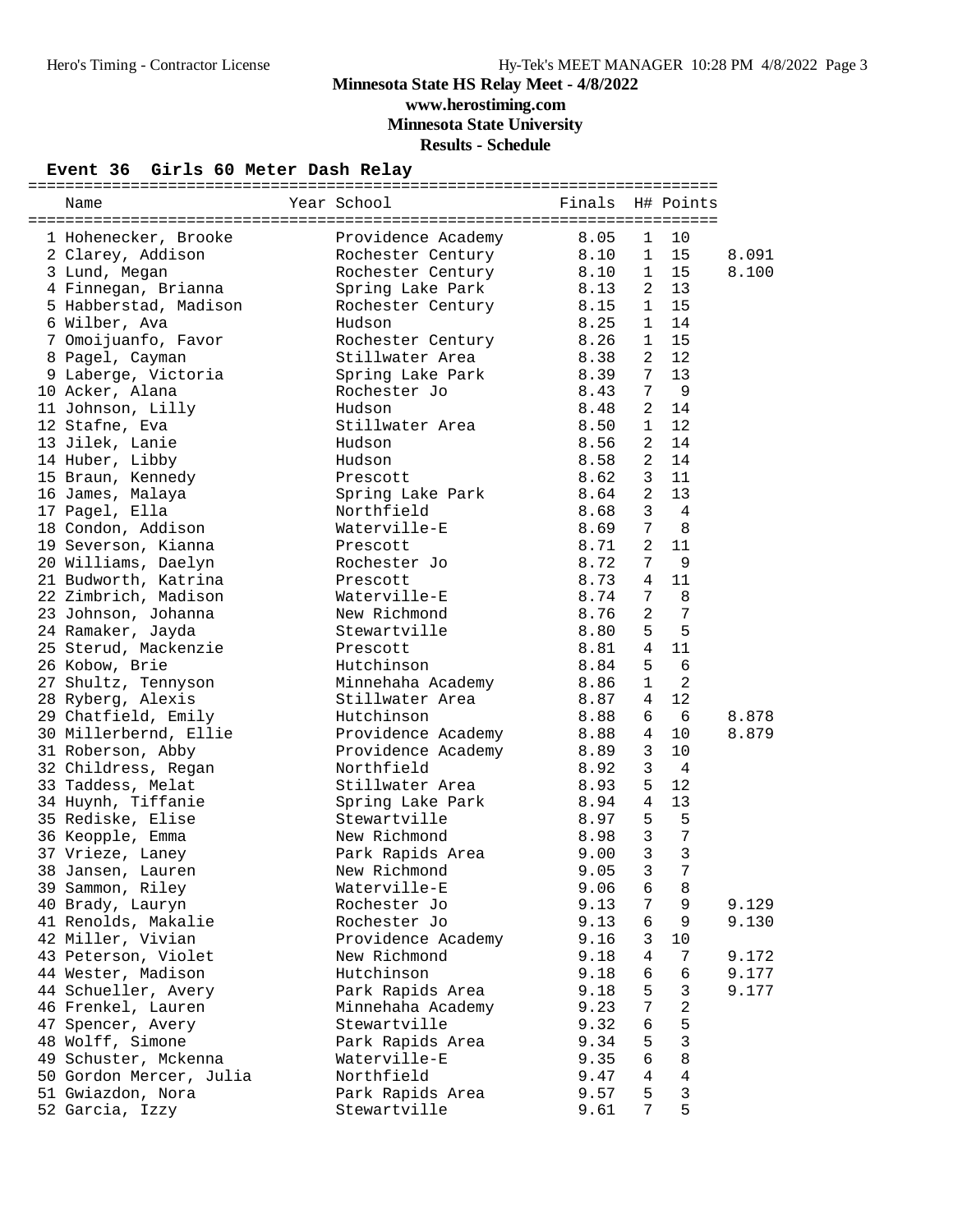**www.herostiming.com**

**Minnesota State University**

**Results - Schedule**

### **....Event 36 Girls 60 Meter Dash Relay**

| 53 Hoyle, Bekah      | Minnehaha Academy | 9.65 6 2          |  |
|----------------------|-------------------|-------------------|--|
| 54 Morse, Natalie    | Northfield        | 9.68 4 4          |  |
| 55 Yearling, Bethany | Hutchinson        | 9.72 5 6          |  |
| 56 Dodd, Lauren      | Minnehaha Academy | $10.52 \t 6 \t 2$ |  |

#### **Event 37 Boys 60 Meter Dash Relay**

==========================================================================

Name Year School

| 1 Bryant, Keondre           | Rochester Jo       | 7.12 | 7              | 15              | 7.114      |
|-----------------------------|--------------------|------|----------------|-----------------|------------|
| 2 Comfere, Maximilian       | Rochester Century  | 7.12 | $\mathbf{1}$   | 10              | 7.115      |
| 3 Ebbert, Elijah            | White Bear L       | 7.14 | $\mathbf{1}$   | 13              |            |
| 4 Turbeville, Ethan         | New Richmond       | 7.20 | $\mathbf 1$    | 14              |            |
| 5 Unger, Brock              | New Richmond       | 7.23 | $\mathbf{1}$   | 14              |            |
| 6 Brakke, Brayden           | Northfield         | 7.24 | 3              | 6               |            |
| 7 Rosengren, Thomas         | Stillwater Area    | 7.26 | $\mathbf{1}$   | 8.50            |            |
| 8 Peterson, Josh            | Prescott           | 7.29 | 2              | 11              |            |
| 9 Nicometo, Michael         | Rochester Jo       | 7.30 | 7              | 15              |            |
| 10 Vaulx, Jontay            | White Bear L       | 7.32 | $\overline{2}$ | 13              |            |
| 11 Elliot, Alex             | Hutchinson         | 7.41 | 2              | 12              |            |
| 12 Paul, Brian              | Rochester Jo       | 7.42 | 7              | 15              |            |
| 13 Stanton, Grant           | Prescott           | 7.43 | 4              | 11              |            |
| 14 Garcia-lara, Christopher | Rochester Century  | 7.44 | 4              | 10              |            |
| 15 Piehl, Mitchell          | Hutchinson         | 7.45 | 2              | 12              | 7.444      |
| 16 Burke, Miles             | New Richmond       | 7.45 | $\mathbf{1}$   | 14              | 7.446      |
| 17 Pruzek, Ben              | Hudson             | 7.46 | 3              | 8.50            |            |
| 18 Ta, Danny                | Rochester Jo       | 7.47 | 7              | 15              |            |
| 19 Jacobs, Thomas           | Stillwater Area    | 7.50 | 3              | 8.50            |            |
| 20 Mlinarcik, Hunter        | Spring Lake Park   | 7.51 | 4              | 7               | 7.501      |
| 21 Peterson, Parker         | Hutchinson         | 7.51 | $\overline{4}$ | 12              | 7.506      |
| 21 Taylor, Markell          | Spring Lake Park   | 7.51 | 3              | $7\overline{ }$ | 7.506      |
| 23 Dierks, Eli              | Hudson             | 7.51 | 5              |                 | 8.50 7.509 |
| 24 McDowell, Ryan           | Stillwater Area    | 7.52 | 2              | 8.50            |            |
| 25 Hoeppner, Will           | New Richmond       | 7.53 | 2              | 14              |            |
| 26 Ewig, Alex               | Hudson             | 7.55 | 4              |                 | 8.50 7.542 |
| 27 Anderson, Caleb          | White Bear L       | 7.55 | 3              | 13              | 7.547      |
| 28 Russell, Aiden           | Prescott           | 7.57 | 5              | 11              |            |
| 29 Renner, Charles          | Hutchinson         | 7.58 | $\overline{a}$ | 12              |            |
| 30 Robey, Justin            | Hudson             | 7.62 | 4              | 8.50            |            |
| 31 Torbenson, Jonathon      | Rochester Century  | 7.67 | 5              | 10              | 7.665      |
| 32 Theim, Jimmy             | Providence Academy | 7.67 | 5              | -2              | 7.667      |
| 33 Lee, Andrew              | Prescott           | 7.69 | 5              | 11              | 7.684      |
| 34 Love, Romelio            | Minnehaha Academy  | 7.69 | 2              | $\overline{4}$  | 7.685      |
| 35 Olson, Seth              | White Bear L       | 7.70 | 4              | 13              |            |
| 36 Bluford, Isaiah          | Providence Academy | 7.73 | 5              | 2               |            |
| 37 Buren, Matthew           | Spring Lake Park   | 7.79 | 5              | $\overline{7}$  |            |
| 38 Reish, Sam               | Park Rapids Area   | 7.83 | 6              | 5               |            |
| 39 Young, Sam               | Stillwater Area    | 7.86 | 3              |                 | 8.50 7.855 |
| 40 Hill, Tristan            | Park Rapids Area   | 7.86 | 4              | 5               | 7.858      |
| 41 Runyan, Cameron          | Park Rapids Area   | 7.87 | 5              | 5               | 7.866      |
| 41 Meier, Nathan            | Rochester Century  | 7.87 | 6              | 10              | 7.866      |
| 43 Wackman, Theodore        | Spring Lake Park   | 7.90 | 6              | 7               |            |
| 44 Jackson, Logan           | Park Rapids Area   | 7.96 | 6              | 5               |            |
| 45 Murphy, Owen             | Northfield         | 7.98 | 6              | $\overline{6}$  | 7.973      |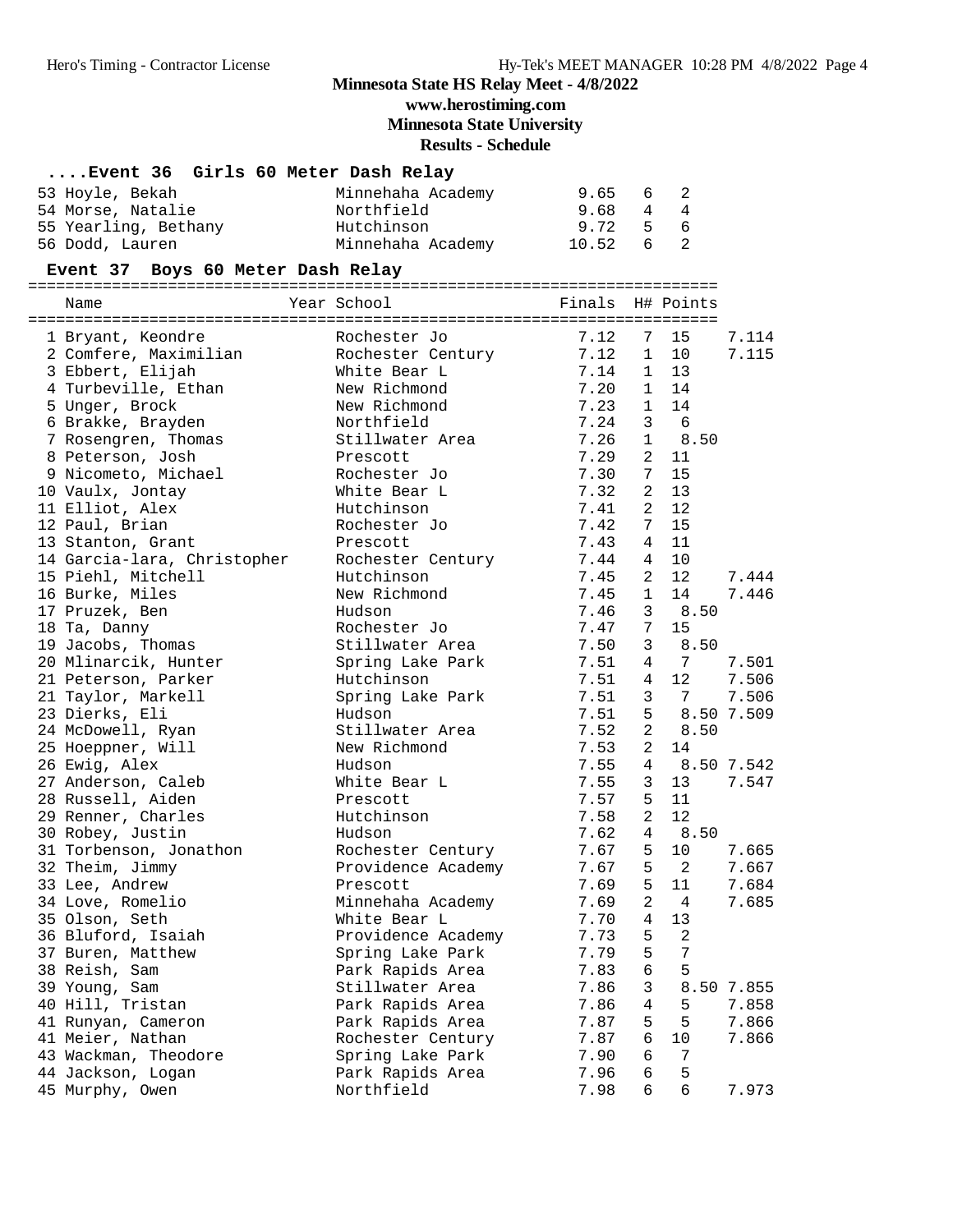**www.herostiming.com**

**Minnesota State University**

**Results - Schedule**

| Event 37 Boys 60 Meter Dash Relay |                    |       |              |                |       |
|-----------------------------------|--------------------|-------|--------------|----------------|-------|
| 46 Hietala, Jaden                 | Northfield         | 7.98  | 6            | 6              | 7.976 |
| 47 Prescott, Logan                | Northfield         | 8.04  | 6            | 6              |       |
| 48 Culhane, Cody                  | Waterville-E       | 8.06  | 7            | 3              |       |
| 49 Miller, Levi                   | Providence Academy | 8.12  | 3            | -2             |       |
| 50 Holicky, Dylan                 | Waterville-E       | 8.25  | 7            | 3              |       |
| 51 Tekle, Kidus                   | Minnehaha Academy  | 8.34  | $\mathbf{1}$ | 4              |       |
| 52 Temesgen, Guta                 | Minnehaha Academy  | 8.40  | $\mathbf{1}$ | 4              | 8.396 |
| 53 Keys Jr., William              | Minnehaha Academy  | 8.40  | 6            | $\overline{4}$ | 8.398 |
| 54 Slayton, Charles               | Waterville-E       | 8.67  | 7            | 3              |       |
| 55 Taylor, Talen                  | Waterville-E       | 8.85  | 7            | 3              |       |
| 56 Knight, Stormy                 | Providence Academy | 10.37 | 3            | 2              |       |

#### **Event 2 Girls 60 Meter Hurdles Relay**

========================================================================== Name Year School Finals H# Points ========================================================================== 1 Roskoski, Sophia Stillwater Area 9.70 1 15 2 Somerville, Ellen Hudson 10.55 1 14 3 Carstensen, Ella Hudson 10.64 1 14 4 Wilcek, Nora Stillwater Area 10.78 1 15 5 Kavapalu, Mana'olana Stillwater Area 10.80 1 15 6 Hudak, Nicole Prescott 11.09 3 13 7 Jilek, Lanie Hudson 11.10 1 14 8 Cardwell, Paige Rochester Jo 11.11 4 11 11.103 9 Law, Kate Minnehaha Academy 11.11 1 11.106 10 Harris, Jolee Northfield 11.26 1 12 11 Beaham, Emily Northfield 11.30 2 12 12 Sizemore, Shelby Prescott 11.34 3 13 13 Hewitt, Hanna 11.36 4 14 Bushlack, Anna Stillwater Area 11.37 2 15 15 Ross, Julianna Spring Lake Park 11.40 5 10 16 Benjamin, Amaliya Rochester Century 11.41 2 7 17 Knutsen, Julieanne Spring Lake Park 11.43 4 10 18 Keech, Claire Hudson 11.53 2 14 11.522 19 Acker, Alana Rochester Jo 11.53 5 11 11.525 20 Ptacek, Lyla New Richmond 11.54 3 8 21 Myhre, Anna Stewartville 11.65 7 22 Welsh, Theo Northfield 11.73 2 12 23 Chase, Cece Park Rapids Area 11.74 2 9 24 Schoenfelder, Rylie Providence Academy 11.81 5 25 Huppert, Addison Prescott 12.06 3 13 26 Sutton, Jordyn Rochester Century 12.07 2 7 27 Askegaard, Lucia Minnehaha Academy 12.11 6 28 Kritzeck, Brooke Park Rapids Area 12.15 3 9 29 Ripley, Sophie Prescott 12.22 3 13 30 Caldwell, Loryn Waterville-E 12.32 5 6 31 Ziegler, Abby New Richmond 12.43 4 8 32 Bicanova, Anna New Richmond 12.49 2 8 33 Seifert, Whitney Park Rapids Area 12.54 4 9 34 Deblieck, Breanna Park Rapids Area 12.58 4 9 35 Ingebritson, Heidi Spring Lake Park 12.70 6 10 12.695 36 Krzykowski, Phoenix Rochester Jo 12.70 6 11 12.696 37 Gottfried, Ani Northfield 12.73 3 12 38 Casey, Maddy New Richmond 12.74 3 8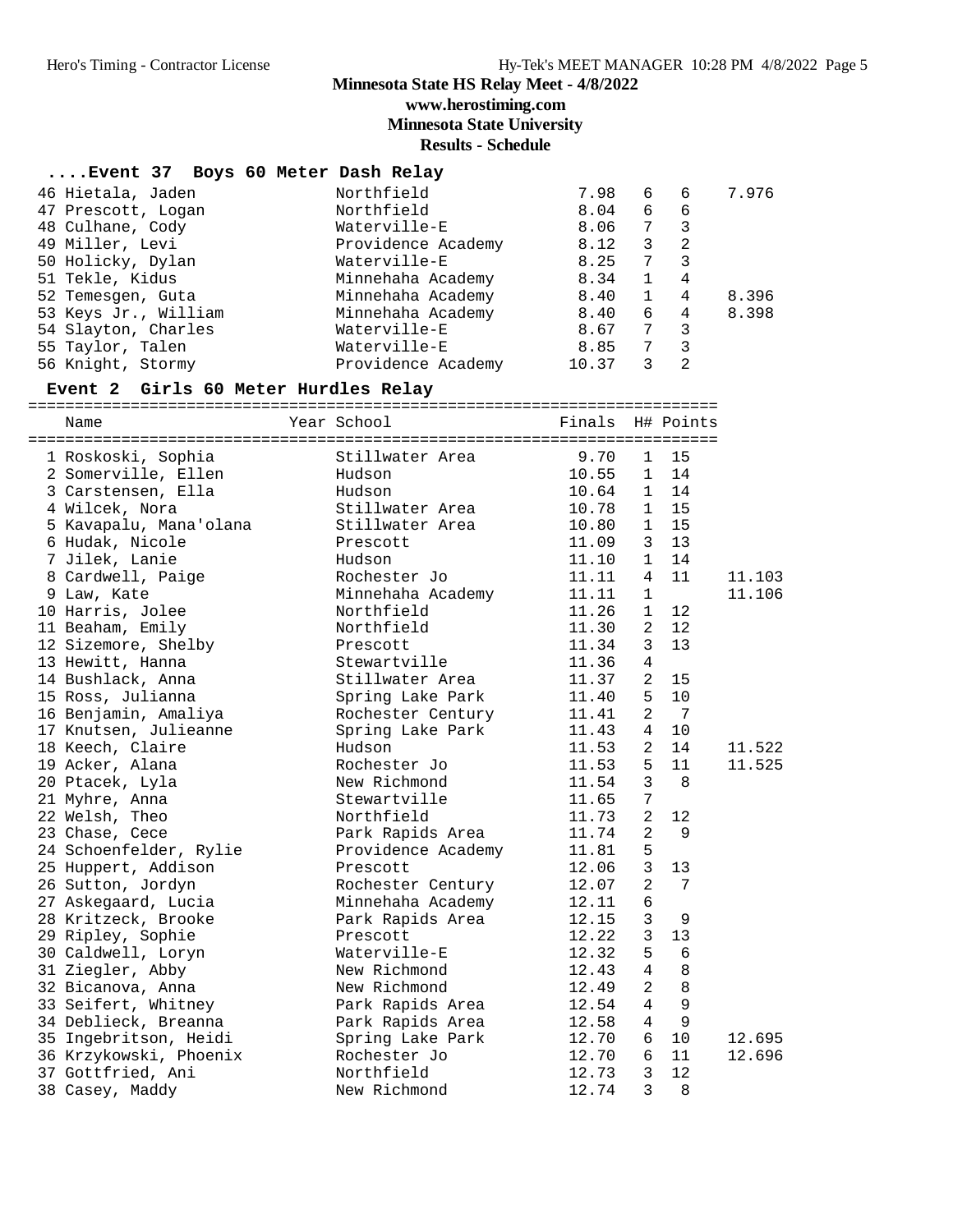**www.herostiming.com**

**Minnesota State University**

**Results - Schedule**

#### **....Event 2 Girls 60 Meter Hurdles Relay**

| 39 Aryal, Biva       | Rochester Jo       | 12.76 |    | $5 \quad 11$ |
|----------------------|--------------------|-------|----|--------------|
| 40 Henson, Lilly     | Waterville-E       | 12.84 | 5  | -6           |
| 41 Vincent, Ella     | Providence Academy | 12.92 |    |              |
| 42 Sommerfield, Remi | Stewartville       | 13.23 | 4  |              |
| 43 Rutledge, Sarah   | Rochester Century  | 13.25 | 6  |              |
| 44 Theis, Zoe        | Hutchinson         | 13.26 | 5  |              |
| 45 Schmidt, Rita     | Spring Lake Park   | 13.41 | 6  | $-10$        |
| 46 Richards, Tatum   | Waterville-E       | 13.57 | 6  | 6            |
| 47 Krostue, Megan    | Waterville-E       | 14.29 | б. | 6            |
| 48 Kesselring, Elena | Rochester Century  | 14.43 | 5  |              |

#### **Event 1 Boys 60 Meter Hurdles Relay**

==========================================================================

| Name                   | Year School        | Finals |                | H# Points |
|------------------------|--------------------|--------|----------------|-----------|
| 1 Perron, AJ           | White Bear L       | 8.51   | $\mathbf{1}$   | 15        |
| 2 Amusan, John         | Rochester Century  | 8.52   | $\mathbf{1}$   |           |
| 3 Casey, Thomas        | New Richmond       | 8.68   | $\mathbf{1}$   | 14        |
| 4 Gerads, Damian       | Rochester Century  | 8.95   | $\mathbf{1}$   |           |
| 5 Graff, Collin        | Northfield         | 8.97   | $\mathbf{1}$   | 13        |
| 6 Oyekunle, Tolu       | White Bear L       | 9.07   | $\mathbf{1}$   | 15        |
| 7 McCormick, Connor    | Stillwater Area    | 9.19   | $\mathbf{1}$   | 11        |
| 8 Warner, Jaiden       | Hudson             | 9.30   | $\overline{a}$ |           |
| 9 Swenson, Chance      | Stillwater Area    | 9.34   | 3              | 11        |
| 10 Wilkins, Mateo      | Rochester Jo       | 9.51   | 6              | 10        |
| 11 Ononiwu, Isaac      | Spring Lake Park   | 9.68   | $\mathbf{1}$   | 12        |
| 12 Moody, Gabe         | New Richmond       | 9.87   | $\overline{2}$ | 14        |
| 13 Kilian, Rowan       | Hutchinson         | 9.88   | $\overline{3}$ |           |
| 14 DeYoung, Tim        | New Richmond       | 9.94   | $\overline{a}$ | 14        |
| 15 Johnson, Seth       | Spring Lake Park   | 10.00  | $\overline{a}$ | 12        |
| 16 Deblieck, Pierce    | Park Rapids Area   | 10.02  | $\overline{a}$ | 9         |
| 17 Crane, Austin       | Rochester Century  | 10.04  | 6              |           |
| 18 Animasaun, Femi     | White Bear L       | 10.34  | 3              | 15        |
| 19 Schroeer, Johannes  | Northfield         | 10.36  | 4              | 13        |
| 20 Hinz, Ethan         | Hudson             | 10.50  | 3              |           |
| 21 Holmes, Blake       | Hudson             | 10.57  | 3              |           |
| 22 Matuszak, Evan      | New Richmond       | 10.62  | $\overline{4}$ | 14        |
| 23 Greene, Ja'sean     | White Bear L       | 10.64  | $\overline{4}$ | 15        |
| 24 Taylor, Sehvion     | Spring Lake Park   | 10.66  | $\overline{2}$ | 12        |
| 25 Card, Treyton       | Hutchinson         | 10.68  | 3              |           |
| 26 Nau, Ralph          | Rochester Jo       | 10.81  | 5              | 10        |
| 27 Acherman, Aiden     | Rochester Jo       | 11.06  | 5              | 10        |
| 28 Buxell, Riley       | Stillwater Area    | 11.15  | 3              | 11        |
| 29 Argabright, William | Northfield         | 11.18  | 4              | 13        |
| 30 Williams, Aric      | Waterville-E       | 11.54  | 5              | -8        |
| 31 Reiter, Nolan       | Hutchinson         | 11.64  | 5              |           |
| 32 Benson, Joseph      | Northfield         | 11.66  | $\overline{4}$ | 13        |
| 33 Alladin, Ahmad      | Waterville-E       | 11.87  | 6              | - 8       |
| 34 Windhurst, Tate     | Spring Lake Park   | 11.94  | 2              | 12        |
| 35 Van Batavia, Zach   | Park Rapids Area   | 11.96  | 6              | 9         |
| 36 Strasburg, Landon   | Park Rapids Area   | 11.99  | 4              | 9         |
| 37 Albertini, Trey     | Providence Academy | 12.03  | 5              |           |
| 38 Lange-Wenker, Evan  | Waterville-E       | 12.30  | 6              | 8         |
| 39 Schiller, Corbin    | Park Rapids Area   | 12.34  | 5              | 9         |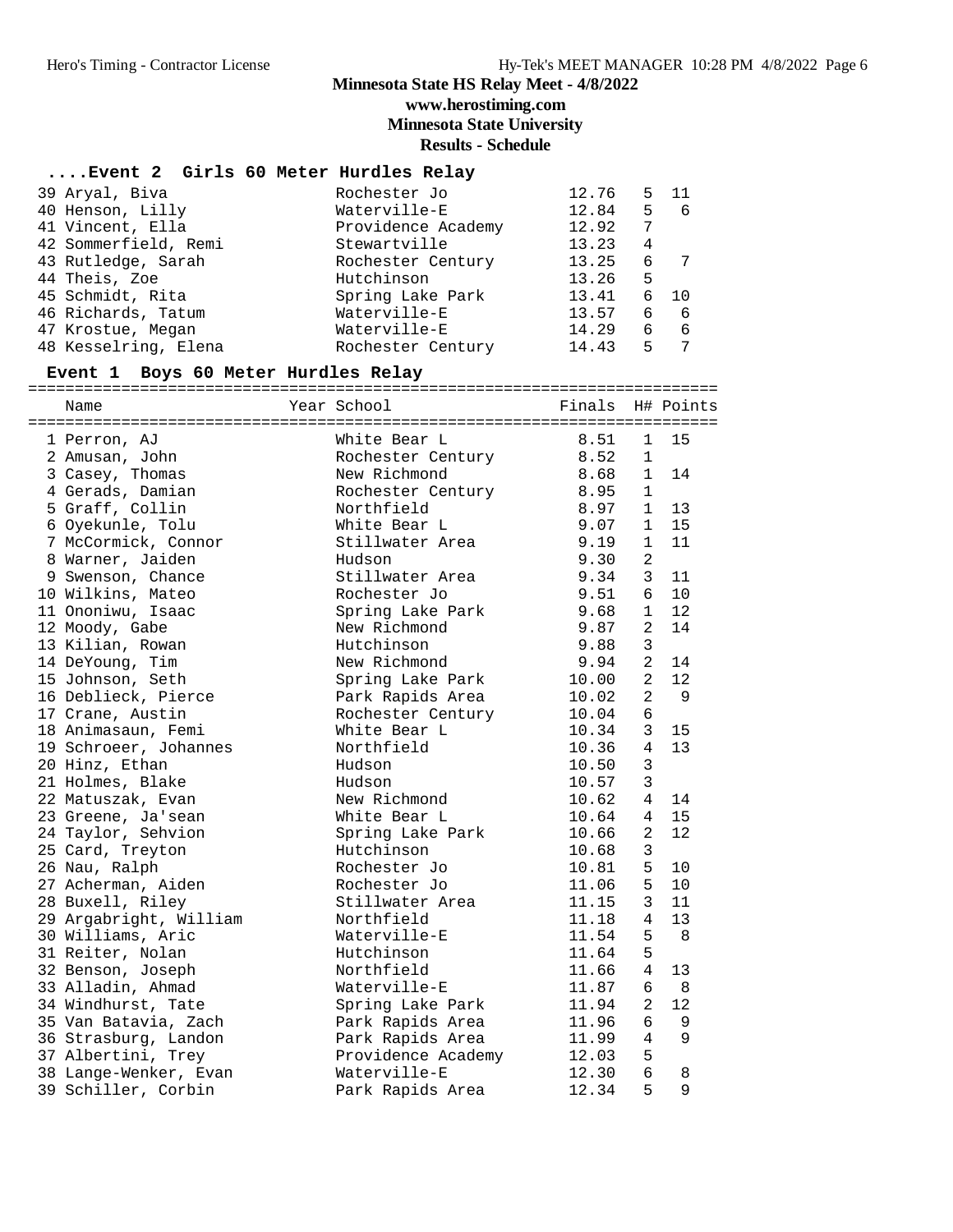**www.herostiming.com**

**Minnesota State University**

| Event 1 Boys 60 Meter Hurdles Relay    |                 |                                 |              |           |
|----------------------------------------|-----------------|---------------------------------|--------------|-----------|
| 40 Riniker, Wyatt                      | Stillwater Area | 12.61                           | 3            | 11        |
| 41 Tran, William                       | Rochester Jo    | 13.09                           | 5            | 10        |
| 42 Grams, Preston                      | Waterville-E    | 14.00                           | 6            | - 8       |
| Event 12 Girls 1600 Sprint Medley      |                 |                                 |              |           |
|                                        |                 |                                 |              |           |
| School                                 |                 | Finals                          |              | H# Points |
|                                        |                 |                                 |              |           |
| 1 Hutchinson                           |                 | 4:35.85                         |              | 3 120     |
| 1) Kobow, Brooke                       |                 | 2) Wester, Madison              |              |           |
| 3) Dean, Morgan<br>2 Spring Lake Park  |                 | 4) Schmitz, Isabelle<br>4:36.25 |              | 1 116     |
| 1) Stephani, Addison                   |                 | 2) Finnegan, Brianna            |              |           |
| 3) Totushek, Laila                     |                 | 4) Finnegan, Kaitlyn            |              |           |
| 3 New Richmond                         |                 | 4:43.88                         |              | 1 112     |
| 1) Blinderman, Angie                   |                 | 2) Jensen, Izzy                 |              |           |
| 3) Powers, Dyllan                      |                 | 4) Doehrmann, Katelyn           |              |           |
| 4 New Richmond 'B'                     |                 | 4:45.70                         |              | 2 108     |
| 1) Unruh, Sydney                       |                 | 2) Carlson, Lillian             |              |           |
| 3) Ptacek, Lyla                        |                 | 4) Dietz, CC                    |              |           |
| 5 Park Rapids Area                     |                 | 4:45.88                         |              | 1 104     |
| 1) Miller, Olivia                      |                 | 2) Vrieze, Laney                |              |           |
| 3) Davis, Olivia                       |                 | 4) Lopez, Natalia               |              |           |
| 6 Stillwater Area                      |                 | 4:46.95                         |              | 2 100     |
| 1) Williams, Anya                      |                 | 2) Erickson, Ava                |              |           |
| 3) Truhlsen, Madison                   |                 | 4) McGlynn, Ann                 |              |           |
| 7 Providence Academy                   |                 | 4:48.81                         |              | 3 96      |
| 1) Millerbernd, Ellie                  |                 | 2) Miller, Vivian               |              |           |
| 3) Munteanu, Lavinia                   |                 | 4) Marshall, Aly                |              |           |
| 8 Northfield                           |                 | 4:49.69                         | $\mathbf{1}$ | 92        |
| 1) Janssen, Jayna                      |                 | 2) Flory, Charlotte             |              |           |
| 3) Lippert, Clara                      |                 | 4) Hauck, Josie                 |              |           |
| 9 Stewartville                         |                 | 4:51.17                         | 2            | 88        |
| 1) Waltman, Ella                       |                 | 2) Olson, Claire                |              |           |
| 3) Strum, Haylie                       |                 | 4) Jones, Kiley                 |              |           |
| 10 Minnehaha Academy                   |                 | 4:51.64                         | 2            | 84        |
| 1) Sullivan Glenn, Imani               |                 | 2) Sullivan Glenn, Nia          |              |           |
| 3) Troup, Grazina                      |                 | 4) Siwek, Hailey                |              |           |
| 11 Rochester Century                   |                 | 4:54.44                         | $\mathbf{1}$ | 80        |
| 1) Whitney, Audreyana                  |                 | 2) Clarey, Addison              |              |           |
| 3) Berry, Kaia<br>12 Northfield 'B'    |                 | 4) Rock, Clara<br>4:59.28       |              | 76        |
|                                        |                 | 2) McDowell, Kelin              | 2            |           |
| 1) Fleming, Isabel<br>3) Kortuem, Nora |                 | 4) Fleming, Adriana             |              |           |
| 13 Stillwater Area 'B'                 |                 | 5:00.43                         | 2            | - 72      |
| 1) Delaney, Morgan                     |                 | 2) Stahl, Chelsea               |              |           |
| 3) Nelson, Kayla                       |                 | 4) Kersten, Siena               |              |           |
| 14 Spring Lake Park<br>'B'             |                 | 5:01.97                         | $\mathbf{1}$ | 68        |
| 1) Ross, Julianna                      |                 | 2) James, Malaya                |              |           |
| 3) Kiriago, Brianna                    |                 | 4) Schoeman, Hayden             |              |           |
| 15 Waterville-Elysian-Morristown       |                 | 5:02.19                         | 1            | 64        |
| 1) Condon, Addison                     |                 | 2) Richards, Tatum              |              |           |
| 3) Zimbrich, Madison                   |                 | 4) Volkmann, Josie              |              |           |
| 16 Prescott                            |                 | 5:08.06                         | 2            | 60        |
|                                        |                 |                                 |              |           |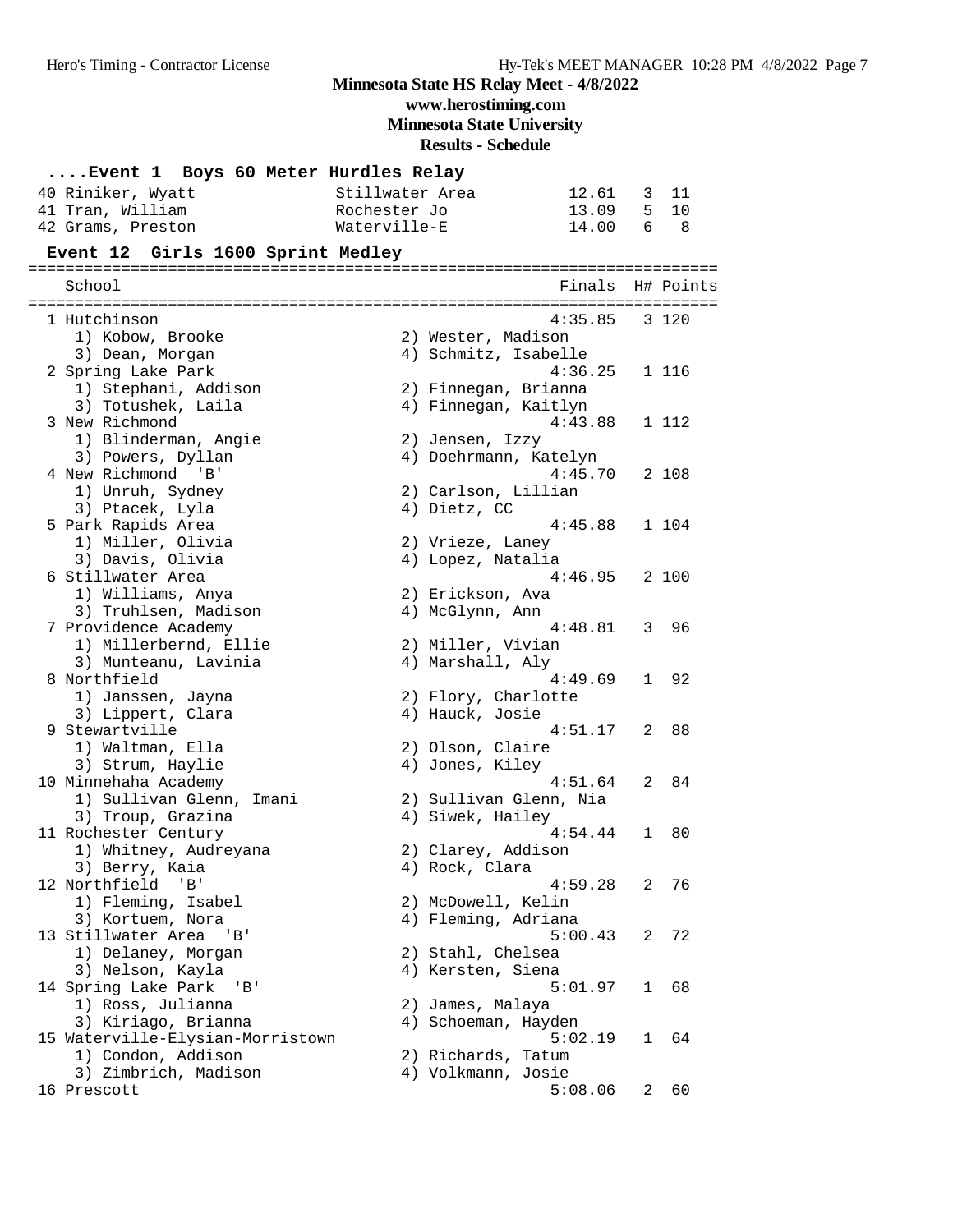**www.herostiming.com**

**Minnesota State University**

**Results - Schedule**

| Event 12 Girls 1600 Sprint Medley            |                                         |   |                 |          |
|----------------------------------------------|-----------------------------------------|---|-----------------|----------|
| 1) Dempsey-Rice, Elsie                       | 2) Sterud, Mackenzie                    |   |                 |          |
| 3) Budworth, Ava                             |                                         |   |                 |          |
| 17 Hudson                                    | 4) Rickers, Camryn<br>5:09.15           |   | 2 56            |          |
| 1) Anderson, Kate                            | 2) Kusche, Jordyn                       |   |                 |          |
| 3) Hofstedt, Cora                            | 4) Kretschmer, Meg                      |   |                 |          |
| 18 Hudson<br>'B '                            | 5:11.75                                 |   | 3 <sub>52</sub> |          |
| 1) Brown, Carly                              |                                         |   |                 |          |
| 3) McLean, Lauren                            | 2) McCarthy, Emily<br>4) Hartwig, Jadyn |   |                 |          |
| 19 Rochester Century 'B'                     | 5:11.76                                 | 3 | 48              |          |
| 1) Fratzke, Amelia                           | 2) Schrandt, Ella                       |   |                 |          |
| 3) Gjervik, Ava                              | 4) Keillor, Lilly                       |   |                 |          |
| 20 Rochester John Marshall                   | 5:18.73                                 | 3 | 44              |          |
| 1) Renolds, Makalie                          |                                         |   |                 |          |
| 3) Krzykowski, Phoenix                       | 2) Cox, Olivia<br>4) Pettengill, Maysen |   |                 |          |
| 21 Stewartville 'B'                          | 5:21.80                                 | 3 | 40              |          |
|                                              |                                         |   |                 |          |
| 1) Schindelar, Audrey<br>3) Jones, Katherine | 2) Nelson, Violet                       |   |                 |          |
|                                              | 4) Horstmann, Emmerson<br>5:22.68       |   | 3 36            |          |
| 22 Park Rapids Area<br>'B ב                  |                                         |   |                 |          |
| 1) Bolton, Nora                              | 2) Meier, Jena                          |   |                 |          |
| 3) Clark, Maari                              | 4) Mack, Makenzie<br>5:25.99            |   | $1 \quad 32$    |          |
| 23 Waterville-Elysian-Morristown<br>'B'      |                                         |   |                 |          |
| 1) Sammon, Riley<br>3) Williams, Jaiden      | 2) Duenes, Ella                         |   |                 |          |
|                                              | 4) Morris, Kyeria<br>5:31.47            | 3 | - 28            |          |
| 24 Minnehaha Academy 'B'                     |                                         |   |                 |          |
| 1) Blomgren, Marie                           | 2) Malone, Talia                        |   |                 |          |
| 3) Skow, Catherine                           | 4) Lemmons, Maria                       |   |                 |          |
| Event 11 Boys 1600 Sprint Medley             |                                         |   |                 |          |
|                                              |                                         |   |                 |          |
| School                                       | Finals H# Points                        |   |                 |          |
| 1 Rochester Century                          | 3:45.24                                 |   | 1 120           | 3:45.237 |
| 1) Lee, Douglas                              | 2) Wysocki, Jaden                       |   |                 |          |
| 3) Attlesey, Luke                            | 4) White, Tyler                         |   |                 |          |
| 2 Stillwater Area                            | $3:45.24$ 1 116                         |   |                 | 3:45.240 |
| 1) Jacobs, Thomas                            | 2) McDowell, Ryan                       |   |                 |          |
| 3) Rosengren, Thomas                         | 4) Degonda, Will                        |   |                 |          |
| 3 Stillwater Area<br>'B'                     | 3:45.83                                 |   | 1 112           |          |
| 1) Fredericks, Sam                           | 2) Hilde, Brett                         |   |                 |          |
| 3) Riser, Soel                               | 4) Vagle, Mason                         |   |                 |          |
| 4 White Bear Lake Area                       | 3:48.17                                 |   | 1 108           |          |
| 1) Anderson, Caleb                           | 2) Vaulx, Jontay                        |   |                 |          |
| 3) Misgen, Jack                              | 4) Mattson, Ernest                      |   |                 |          |
| 5 Hudson                                     | 3:52.93                                 |   | 2 104           |          |
| 1) Newell, Joseph                            | 2) Coleman, Lynden                      |   |                 |          |
| 3) Yaeger, Ross                              | 4) Czupryna, Henry                      |   |                 |          |
| 6 Minnehaha Academy                          | 3:55.71                                 |   | 1 100           |          |
| 1) Love, Romelio                             | 2) Rubio Ramirez, Ruben                 |   |                 |          |
| 3) Irby, Zarion                              | 4) Moore, Cullen                        |   |                 |          |
| 7 Prescott                                   | 3:57.57                                 |   | 1 96            |          |
| 1) Lee, Andrew                               | 2) Packard, Will                        |   |                 |          |
| 3) Peterson, Josh                            | 4) Bierbrauer, Dylan                    |   |                 |          |
|                                              |                                         |   |                 |          |

8 Spring Lake Park 3:59.83 2 92

1) Stewart, Broderick 2) Mlinarcik, Hunter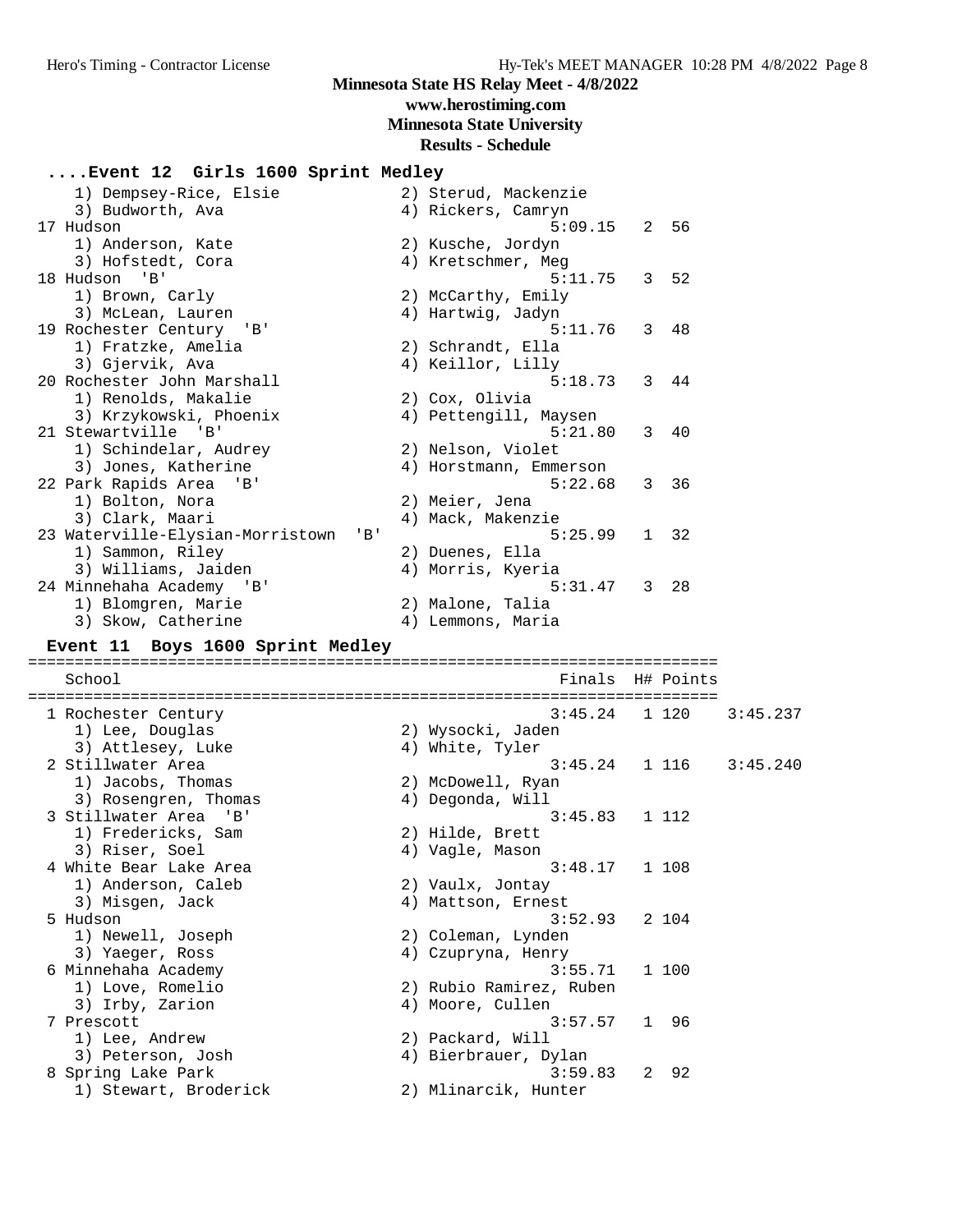## **www.herostiming.com**

**Minnesota State University**

#### **Results - Schedule**

## **....Event 11 Boys 1600 Sprint Medley**

| 3) Gaspersich, Griffin |                                                                                                                                                                                                                                                                                                                                                                                                                                                                                                                                                                                                                                                                                                                                                                                                                                                                                                                                                |         |                                                                                                                                                                                                                                                                                                                                                                                                                                                                                                                                                                                                                                                                                                                                                                                                       |                                                                 |
|------------------------|------------------------------------------------------------------------------------------------------------------------------------------------------------------------------------------------------------------------------------------------------------------------------------------------------------------------------------------------------------------------------------------------------------------------------------------------------------------------------------------------------------------------------------------------------------------------------------------------------------------------------------------------------------------------------------------------------------------------------------------------------------------------------------------------------------------------------------------------------------------------------------------------------------------------------------------------|---------|-------------------------------------------------------------------------------------------------------------------------------------------------------------------------------------------------------------------------------------------------------------------------------------------------------------------------------------------------------------------------------------------------------------------------------------------------------------------------------------------------------------------------------------------------------------------------------------------------------------------------------------------------------------------------------------------------------------------------------------------------------------------------------------------------------|-----------------------------------------------------------------|
|                        |                                                                                                                                                                                                                                                                                                                                                                                                                                                                                                                                                                                                                                                                                                                                                                                                                                                                                                                                                |         |                                                                                                                                                                                                                                                                                                                                                                                                                                                                                                                                                                                                                                                                                                                                                                                                       | 2 88                                                            |
| 1) Elliot, Alex        |                                                                                                                                                                                                                                                                                                                                                                                                                                                                                                                                                                                                                                                                                                                                                                                                                                                                                                                                                |         |                                                                                                                                                                                                                                                                                                                                                                                                                                                                                                                                                                                                                                                                                                                                                                                                       |                                                                 |
| 3) Johnson, Nathan     |                                                                                                                                                                                                                                                                                                                                                                                                                                                                                                                                                                                                                                                                                                                                                                                                                                                                                                                                                |         |                                                                                                                                                                                                                                                                                                                                                                                                                                                                                                                                                                                                                                                                                                                                                                                                       |                                                                 |
|                        |                                                                                                                                                                                                                                                                                                                                                                                                                                                                                                                                                                                                                                                                                                                                                                                                                                                                                                                                                | 4:00.61 | 3                                                                                                                                                                                                                                                                                                                                                                                                                                                                                                                                                                                                                                                                                                                                                                                                     | 84                                                              |
|                        |                                                                                                                                                                                                                                                                                                                                                                                                                                                                                                                                                                                                                                                                                                                                                                                                                                                                                                                                                |         |                                                                                                                                                                                                                                                                                                                                                                                                                                                                                                                                                                                                                                                                                                                                                                                                       |                                                                 |
|                        |                                                                                                                                                                                                                                                                                                                                                                                                                                                                                                                                                                                                                                                                                                                                                                                                                                                                                                                                                |         |                                                                                                                                                                                                                                                                                                                                                                                                                                                                                                                                                                                                                                                                                                                                                                                                       |                                                                 |
|                        |                                                                                                                                                                                                                                                                                                                                                                                                                                                                                                                                                                                                                                                                                                                                                                                                                                                                                                                                                | 4:02.49 | $\mathbf{1}$                                                                                                                                                                                                                                                                                                                                                                                                                                                                                                                                                                                                                                                                                                                                                                                          | 80                                                              |
|                        |                                                                                                                                                                                                                                                                                                                                                                                                                                                                                                                                                                                                                                                                                                                                                                                                                                                                                                                                                |         |                                                                                                                                                                                                                                                                                                                                                                                                                                                                                                                                                                                                                                                                                                                                                                                                       |                                                                 |
|                        |                                                                                                                                                                                                                                                                                                                                                                                                                                                                                                                                                                                                                                                                                                                                                                                                                                                                                                                                                |         |                                                                                                                                                                                                                                                                                                                                                                                                                                                                                                                                                                                                                                                                                                                                                                                                       |                                                                 |
|                        |                                                                                                                                                                                                                                                                                                                                                                                                                                                                                                                                                                                                                                                                                                                                                                                                                                                                                                                                                |         |                                                                                                                                                                                                                                                                                                                                                                                                                                                                                                                                                                                                                                                                                                                                                                                                       | 76                                                              |
|                        |                                                                                                                                                                                                                                                                                                                                                                                                                                                                                                                                                                                                                                                                                                                                                                                                                                                                                                                                                |         |                                                                                                                                                                                                                                                                                                                                                                                                                                                                                                                                                                                                                                                                                                                                                                                                       |                                                                 |
|                        |                                                                                                                                                                                                                                                                                                                                                                                                                                                                                                                                                                                                                                                                                                                                                                                                                                                                                                                                                |         |                                                                                                                                                                                                                                                                                                                                                                                                                                                                                                                                                                                                                                                                                                                                                                                                       |                                                                 |
|                        |                                                                                                                                                                                                                                                                                                                                                                                                                                                                                                                                                                                                                                                                                                                                                                                                                                                                                                                                                |         |                                                                                                                                                                                                                                                                                                                                                                                                                                                                                                                                                                                                                                                                                                                                                                                                       | 72                                                              |
|                        |                                                                                                                                                                                                                                                                                                                                                                                                                                                                                                                                                                                                                                                                                                                                                                                                                                                                                                                                                |         |                                                                                                                                                                                                                                                                                                                                                                                                                                                                                                                                                                                                                                                                                                                                                                                                       |                                                                 |
|                        |                                                                                                                                                                                                                                                                                                                                                                                                                                                                                                                                                                                                                                                                                                                                                                                                                                                                                                                                                |         |                                                                                                                                                                                                                                                                                                                                                                                                                                                                                                                                                                                                                                                                                                                                                                                                       |                                                                 |
|                        |                                                                                                                                                                                                                                                                                                                                                                                                                                                                                                                                                                                                                                                                                                                                                                                                                                                                                                                                                |         |                                                                                                                                                                                                                                                                                                                                                                                                                                                                                                                                                                                                                                                                                                                                                                                                       |                                                                 |
|                        |                                                                                                                                                                                                                                                                                                                                                                                                                                                                                                                                                                                                                                                                                                                                                                                                                                                                                                                                                |         |                                                                                                                                                                                                                                                                                                                                                                                                                                                                                                                                                                                                                                                                                                                                                                                                       | 68                                                              |
|                        |                                                                                                                                                                                                                                                                                                                                                                                                                                                                                                                                                                                                                                                                                                                                                                                                                                                                                                                                                |         |                                                                                                                                                                                                                                                                                                                                                                                                                                                                                                                                                                                                                                                                                                                                                                                                       |                                                                 |
|                        |                                                                                                                                                                                                                                                                                                                                                                                                                                                                                                                                                                                                                                                                                                                                                                                                                                                                                                                                                |         |                                                                                                                                                                                                                                                                                                                                                                                                                                                                                                                                                                                                                                                                                                                                                                                                       |                                                                 |
|                        |                                                                                                                                                                                                                                                                                                                                                                                                                                                                                                                                                                                                                                                                                                                                                                                                                                                                                                                                                |         |                                                                                                                                                                                                                                                                                                                                                                                                                                                                                                                                                                                                                                                                                                                                                                                                       | 64                                                              |
|                        |                                                                                                                                                                                                                                                                                                                                                                                                                                                                                                                                                                                                                                                                                                                                                                                                                                                                                                                                                |         |                                                                                                                                                                                                                                                                                                                                                                                                                                                                                                                                                                                                                                                                                                                                                                                                       |                                                                 |
|                        |                                                                                                                                                                                                                                                                                                                                                                                                                                                                                                                                                                                                                                                                                                                                                                                                                                                                                                                                                |         |                                                                                                                                                                                                                                                                                                                                                                                                                                                                                                                                                                                                                                                                                                                                                                                                       |                                                                 |
|                        |                                                                                                                                                                                                                                                                                                                                                                                                                                                                                                                                                                                                                                                                                                                                                                                                                                                                                                                                                |         | 3                                                                                                                                                                                                                                                                                                                                                                                                                                                                                                                                                                                                                                                                                                                                                                                                     | 60                                                              |
|                        |                                                                                                                                                                                                                                                                                                                                                                                                                                                                                                                                                                                                                                                                                                                                                                                                                                                                                                                                                |         |                                                                                                                                                                                                                                                                                                                                                                                                                                                                                                                                                                                                                                                                                                                                                                                                       |                                                                 |
| 3) Young, Austin       |                                                                                                                                                                                                                                                                                                                                                                                                                                                                                                                                                                                                                                                                                                                                                                                                                                                                                                                                                |         |                                                                                                                                                                                                                                                                                                                                                                                                                                                                                                                                                                                                                                                                                                                                                                                                       |                                                                 |
| 'B'                    |                                                                                                                                                                                                                                                                                                                                                                                                                                                                                                                                                                                                                                                                                                                                                                                                                                                                                                                                                | 4:14.61 | $\mathbf{1}$                                                                                                                                                                                                                                                                                                                                                                                                                                                                                                                                                                                                                                                                                                                                                                                          | 56                                                              |
| 1) Burmester, Lovinsky |                                                                                                                                                                                                                                                                                                                                                                                                                                                                                                                                                                                                                                                                                                                                                                                                                                                                                                                                                |         |                                                                                                                                                                                                                                                                                                                                                                                                                                                                                                                                                                                                                                                                                                                                                                                                       |                                                                 |
| 3) Yolch, Grant        |                                                                                                                                                                                                                                                                                                                                                                                                                                                                                                                                                                                                                                                                                                                                                                                                                                                                                                                                                |         |                                                                                                                                                                                                                                                                                                                                                                                                                                                                                                                                                                                                                                                                                                                                                                                                       |                                                                 |
|                        |                                                                                                                                                                                                                                                                                                                                                                                                                                                                                                                                                                                                                                                                                                                                                                                                                                                                                                                                                | 4:16.87 | 3                                                                                                                                                                                                                                                                                                                                                                                                                                                                                                                                                                                                                                                                                                                                                                                                     | 52                                                              |
|                        |                                                                                                                                                                                                                                                                                                                                                                                                                                                                                                                                                                                                                                                                                                                                                                                                                                                                                                                                                |         |                                                                                                                                                                                                                                                                                                                                                                                                                                                                                                                                                                                                                                                                                                                                                                                                       |                                                                 |
|                        |                                                                                                                                                                                                                                                                                                                                                                                                                                                                                                                                                                                                                                                                                                                                                                                                                                                                                                                                                |         |                                                                                                                                                                                                                                                                                                                                                                                                                                                                                                                                                                                                                                                                                                                                                                                                       |                                                                 |
|                        |                                                                                                                                                                                                                                                                                                                                                                                                                                                                                                                                                                                                                                                                                                                                                                                                                                                                                                                                                |         |                                                                                                                                                                                                                                                                                                                                                                                                                                                                                                                                                                                                                                                                                                                                                                                                       | 48                                                              |
|                        |                                                                                                                                                                                                                                                                                                                                                                                                                                                                                                                                                                                                                                                                                                                                                                                                                                                                                                                                                |         |                                                                                                                                                                                                                                                                                                                                                                                                                                                                                                                                                                                                                                                                                                                                                                                                       |                                                                 |
|                        |                                                                                                                                                                                                                                                                                                                                                                                                                                                                                                                                                                                                                                                                                                                                                                                                                                                                                                                                                |         |                                                                                                                                                                                                                                                                                                                                                                                                                                                                                                                                                                                                                                                                                                                                                                                                       |                                                                 |
|                        |                                                                                                                                                                                                                                                                                                                                                                                                                                                                                                                                                                                                                                                                                                                                                                                                                                                                                                                                                |         |                                                                                                                                                                                                                                                                                                                                                                                                                                                                                                                                                                                                                                                                                                                                                                                                       | 44                                                              |
|                        |                                                                                                                                                                                                                                                                                                                                                                                                                                                                                                                                                                                                                                                                                                                                                                                                                                                                                                                                                |         |                                                                                                                                                                                                                                                                                                                                                                                                                                                                                                                                                                                                                                                                                                                                                                                                       |                                                                 |
|                        |                                                                                                                                                                                                                                                                                                                                                                                                                                                                                                                                                                                                                                                                                                                                                                                                                                                                                                                                                |         |                                                                                                                                                                                                                                                                                                                                                                                                                                                                                                                                                                                                                                                                                                                                                                                                       |                                                                 |
|                        |                                                                                                                                                                                                                                                                                                                                                                                                                                                                                                                                                                                                                                                                                                                                                                                                                                                                                                                                                |         |                                                                                                                                                                                                                                                                                                                                                                                                                                                                                                                                                                                                                                                                                                                                                                                                       |                                                                 |
|                        |                                                                                                                                                                                                                                                                                                                                                                                                                                                                                                                                                                                                                                                                                                                                                                                                                                                                                                                                                |         |                                                                                                                                                                                                                                                                                                                                                                                                                                                                                                                                                                                                                                                                                                                                                                                                       | 40                                                              |
|                        |                                                                                                                                                                                                                                                                                                                                                                                                                                                                                                                                                                                                                                                                                                                                                                                                                                                                                                                                                |         |                                                                                                                                                                                                                                                                                                                                                                                                                                                                                                                                                                                                                                                                                                                                                                                                       |                                                                 |
|                        |                                                                                                                                                                                                                                                                                                                                                                                                                                                                                                                                                                                                                                                                                                                                                                                                                                                                                                                                                |         |                                                                                                                                                                                                                                                                                                                                                                                                                                                                                                                                                                                                                                                                                                                                                                                                       |                                                                 |
|                        |                                                                                                                                                                                                                                                                                                                                                                                                                                                                                                                                                                                                                                                                                                                                                                                                                                                                                                                                                |         |                                                                                                                                                                                                                                                                                                                                                                                                                                                                                                                                                                                                                                                                                                                                                                                                       | 36                                                              |
|                        |                                                                                                                                                                                                                                                                                                                                                                                                                                                                                                                                                                                                                                                                                                                                                                                                                                                                                                                                                |         |                                                                                                                                                                                                                                                                                                                                                                                                                                                                                                                                                                                                                                                                                                                                                                                                       |                                                                 |
|                        |                                                                                                                                                                                                                                                                                                                                                                                                                                                                                                                                                                                                                                                                                                                                                                                                                                                                                                                                                |         |                                                                                                                                                                                                                                                                                                                                                                                                                                                                                                                                                                                                                                                                                                                                                                                                       |                                                                 |
|                        |                                                                                                                                                                                                                                                                                                                                                                                                                                                                                                                                                                                                                                                                                                                                                                                                                                                                                                                                                |         |                                                                                                                                                                                                                                                                                                                                                                                                                                                                                                                                                                                                                                                                                                                                                                                                       | 32                                                              |
|                        |                                                                                                                                                                                                                                                                                                                                                                                                                                                                                                                                                                                                                                                                                                                                                                                                                                                                                                                                                |         |                                                                                                                                                                                                                                                                                                                                                                                                                                                                                                                                                                                                                                                                                                                                                                                                       |                                                                 |
| 3) Wackman, Theodore   |                                                                                                                                                                                                                                                                                                                                                                                                                                                                                                                                                                                                                                                                                                                                                                                                                                                                                                                                                |         |                                                                                                                                                                                                                                                                                                                                                                                                                                                                                                                                                                                                                                                                                                                                                                                                       |                                                                 |
| $\mathbf{B}$           |                                                                                                                                                                                                                                                                                                                                                                                                                                                                                                                                                                                                                                                                                                                                                                                                                                                                                                                                                | 4:25.05 | 3                                                                                                                                                                                                                                                                                                                                                                                                                                                                                                                                                                                                                                                                                                                                                                                                     | 28                                                              |
| 1) Van Marel, William  |                                                                                                                                                                                                                                                                                                                                                                                                                                                                                                                                                                                                                                                                                                                                                                                                                                                                                                                                                |         |                                                                                                                                                                                                                                                                                                                                                                                                                                                                                                                                                                                                                                                                                                                                                                                                       |                                                                 |
| 3) Burczek, Jack       |                                                                                                                                                                                                                                                                                                                                                                                                                                                                                                                                                                                                                                                                                                                                                                                                                                                                                                                                                |         |                                                                                                                                                                                                                                                                                                                                                                                                                                                                                                                                                                                                                                                                                                                                                                                                       |                                                                 |
|                        | 9 Hutchinson<br>10 Providence Academy<br>1) Anyamele, Kachi<br>3) Nelson, Grant<br>11 New Richmond<br>1) Stowers, Kennan<br>3) Landa, Vance<br>12 Park Rapids Area<br>1) Runyan, Cameron<br>3) Warne, Sam<br>13 Hudson<br>'B'<br>1) Anderson, Fletcher<br>3) Holter, Lucas<br>14 Rochester John Marshall<br>1) Ojulu, Manny<br>3) Garang, Mewang<br>15 Rochester John Marshall<br>'B'<br>1) Ta, Danny<br>3) Atak, Jameel<br>16 Providence Academy 'B'<br>1) Miller, Levi<br>17 Rochester Century<br>18 Northfield<br>1) Brakke, Brayden<br>3) Merritt, Cullen<br>19 Northfield<br>$\cdot$ 'B'<br>1) Shungu, Israel<br>3) Loe, Evan<br>20 New Richmond 'B'<br>1) Germain, Christian<br>3) Dorsch, Paul<br>21 Waterville-Elysian-Morristown<br>1) Williams, Aric<br>3) Lange-Wenker, Evan<br>22 Park Rapids Area 'B'<br>1) Hartung, Luke<br>3) Martin, Malachi<br>23 Spring Lake Park<br>'B'<br>1) Fernandez-pacheco, Francisco<br>24 Hutchinson |         | 4) Brouwer, Ty<br>2) Piehl, Mitchell<br>4) Getz, Mason<br>2) Priemueller, Lucas<br>4) Rynders, Alex<br>2) Zinck, Aidan<br>4) Doehrmann, Jacob<br>4:07.51<br>2) Jackson, Logan<br>4) Lopez, Thomas<br>4:10.16<br>2) Malanaphy, Owen<br>4) Olsen, Sam<br>2) Paul, Brian<br>4) Eick, Garrett<br>4:13.28<br>2) Salih, Ali<br>4) Garcia, James<br>4:14.53<br>2) Lanari, Anthony<br>4) Heim, Grant<br>2) Vogel, Gavin<br>4) Calvert, Alexander<br>2) Wilson, Taite<br>4) Schlomann, Carter<br>4:17.68<br>2) Murphy, Owen<br>4) Aylin, Fletcher<br>4:18.44<br>2) McAndrew, Tyler<br>4) Westmoreland, Nathan<br>4:21.82<br>2) Culhane, Cody<br>4) Morris, Jasper<br>4:24.16<br>2) Dahring, Matt<br>4) Maanum, Logan<br>4:24.23<br>2) Taylor, Sehvion<br>4) Lief, Collin<br>2) Teetzel, Levi<br>4) Colvin, Sam | 3:59.84<br>2<br>2<br>4:13.11<br>3<br>3<br>3<br>3<br>2<br>2<br>2 |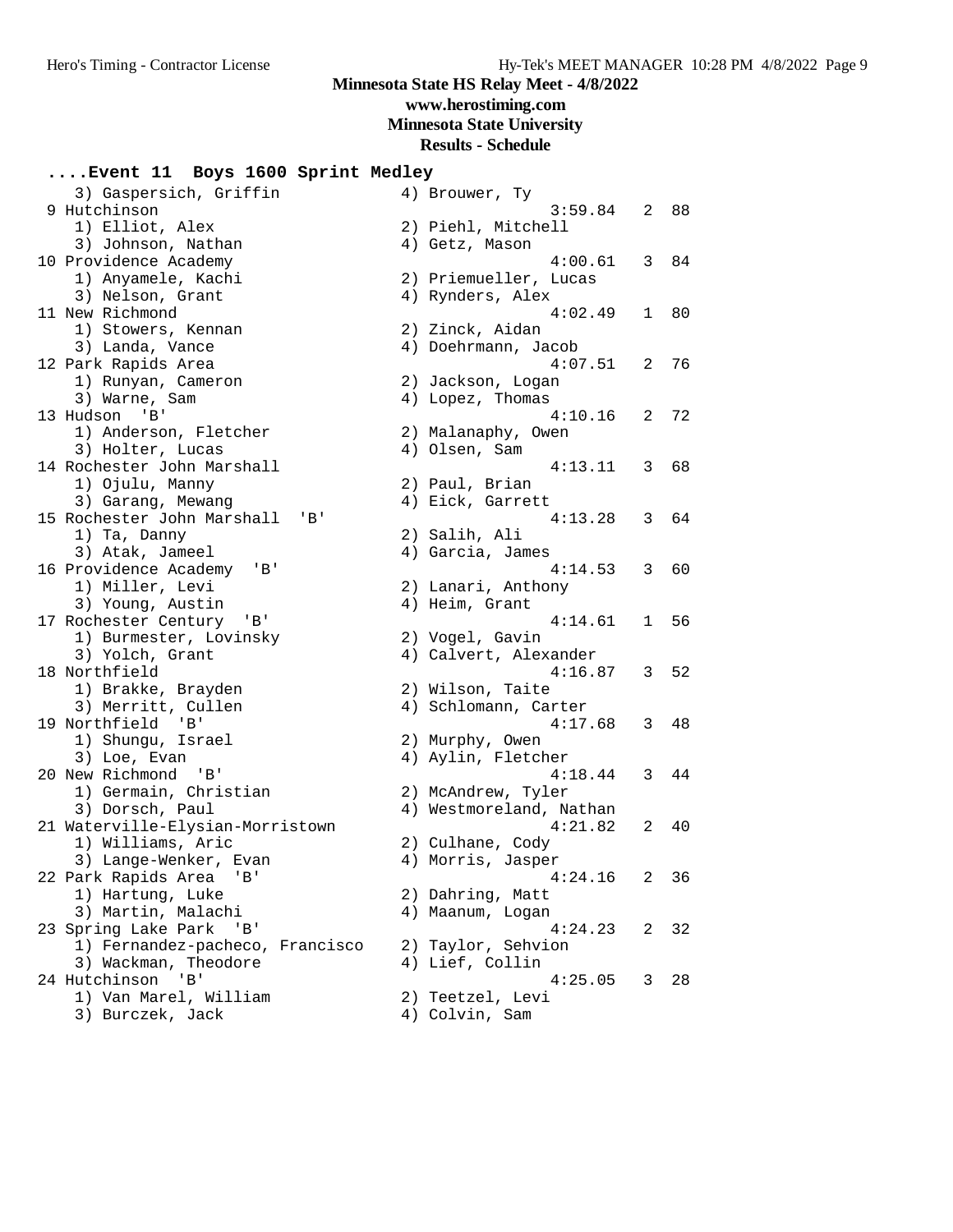## **Minnesota State HS Relay Meet - 4/8/2022 www.herostiming.com**

**Minnesota State University**

# **Results - Schedule**

#### **Event 10 Girls 4x800 Meter Relay** ==========================================================================

| School                           | Finals<br>------------------------------- |              | H# Points |
|----------------------------------|-------------------------------------------|--------------|-----------|
| 1 Stillwater Area                | 10:16.69                                  |              | 1 120     |
| 1) Elfert, Brooke                | 2) Braunshausen, Avery                    |              |           |
| 3) Hicks, Stella                 | 4) Peterman, Morgan                       |              |           |
| 2 Park Rapids Area               | 10:25.11                                  |              | 1 116     |
| 1) Koppelman, Morgan             | 2) Johnson, Holly                         |              |           |
| 3) Brandt, Madeline              | 4) Lauwagie, Addison                      |              |           |
| 3 Rochester Century              | 10:44.74                                  |              | 1 112     |
| 1) Hanenberger, Jazzlyn          | 2) Ohm, Madison                           |              |           |
| 3) Flodstrom, Ellie              | 4) Gordon, Penelopea                      |              |           |
| 4 Hudson                         | 10:50.44                                  |              | 1 108     |
| 1) Field, Manon                  | 2) Belany, Rebecca                        |              |           |
| 3) Mitchell, Ruby                | 4) Loewe, Haley                           |              |           |
| 5 Prescott                       | 10:55.33                                  |              | 1 104     |
| 1) Matzek, Maddie                | 2) Johnson, Ella                          |              |           |
| 3) Overland, Abby                | 4) Ripley, Sophie                         |              |           |
| 6 Northfield                     | 11:05.08                                  |              | 2 100     |
| 1) Foxhoven, Felicity            | 2) Enfield, Addison                       |              |           |
| 3) Nagy, Lily                    | 4) Casson, Claire                         |              |           |
| 7 Providence Academy             | 11:28.47                                  | $\mathbf{1}$ | 96        |
| 1) Sheets, Abby                  | 2) Lee, Rien Rose                         |              |           |
| 3) Jordan, Katie                 | 4) Raymond, Macy                          |              |           |
| 8 Stewartville                   | 11:30.68                                  | 2            | 92        |
| 1) Quam, Ella                    | 2) Graff, Ali                             |              |           |
| 3) Field, Olivia                 | 4) Campbell, Norah                        |              |           |
| 9 Rochester John Marshall        | 11:32.78                                  | 2            | 88        |
|                                  |                                           |              |           |
| 1) Tri, Abigail                  | 2) Powell, Kate                           |              |           |
| 3) Hendrickson, Emily            | 4) Oenning, Paige                         |              |           |
| 10 Park Rapids Area<br>'B'       | 11:34.36                                  | $\mathbf{1}$ | 84        |
| 1) Hartung, Sarah                | 2) Etter, Grace                           |              |           |
| 3) Harmon, Alessia               | 4) Harmon, Julia                          |              |           |
| 11 New Richmond                  | 11:36.86                                  | 2            | 80        |
| 1) Roberts, Vivian               | 2) Fitzgerald, Anna                       |              |           |
| 3) Altena, Jasmine               | 4) Waidelich, Payton                      |              |           |
| 12 Rochester Century<br>'B'      | 11:37.21                                  | 2            | 76        |
| 1) Gamble, Megan                 | 2) Bannon, Stephanie                      |              |           |
| 3) Oyen, Grace                   | 4) Lynch, Nora                            |              |           |
| 13 Hudson 'B'                    | 12:05.61                                  | 2            | 72        |
| 1) Vlcek, Lyla                   | 2) Swanson, India                         |              |           |
| 3) Miller, Channing              | 4) Czupryna, Sophie                       |              |           |
| 14 Stillwater Area 'B'           | 12:11.98                                  |              | 1 68      |
| 1) Schneider, Katrina            | 2) Smith, Lillian                         |              |           |
| 3) Willhaus, Lauren              | 4) Berkness, Eleanor                      |              |           |
| 15 New Richmond 'B'              | 12:24.75                                  |              | 2 64      |
| 1) Perry, Izzie                  | 2) Cook, Kaelyn                           |              |           |
| 3) Stevens, Amber                | 4) Ebbert, Delaney                        |              |           |
| 16 Northfield<br>' B '           | 12:50.04                                  | 2            | 60        |
| 1) Graham, Lucille               | 2) Klaers, Nora                           |              |           |
| 3) Valentyn, Naomi               | 4) Pape, Hannah                           |              |           |
| 17 Hutchinson                    | 12:50.17                                  | $\perp$      | 56        |
| 1) Stansbury, Breanna            | 2) Froning, Ella                          |              |           |
| 3) Stiras, Ella                  | 4) Yearling, Jill                         |              |           |
| -- Waterville-Elysian-Morristown | DQ                                        | 2            |           |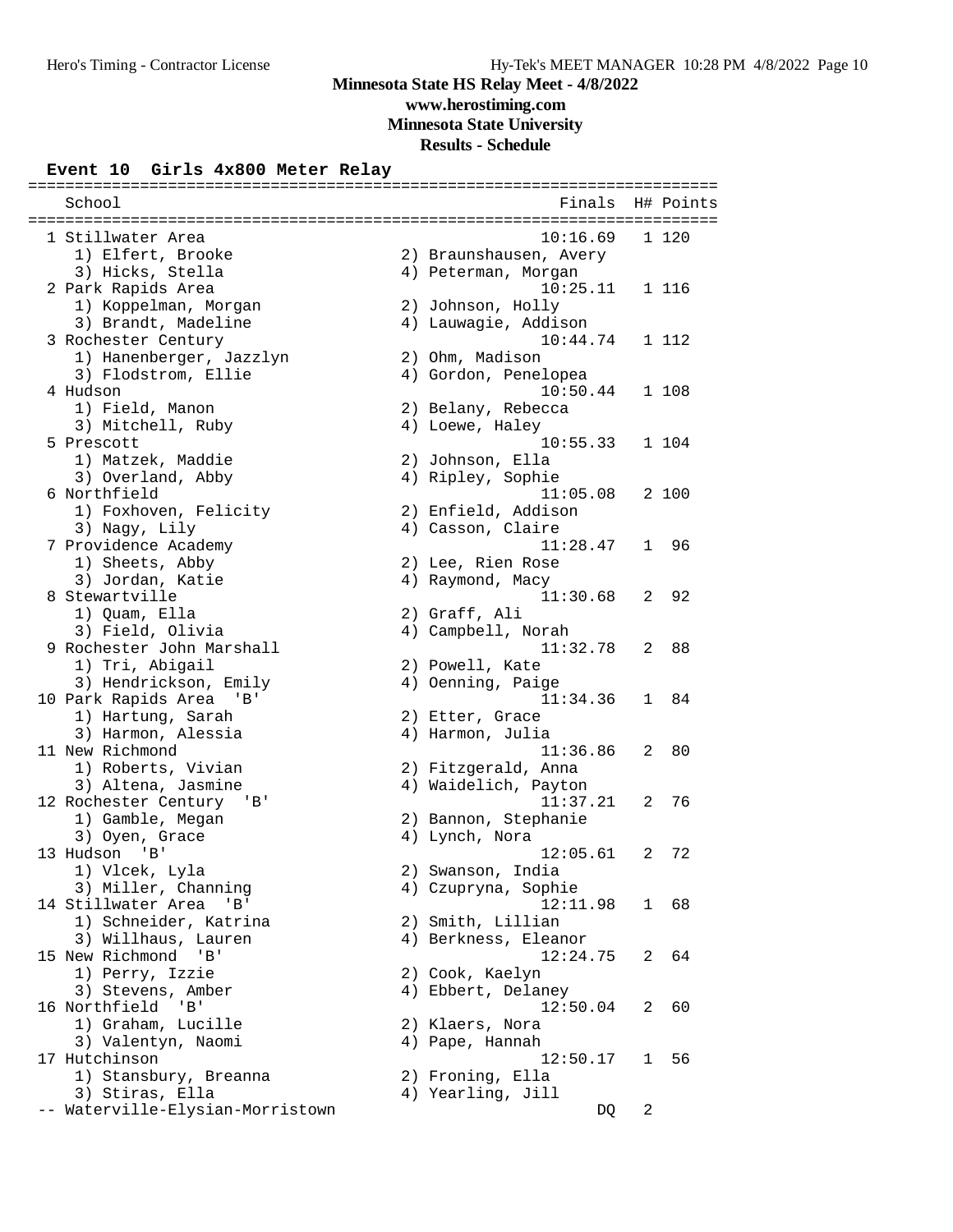**www.herostiming.com**

**Minnesota State University**

**Results - Schedule**

#### **....Event 10 Girls 4x800 Meter Relay**

| 1) Briggs, Shelby   |  | 2) LaFrance, Kaitlyn |  |
|---------------------|--|----------------------|--|
| 3) Wendel, Savannah |  | 4) Duffey, Kyliegh   |  |

#### **Event 9 Boys 4x800 Meter Relay**

========================================================================== School **Finals** H# Points ========================================================================== 1 Park Rapids Area 8:33.26 1 120 1) Lopez, Thomas 2) Bervig, Eli 3) Stearns, Kaleb (4) Huot, Noah 2 Northfield 8:45.54 1 116 1) Folland, Samuel 2) Reisetter, Adam 3) Riley, Brecken (4) Amundson, Nathan 3 Stillwater Area 8:48.08 1 112 1) Vagle, Max 2) Gerald, Max 3) Kilibarda, Ryan (4) Foster, Mason 4 Stillwater Area 'B' 8:57.28 1 108 1) Roux, Jonathan 2) Foote, Ethan 3) Bushlack, Brady 4) Gardner, Alexander 5 Park Rapids Area 'B' 9:06.73 2 104 1) Hensel, Blaine 1988 (2008) 20 Bervig, Ephraim 3) Warne, Sam (4) Galzki, Jarrett 6 Spring Lake Park 9:12.09 1 100 1) Kopp, Brody 2) Anderson, Zachary 3) Kopp, Reilly 4) Starcevich, Nicholas 7 New Richmond 9:14.70 1 96 1) Brinkman, Drew 2) Hughes, Noah 3) Hughes, Mason (4) Matuszak, Chase 8 White Bear Lake Area 9:14.99 1 92 1) Brown, Alex 2) Larson, Vaughn 3) Fritz, Micah (4) Hoel, Tanner 9 Hudson 9:17.99 2 88 1) Haverly, Addisu 2) Eilertson, Ethan 3) Bjerke, Brock (4) Loewe, Drew 10 Rochester Century 9:36.48 2 84 1) Crane, Austin 2) Pankratz, Daniel 3) Keillor, Jon (4) Iverson, Caleb 11 Providence Academy 9:36.54 2 80 1) Dougherty, Lev (2) Hansen, Gavin 3) Kirschbaum, Gavin (4) Crutchmer, Braden 12 Rochester John Marshall 9:39.74 3 76 1) Jones, Peter 2) Sonnabend, Andrew 3) Girmay Robison, Gabriel (4) Duncan, Matthew 13 Prescott 9:41.72 2 72 1) Stewart, Logan 2) Lynes, Matthew 3) Stubbe, Gabriel (4) Schommer, Breckin 14 Hutchinson 9:43.80 2 68 1) Farley, Tyson 2) Soderlund, Andrew 3) Wagner, Cameron (4) Yerks, Riley 15 Spring Lake Park 'B' 9:54.18 2 64 1) Crandall, Owen 2) Erickson, Otto 3) Frei, Isaiah 4) Elsesser, Lucas 16 Rochester John Marshall 'B' 9:55.02 3 60 1) Nguyen, Max 2) Anderson, Jaden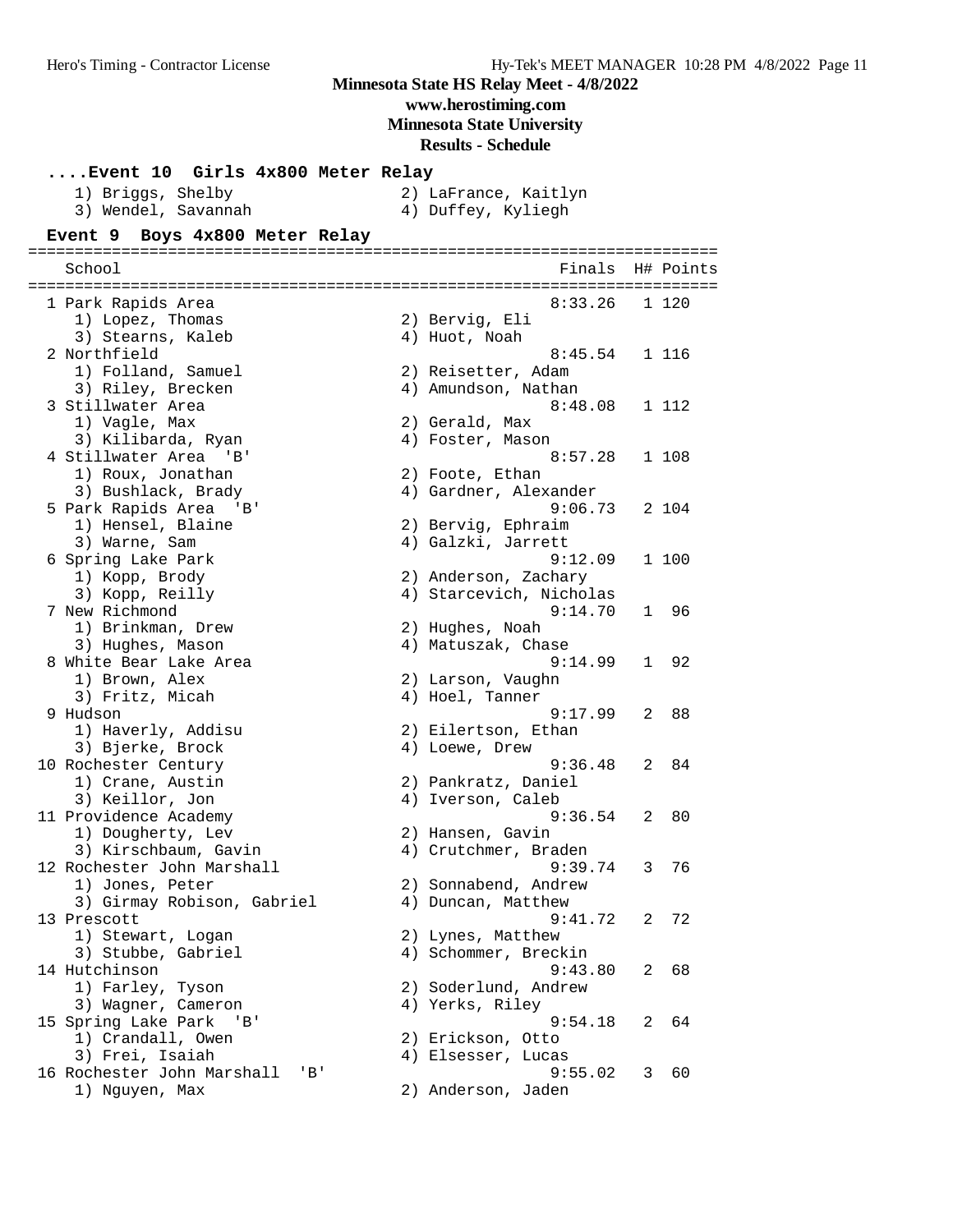# **www.herostiming.com**

### **Minnesota State University**

#### **Results - Schedule**

#### **....Event 9 Boys 4x800 Meter Relay**

| 3) Feda, Aidan                   | 4) Schmitt, Benjamin |
|----------------------------------|----------------------|
| 17 Hudson 'B'                    | $10:26.19$ 3 56      |
| 1) Tostrude, Alex                | 2) Annen, Anthony    |
| 3) Benzer, Ryan                  | 4) Ruedebusch, Jager |
| 18 Northfield 'B'                | 2, 52<br>10:41.53    |
| 1) Vrtis, Henry                  | 2) Rezac, Brady      |
| 3) Aylin, Fletcher               | 4) Alladin, Isaac    |
| 19 New Richmond 'B'              | 10:45.50<br>3 48     |
| 1) Amundson, RJ                  | 2) Knutson, Konrad   |
| 3) Perry, Chance                 | 4) Gustafson, Otto   |
| 20 Minnehaha Academy<br>'B'      | 10:46.42<br>3 44     |
| 1) Laddusaw, Liam                | 2) King, Gabriel     |
| 3) Winn, Elijah                  | 4) Olson, Henry      |
| 21 Rochester Century 'B'         | 10:46.52<br>3 40     |
| 1) Casey, Ethan                  | 2) Jenkins, Evan     |
| 3) Nowicki, Brandon              | 4) Sutter, Isaac     |
| 22 Waterville-Elysian-Morristown | 11:12.97<br>3<br>36  |
| 1) Lamp, David                   | 2) Grams, Preston    |
| 3) Ohnstad, Dru                  | 4) Adams, Michael    |
| -- Minnehaha Academy             | 1<br>DQ              |
| 1) Christiansen, Finn            | 2) Blau, Walter      |
| 3) Pilling, Beckett              | 4) Waters, John      |

#### **Event 8 Girls 4x200 Meter Relay**

========================================================================== School **Finals H# Points** ========================================================================== 1 Rochester Century 1:50.40 1 120 1) Omoijuanfo, Favor (2) 2) Lindner, Sarrah 3) Gjervik, Ava 4) Lund, Megan 2 Hudson 1:51.62 1 116 1) Jilek, Lanie 2) Johnson, Lilly 3) Huber, Libby 4) Wilber, Ava 3 New Richmond 1:51.70 1 112 1) Blinderman, Angie 2) Jensen, Izzy 3) Doehrmann, Katelyn (4) Powers, Dyllan 4 Stillwater Area 1:51.78 1 108 1) Slowinski, Mary 2) Stafne, Eva 3) Pagel, Cayman (4) Hansen, Abigail 5 Prescott 1:55.40 2 104 1) Severson, Kianna (2) 2) Braun, Kennedy 3) Hudak, Nicole 1988 (4) Budworth, Katrina 6 Minnehaha Academy 1:56.01 2 100 1) Sullivan Glenn, Imani 2) Sullivan Glenn, Nia 3) Shultz, Tennyson (4) Troup, Grazina 7 Spring Lake Park 1:56.68 1 96 1) Stephani, Addison 2) James, Malaya 3) Ross, Julianna (1988) 1998 - Annegan, Brianna 8 Hudson 'B' 1:57.15 3 92 1) Anderson, Kate 2) Kusche, Jordyn 3) McCarthy, Emily (4) Keech, Claire 9 Park Rapids Area 1:57.24 2 88 1) Davis, Olivia 2) Miller, Olivia 3) Vrieze, Laney (4) Schueller, Avery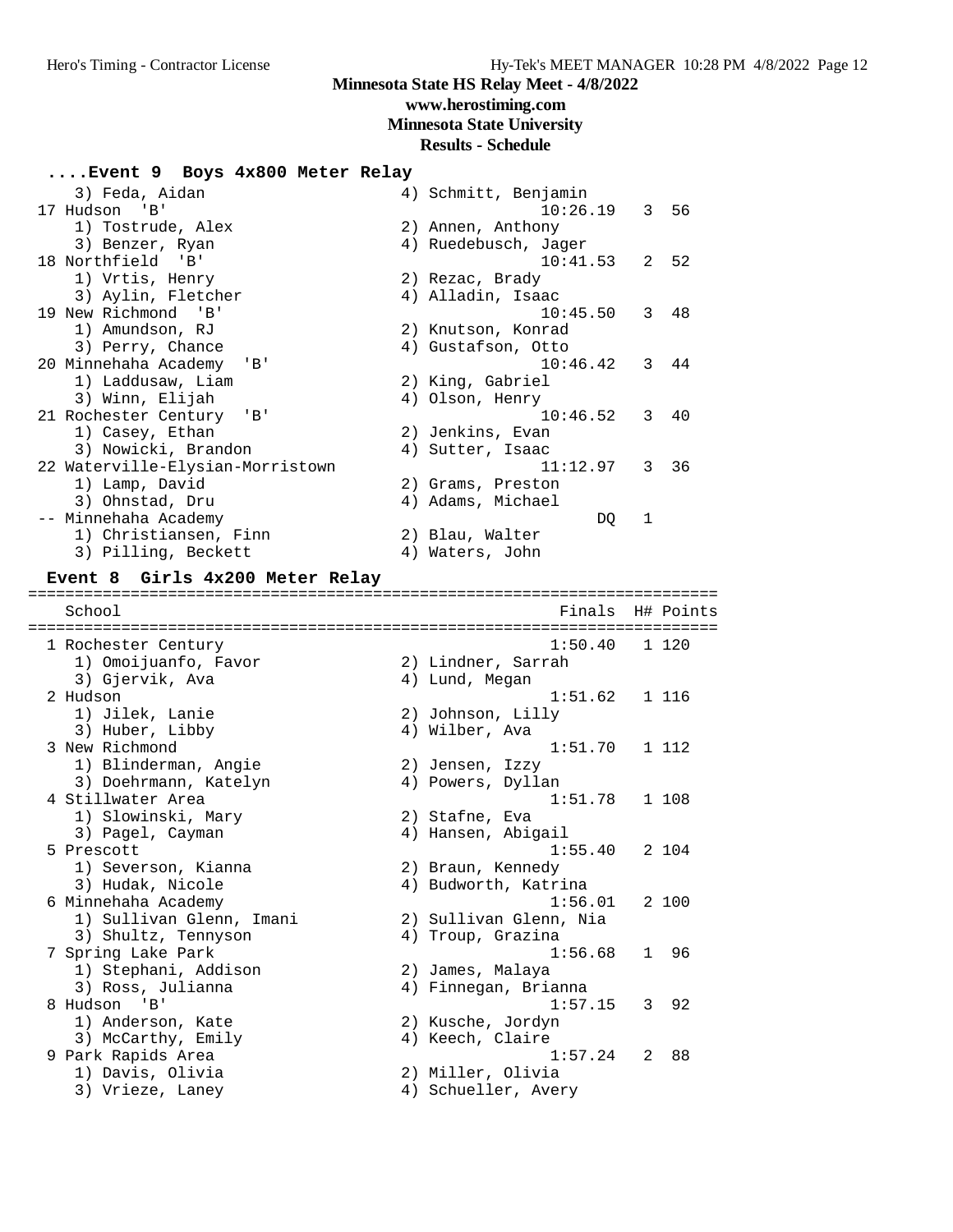## **www.herostiming.com**

**Minnesota State University**

## **Results - Schedule**

#### **....Event 8 Girls 4x200 Meter Relay**

| 10 Rochester Century 'B'          |     | 1:57.39                                         | 3 | 84 |
|-----------------------------------|-----|-------------------------------------------------|---|----|
| 1) Schwartz, Hayley               |     | 2) Schrandt, Ella                               |   |    |
| 3) Riess, Molly                   |     | 4) Sutton, Jordyn                               |   |    |
| 11 Spring Lake Park<br>'B '       |     | 1:58.03                                         | 3 | 80 |
| 1) Macomb, Avery                  |     | 2) Erickson, Anja                               |   |    |
| 3) Totushek, Laila                |     | 4) Prairie, Ellyana                             |   |    |
| 12 New Richmond 'B'               |     | 1:58.37                                         | 2 | 76 |
| 1) Johnson, Johanna               |     | 2) Carlson, Lillian                             |   |    |
| 3) Unruh, Sydney                  |     | 4) Keopple, Emma                                |   |    |
| 13 Stewartville                   |     | 1:59.16                                         | 2 | 72 |
| 1) Nelson, Violet                 |     | 2) Schindelar, Audrey                           |   |    |
| 3) Waltman, Ella                  |     | 4) Strum, Haylie                                |   |    |
| 14 Stillwater Area 'B'            |     | 1:59.93                                         |   |    |
|                                   |     |                                                 | 3 | 68 |
| 1) Kajer, Kayla                   |     | 2) Taddess, Melat                               |   |    |
| 3) Fischer, Katherine             |     | 4) Ryberg, Alexis                               |   |    |
| 15 Hutchinson                     |     | 2:00.02                                         | 1 | 64 |
| 1) Chatfield, Emily               |     | 2) Kobow, Brooke                                |   |    |
| 3) Kobow, Brie                    |     | 4) Dean, Morgan                                 |   |    |
| 16 Northfield                     |     | 2:01.02                                         | 2 | 60 |
| 1) Gilmore, Greta                 |     | 2) Beaham, Emily                                |   |    |
| 3) Hauskins, Keira                |     | 4) Childress, Regan                             |   |    |
| 17 Prescott 'B'                   |     | 2:01.27                                         | 3 | 56 |
| 1) Dempsey-Rice, Elsie            |     | 2) Budworth, Ava                                |   |    |
| 3) Sterud, Mackenzie              |     | 4) Huppert, Katie                               |   |    |
| 18 Rochester John Marshall        |     | 2:03.08                                         | 2 | 52 |
| 1) Acker, Alana                   |     | 2) Williams, Daelyn                             |   |    |
| 3) Brady, Lauryn                  |     | 4) Cardwell, Paige                              |   |    |
| 19 Stewartville 'B'               |     | 2:03.56                                         | 4 | 48 |
| 1) Rediske, Elise                 |     | 2) Garcia, Izzy                                 |   |    |
| 3) Olson, Claire                  |     | 4) Hewitt, Hanna                                |   |    |
| 20 Northfield 'B'                 |     | 2:04.97                                         | 3 | 44 |
| 1) Gordon Mercer, Julia           |     | 2) Morse, Natalie                               |   |    |
| 3) Gray, Whitney                  |     | 4) Pagel, Ella                                  |   |    |
| 21 Park Rapids Area 'B'           |     | 2:06.23                                         | 4 | 40 |
| 1) Demoret, Kiera                 |     | 2) Kritzeck, Brooke                             |   |    |
| 3) Chase, Cece                    |     | 4) Morgan, Brandi                               |   |    |
| 22 Providence Academy<br>'B'      |     | 2:06.78                                         | 4 | 36 |
| 1) Vincent, Ella                  |     | 2) Schroepfer, Ava                              |   |    |
| 3) Lanari, Autumn                 |     | 4) Roberson, Abby                               |   |    |
| 23 Waterville-Elysian-Morristown  |     | 2:06.82                                         | 3 | 32 |
| 1) Sammon, Riley                  |     | 2) Lamp, Lauren                                 |   |    |
| 3) Duenes, Ella                   |     | 4) Zimbrich, Madison                            |   |    |
| 24 Waterville-Elysian-Morristown  | 'B' | 2:09.80                                         | 4 | 28 |
| 1) Condon, Addison                |     | 2) Williams, Jaiden                             |   |    |
| 3) Schuster, Mckenna              |     | 4) Krostue, Megan                               |   |    |
| 25 Hutchinson<br>$'$ B $'$        |     | 2:12.21                                         | 4 | 24 |
| 1) Wigern, Hannah                 |     | 2) Lang, Shelby                                 |   |    |
| 3) Yearling, Bethany              |     | 4) Goldschmidt, Jenna                           |   |    |
| 26 Rochester John Marshall<br>'B' |     | 2:13.59                                         | 4 | 20 |
| 1) Djom Kenmogne, Odile           |     | 2) Lewis, Hannah                                |   |    |
| 3) Smith, Yasmin                  |     | 4) Nah, Sylvia                                  |   |    |
| 27 Providence Academy             |     | 2:15.62                                         | 1 | 16 |
| 1) Erickson, Maria                |     |                                                 |   |    |
| 3) Wolford, Ashley                |     | 2) Schoenfelder, Rylie<br>4) Anderson, McKennah |   |    |
|                                   |     |                                                 |   |    |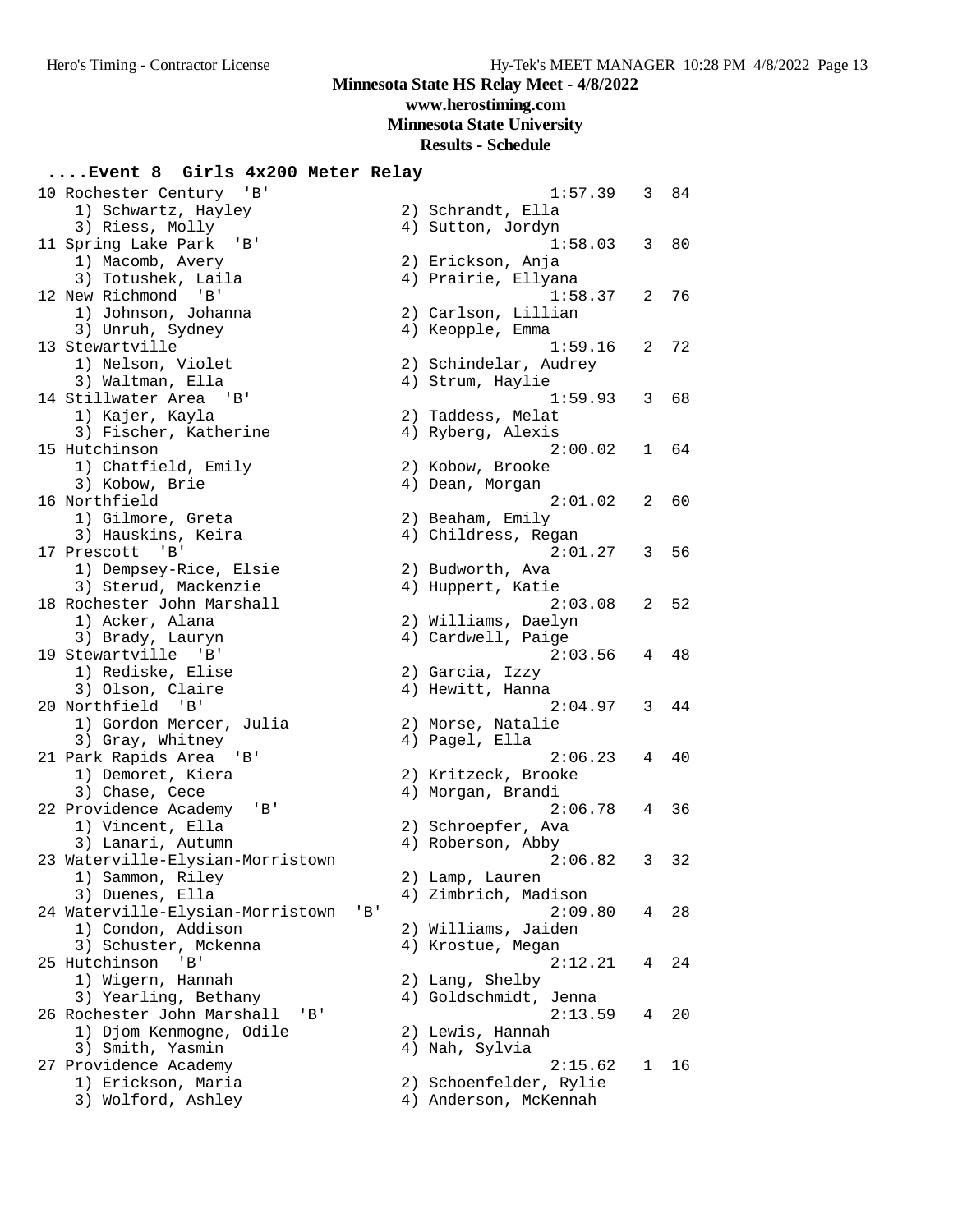# **www.herostiming.com**

**Minnesota State University**

|                                  | Event 8 Girls 4x200 Meter Relay |                                 |              |           |                |  |  |  |  |
|----------------------------------|---------------------------------|---------------------------------|--------------|-----------|----------------|--|--|--|--|
| -- Minnehaha Academy<br>' B '    |                                 | DQ                              | 4            |           | Exchange $2-3$ |  |  |  |  |
| 1) Askegaard, Lucia              |                                 | 2) Hoyle, Bekah                 |              |           |                |  |  |  |  |
| 3) Malone, Talia                 |                                 | 4) Blomgren, Marie              |              |           |                |  |  |  |  |
| Event 7 Boys 4x200 Meter Relay   |                                 |                                 |              |           |                |  |  |  |  |
| School                           |                                 | Finals                          |              | H# Points |                |  |  |  |  |
|                                  |                                 |                                 |              |           |                |  |  |  |  |
| 1 New Richmond                   |                                 | 1:33.59                         |              | 2 1 2 0   |                |  |  |  |  |
| 1) Stowers, Kennan               |                                 | 2) Zinck, Aidan                 |              |           |                |  |  |  |  |
| 3) Turbeville, Ethan             |                                 | 4) Unger, Brock                 |              |           |                |  |  |  |  |
| 2 White Bear Lake Area           |                                 | 1:34.97                         |              | 1 116     |                |  |  |  |  |
| 1) Ebbert, Elijah                |                                 | 2) Rogers, Gavin                |              |           |                |  |  |  |  |
| 3) Anderson, Caleb               |                                 | 4) Vaulx, Jontay                |              |           |                |  |  |  |  |
| 3 Rochester Century              |                                 | 1:35.36                         |              | 1 112     |                |  |  |  |  |
| 1) Garcia-lara, Christopher      |                                 | 2) Amusan, John                 |              |           |                |  |  |  |  |
| 3) Gerads, Damian                |                                 | 4) Comfere, Maximilian          |              |           |                |  |  |  |  |
| 4 Providence Academy             |                                 | 1:35.50                         |              | 1 108     |                |  |  |  |  |
| 1) Theim, Jimmy                  |                                 | 2) Anyamele, Kachi              |              |           |                |  |  |  |  |
| 3) Priemueller, Lucas            |                                 | 4) Nelson, Grant                |              |           |                |  |  |  |  |
| 5 Rochester John Marshall        |                                 | 1:36.05                         |              | 2 104     |                |  |  |  |  |
| 1) Ta, Danny                     |                                 | 2) Nicometo, Michael            |              |           |                |  |  |  |  |
| 3) Paul, Brian                   |                                 | 4) Bryant, Keondre              |              |           |                |  |  |  |  |
| 6 Spring Lake Park               |                                 | 1:38.13                         |              | 1 100     |                |  |  |  |  |
| 1) Stewart, Broderick            |                                 | 2) Taylor, Sehvion              |              |           |                |  |  |  |  |
| 3) Mlinarcik, Hunter<br>7 Hudson |                                 | 4) Taylor, Markell<br>1:38.26   | 3            | - 96      |                |  |  |  |  |
| 1) Ewig, Alex                    |                                 | 2) Oberdas, Evan                |              |           |                |  |  |  |  |
| 3) Schultz, Rylan                |                                 | 4) Marnell, Owen                |              |           |                |  |  |  |  |
| 8 Stillwater Area                |                                 | 1:38.86                         | 2            | 92        |                |  |  |  |  |
| 1) Jacobs, Thomas                |                                 | 2) Hendrickson, Jack            |              |           |                |  |  |  |  |
| 3) Blair, Thomas                 |                                 | 4) McCormick, Connor            |              |           |                |  |  |  |  |
| 9 Hutchinson                     |                                 | 1:39.47                         | $\mathbf{1}$ | 88        |                |  |  |  |  |
| 1) Ladwig, Andrew                |                                 | 2) Peterson, Parker             |              |           |                |  |  |  |  |
| 3) Teetzel, Levi                 |                                 | 4) Renner, Charles              |              |           |                |  |  |  |  |
| 10 New Richmond<br>'B'           |                                 | 1:40.22                         | 3            | 84        |                |  |  |  |  |
| 1) Burke, Miles                  |                                 | 2) Carlson, Brock               |              |           |                |  |  |  |  |
| 3) Panek, Ethan                  |                                 | 4) Hoeppner, Will               |              |           |                |  |  |  |  |
| 11 Hudson<br>'B'                 |                                 | 1:41.93                         | 4            | 80        |                |  |  |  |  |
| 1) Hasapopoulos, Tim             |                                 | 2) Robey, Justin                |              |           |                |  |  |  |  |
| 3) Meyer, Bryce                  |                                 | 4) Pruzek, Ben                  |              |           |                |  |  |  |  |
| 12 Stillwater Area<br>'B'        |                                 | 1:43.18                         |              | 3 76      |                |  |  |  |  |
| 1) Young, Taylor                 |                                 | 2) Hilde, Brett                 |              |           |                |  |  |  |  |
| 3) Stephens, Shawn               |                                 | 4) Johnson, Seth                |              |           |                |  |  |  |  |
| 13 Spring Lake Park 'B'          |                                 | 1:43.19                         |              | 3 72      |                |  |  |  |  |
| 1) Caillier, Hunter              |                                 | 2) Fernandez-pacheco, Francisco |              |           |                |  |  |  |  |
| 3) Buren, Matthew                |                                 | 4) Wackman, Theodore            |              |           |                |  |  |  |  |
| 14 Park Rapids Area              |                                 | 1:44.43                         | 3            | 68        |                |  |  |  |  |
| 1) Hill, Tristan                 |                                 | 2) Reish, Sam                   |              |           |                |  |  |  |  |
| 3) Runyan, Cameron               |                                 | 4) Jackson, Logan               |              |           |                |  |  |  |  |
| 15 Prescott                      |                                 | 1:45.92                         | 3            | 64        |                |  |  |  |  |
| 1) Stanton, Grant                |                                 | 2) West, Ethan                  |              |           |                |  |  |  |  |
| 3) Lee, Andrew                   |                                 | 4) Budworth, Kyle               |              |           |                |  |  |  |  |
| 16 Rochester Century<br>'B'      |                                 | 1:46.91                         | 4            | 60        |                |  |  |  |  |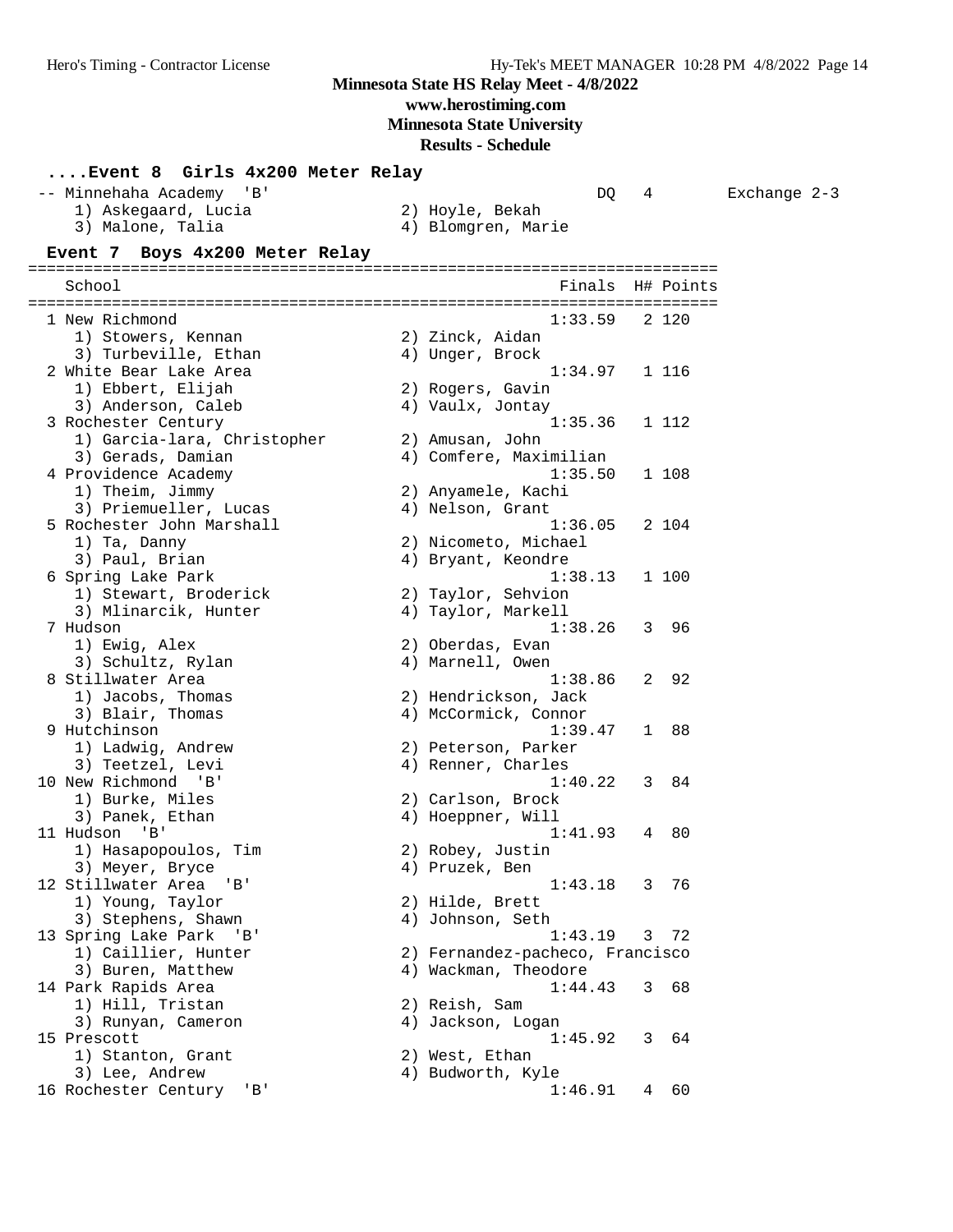**www.herostiming.com**

# **Minnesota State University**

| Event 7 Boys 4x200 Meter Relay                        |                                           |  |
|-------------------------------------------------------|-------------------------------------------|--|
| 1) Dosumu, Shekinah                                   | 2) Leiton vado, Yahir                     |  |
| 3) Stark, Tyler                                       | 4) Shannon, John                          |  |
| 17 Northfield                                         | $1:47.11$ 3 56                            |  |
| 1) Wilson, Taite                                      | 2) Hietala, Jaden                         |  |
| 3) Neuger, Thomas                                     | 4) Edwards, Zachariah                     |  |
| 18 Rochester John Marshall 'B'                        | 1:47.22<br>4 52                           |  |
| 1) Salih, Ali                                         | 2) Atak, Jameel                           |  |
| 3) Manikanda, Aditya                                  | 4) Veney, Jayden                          |  |
| 19 Waterville-Elysian-Morristown<br>1) Williams, Aric | 1:47.33<br>4 48                           |  |
| 3) Holicky, Dylan                                     | 2) Culhane, Cody<br>4) Lange-Wenker, Evan |  |
| 20 Providence Academy 'B'                             | 1:47.34<br>2<br>-44                       |  |
| 1) Bluford, Isaiah                                    | 2) Knight, Stormy                         |  |
| 3) Miller, Levi                                       | 4) Masi, Caleb                            |  |
| 21 Northfield 'B'                                     | 1:49.45<br>4 40                           |  |
| 1) Shungu, Israel                                     | 2) Block, Andrew                          |  |
| 3) Benson, Joseph                                     | 4) Lippert, Simon                         |  |
| 22 Minnehaha Academy                                  | 1:50.02<br>4<br>- 36                      |  |
| 1) Tekle, Kidus                                       | 2) Temesgen, Guta                         |  |
| 3) Nix, Natavon                                       | 4) Rubio Ramirez, Ruben                   |  |
| 23 Park Rapids Area<br>'B'                            | 1:50.32<br>4 32                           |  |
| 1) Hrdlicka, Gannon                                   | 2) Miller, Zamereon                       |  |
| 3) Reese, Anthony                                     | 4) Strasburg, Landon                      |  |
| 24 Hutchinson 'B'                                     | 1:53.08<br>28<br>4                        |  |
| 1) Enstad, Kaden                                      | 2) Gregor, Breck                          |  |
| 3) Jorgensen, Jadiin                                  | 4) Rickertsen, Adam                       |  |
| -- White Bear Lake Area<br>'B'                        | DO<br>2                                   |  |
| 1) Currier, Matt                                      | 2) Oyekunle, Tolu                         |  |
| 3) Long, Tyler                                        | 4) DeBilzan, Isaac                        |  |
| Event 38 Girls 4x100 Meter Relay Throwers             |                                           |  |
| School                                                | Finals<br>H# Points                       |  |
|                                                       |                                           |  |
| 1 New Richmond                                        | 1:00.85<br>2 120                          |  |
| 1) Green, Brooklyn                                    | 2) Waidelich, Payton                      |  |
| 3) Mehls, Amelia                                      | 4) Langness, Makayla                      |  |
| 2 Rochester John Marshall                             | 1:01.96<br>2 116                          |  |
| 1) Hoyme, Bea                                         | 2) Oelkers, Abigail                       |  |
| 3) Syhakhoun, Chloe                                   | 4) Cardwell, Paige                        |  |
| 3 Stewartville                                        | 1:02.02<br>1 112                          |  |
| 1) Ramaker, Jayda<br>3) Garcia, Izzy                  | 2) Nelson, Violet<br>4) Urban, Meghan     |  |
| 4 Prescott                                            | 1:02.65<br>1 108                          |  |
| 1) Boles, Mallory                                     | 2) Quiroz, Maya                           |  |
| 3) Parmeter, Faith                                    | 4) Lynes, Nicole                          |  |
| 5 Park Rapids Area                                    | 1:03.31<br>1 104                          |  |
| 1) Wolff, Simone                                      | 2) Meier, Jena                            |  |
| 3) Harmon, Julia                                      | 4) Dravis, Kate                           |  |
| 6 Park Rapids Area<br>'B '                            | 1:07.37<br>2 100                          |  |
| 1) Lange, Olivia                                      | 2) Tischer, Kaycee                        |  |
| 3) Laferriere, Madison                                | 4) Quixan Gutierrez, Aracely              |  |
| 7 Stillwater Area                                     | 1:07.69<br>2 96                           |  |
| 1) Galowitz, Kylie                                    | 2) Galowitz, Karley                       |  |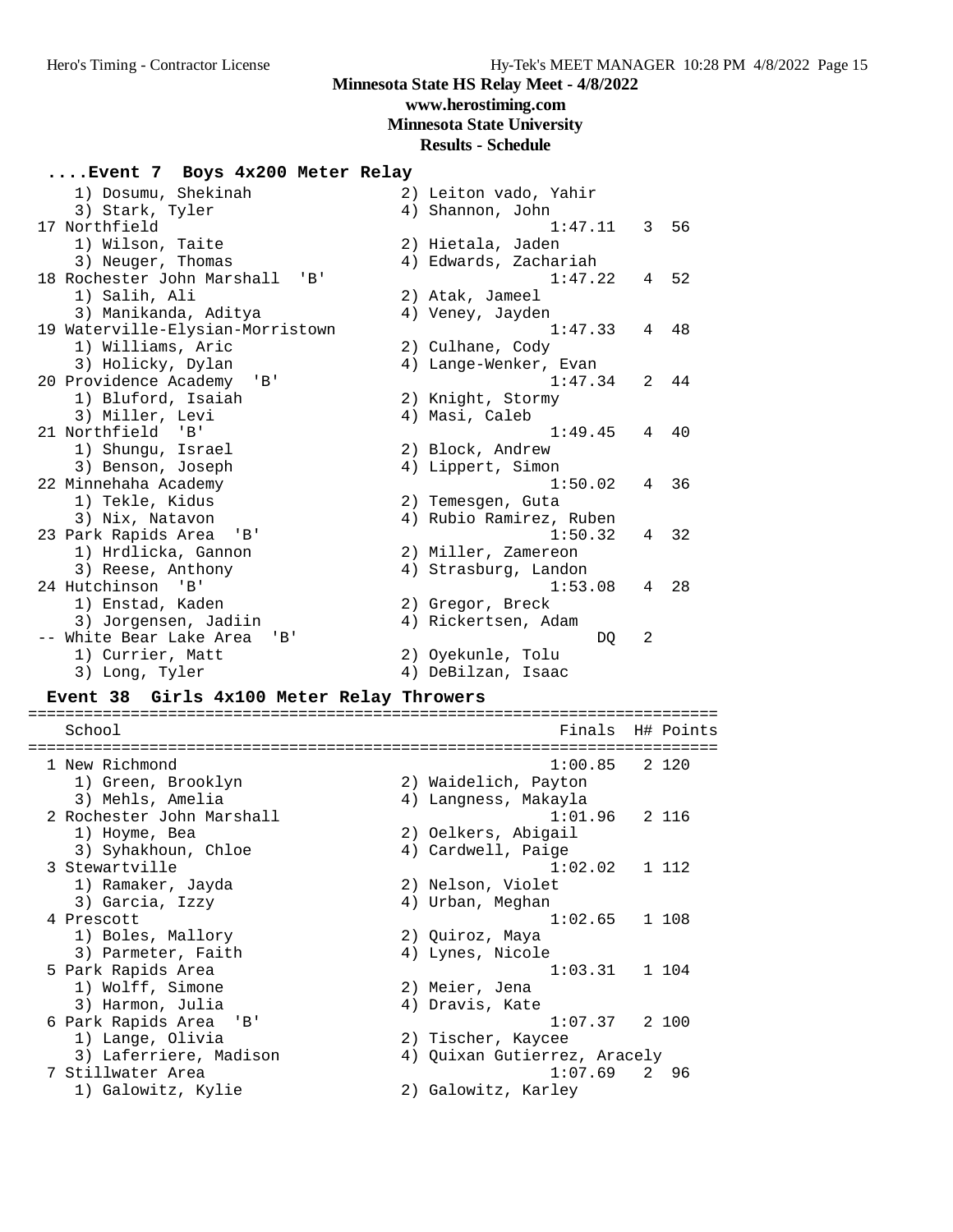#### **Minnesota State HS Relay Meet - 4/8/2022 www.herostiming.com Minnesota State University Results - Schedule**

#### **....Event 38 Girls 4x100 Meter Relay Throwers**

| 3) Howard, Piper                | 4) Wait, Marcella |
|---------------------------------|-------------------|
| 8 Waterville-Elysian-Morristown | $1:10.31$ 1 92    |
| 1) Ell, Lydia                   | 2) Ell, Nora      |
| 3) Duffey, Kyliegh              | 4) Pelant, Ashlyn |
| 9 Northfield                    | $1:10.55$ 1 88    |
| 1) Thomas, Samantha             | 2) Hegland, Ella  |
| 3) Liebl, Clare                 | 4) Johnson, Inga  |

#### **Event 39 Boys 4x100 Meter Relay Throwers**

========================================================================== School **Finals** H# Points ========================================================================== 1 Prescott 51.37 2 120 1) Stewart, Logan 2) Stubbe, Gabriel 3) Lynes, Matthew  $4)$  Olson, Jack 2 Park Rapids Area (1998)<br>
2 Park Rapids Area (1998)<br>
2 Hartung, Luke (1998)<br>
3 Martin, Malachi (2) Hartung, Luke (1999)<br>
4 Milkins, Kiergon (1999) 1) Hill, Tristan 2) Hartung, Luke 3) Martin, Malachi 4) Wilkins, Kiergon 3 White Bear Lake Area 52.85 1 112 1) Stanton, Imeleyo 2) Ngamne, Ken 3) Pratt, Zach (4) Svir, Nick 4 Stillwater Area 55.87 1 108 1) Weber, Tim 2) Peterson, Bennett 3) Fretag, Chris (4) Lomen, John 3) Fretag, Chris (3)  $\frac{3}{2}$  104<br>5 New Richmond (35.99 2 104) 1) Toth, Mason 2) Stephens, Parker 3) Feuerer, Will (4) Heinecke, Sam 6 Rochester Century 56.10 1 100 1) Weiser, Jack 2) White, Dylan 3) Prochnow, Miles (4) Elbing, Cole 7 Northfield 56.31 1 96 1) Prescott, Logan 2) Kelly, Hayden 3) Ascencio Bravo, Joseph 4) DiMaggio, Dominic 8 Park Rapids Area 'B' 58.27 2 92 1) Hartung, Thomas 2) Miller, Zamereon 3) Galzki, Jarrett (4) Hagen, Kamron 9 Spring Lake Park 59.32 2 88<br>
1) Lewis, Dylan 2) Johnson, Beau<br>
3) Torborg, Jack 3, Torborg, Ack 4, Finkelson, Hunter 1) Lewis, Dylan 2) Johnson, Beau 3) Torborg, Jack (4) Finkelson, Hunter 10 Rochester John Marshall 1:02.59 1 84 1) Radtke, Nolan 2) Laack, Nolan 3) Laack, Benjamin 4) Backholm, Luke -- Waterville-Elysian-Morristown DQ 1 1) Holicky, Dylan 2) Quast, Isaac 3) Kuball, Keegan 4) Rezac, Sam

#### **Event 20 Girls 4x400 Meter Relay**

========================================================================== School **Finals** H# Points ========================================================================== 1 Stillwater Area 4:18.16 1 120 1) Braunshausen, Avery 2) Quast, Liberty 3) Peterman, Morgan (4) Bushlack, Anna 2 Rochester Century 4:20.13 1 116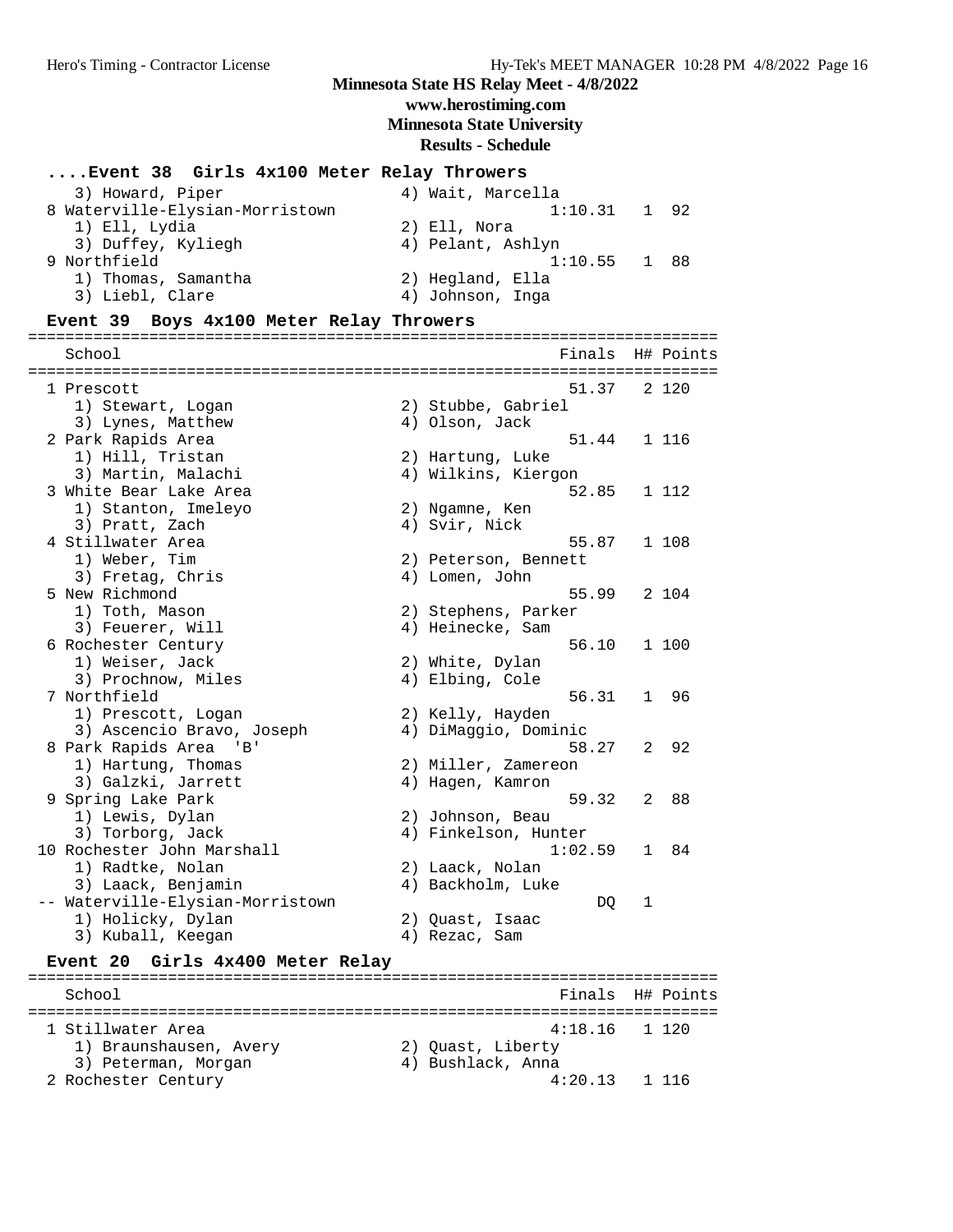**www.herostiming.com**

**Minnesota State University**

**Results - Schedule**

**....Event 20 Girls 4x400 Meter Relay** 1) Clarey, Addison 3) Berry, Kaia 3 Park Rapids Area 1) Lauwagie, Addison 3) Johnson, Holly 4 Northfield 1) Janssen, Jayna 3) Hauck, Josie 5 New Richmond 1) Blinderman, Angie 3) Doehrmann, Katelyn 6 Prescott 1) Ripley, Sophie 3) Matzek, Maddie 1) Somerville, Ellen 3) Mitchell, Ruby 8 Providence Academy 1) Kelly, Emma 3) Daugherty, Abby 9 Spring Lake Park 1) Totushek, Laila 3) Erickson, Anja 10 Stewartville 1) Schindelar, Audrey 3) Quam, Ella 11 Stillwater Area 'B' 1) Madison, Olivia 3) Palmer, Megan 12 New Richmond 'B' 1) Roberts, Vivian 3) Fitzgerald, Anna 13 Hutchinson 1) Dean, Morgan 3) Wester, Madison 14 Rochester Century 'B' 1) Fratzke, Amelia 3) Flodstrom, Abbey 15 Prescott 'B' 1) Budworth, Ava 3) Dempsey-Rice, Elsie 16 Northfield 'B' 1) Fleming, Isabel 3) Nagy,  $Lily$ 17 Stewartville 'B' 1) Jones, Katherine 3) Horstmann, Emmerson 18 Spring Lake Park 'B' 1) Macomb, Avery 3) Knutsen, Julieanne 19 Hudson 'B' 1) McLean, Lauren 3) Hartwig, Jadyn 20 Rochester John Marshall 'B'

| 1) Clarey, Addison<br>3) Berry, Kaia<br>3 Park Rapids Area |      | 2) Whitney, Audreyana<br>4) Gordon, Penelopea<br>4:20.94 |              | 1 112 |
|------------------------------------------------------------|------|----------------------------------------------------------|--------------|-------|
| 1) Lauwagie, Addison                                       |      | 2) Lopez, Natalia                                        |              |       |
| 3) Johnson, Holly                                          |      | 4) Koppelman, Morgan                                     |              |       |
| 4 Northfield                                               |      | 4:22.23                                                  |              | 1 108 |
| 1) Janssen, Jayna                                          |      | 2) Flory, Charlotte                                      |              |       |
| 3) Hauck, Josie                                            |      | 4) Lippert, Clara                                        |              |       |
| 5 New Richmond                                             |      | 4:22.27                                                  |              | 1 104 |
| 1) Blinderman, Angie                                       |      | 2) Jensen, Izzy                                          |              |       |
| 3) Doehrmann, Katelyn<br>6 Prescott                        |      | 4) Powers, Dyllan<br>4:23.84                             |              |       |
|                                                            |      |                                                          |              | 2 100 |
| 1) Ripley, Sophie<br>3) Matzek, Maddie                     |      | 2) Budworth, Katrina<br>4) Johnson, Ella                 |              |       |
| 7 Hudson                                                   |      | 4:27.53                                                  |              | 2 96  |
| 1) Somerville, Ellen                                       |      | 2) Carstensen, Ella                                      |              |       |
| 3) Mitchell, Ruby                                          |      | 4) Field, Manon                                          |              |       |
| 8 Providence Academy                                       |      | 4:28.68                                                  | $\mathbf{1}$ | 92    |
| 1) Kelly, Emma                                             |      | 2) Marshall, Aly                                         |              |       |
| 3) Daugherty, Abby                                         |      | 4) Hohenecker, Brooke                                    |              |       |
| 9 Spring Lake Park                                         |      | 4:28.69                                                  | 2            | 88    |
| 1) Totushek, Laila                                         |      | 2) Kiriago, Brianna                                      |              |       |
| 3) Erickson, Anja                                          |      | 4) Finnegan, Kaitlyn                                     |              |       |
| 10 Stewartville                                            |      | 4:32.32                                                  |              | 2 84  |
| 1) Schindelar, Audrey                                      |      | 2) Waltman, Ella                                         |              |       |
| 3) Quam, Ella                                              |      | 4) Strum, Haylie                                         |              |       |
| 11 Stillwater Area<br>'B'                                  |      | 4:34.02                                                  | 2            | 80    |
| 1) Madison, Olivia                                         |      | 2) Wilcek, Nora                                          |              |       |
| 3) Palmer, Megan                                           |      | 4) Delaney, Morgan                                       |              |       |
| 12 New Richmond<br>'B'                                     |      | 4:36.37                                                  | 2            | 76    |
| 1) Roberts, Vivian                                         |      | 2) Dietz, CC                                             |              |       |
| 3) Fitzgerald, Anna                                        |      | 4) Jansen, Lauren                                        |              |       |
| 13 Hutchinson                                              |      | 4:38.97                                                  | 2            | 72    |
| 1) Dean, Morgan                                            |      | 2) Lang, Shelby                                          |              |       |
| 3) Wester, Madison                                         |      | 4) Schmitz, Isabelle                                     |              |       |
| 14 Rochester Century 'B'                                   |      | 4:45.50                                                  | 3            | 68    |
| 1) Fratzke, Amelia                                         |      | 2) Lynch, Nora                                           |              |       |
| 3) Flodstrom, Abbey                                        |      | 4) Ohm, Madison                                          |              |       |
| 15 Prescott 'B'                                            |      | 4:48.70                                                  | 3            | 64    |
| 1) Budworth, Ava                                           |      | 2) Rickers, Camryn                                       |              |       |
| 3) Dempsey-Rice, Elsie                                     |      | 4) Ogilvie, Kendra                                       |              |       |
| 16 Northfield 'B'                                          |      | 4:51.21                                                  | 1            | 60    |
| 1) Fleming, Isabel                                         |      | 2) Enfield, Addison                                      |              |       |
| 3) Nagy, Lily                                              |      | 4) Foxhoven, Felicity                                    |              |       |
| 17 Stewartville 'B'                                        |      | 4:53.17<br>2) Jones, Kiley                               | 3            | 56    |
| 1) Jones, Katherine<br>3) Horstmann, Emmerson              |      | 4) House, Charlie                                        |              |       |
| 18 Spring Lake Park<br>'B'                                 |      | 4:55.49                                                  | 2            | 52    |
| 1) Macomb, Avery                                           |      | 2) Siskova, Katerina                                     |              |       |
| 3) Knutsen, Julieanne                                      |      | 4) Schoeman, Hayden                                      |              |       |
| $'$ B $'$<br>19 Hudson                                     |      | 4:58.78                                                  | 3            | 48    |
| 1) McLean, Lauren                                          |      | 2) Kretschmer, Meg                                       |              |       |
| 3) Hartwig, Jadyn                                          |      | 4) Hofstedt, Cora                                        |              |       |
| 20 Rochester John Marshall                                 | ' B' | 5:02.40                                                  | 3            | 44    |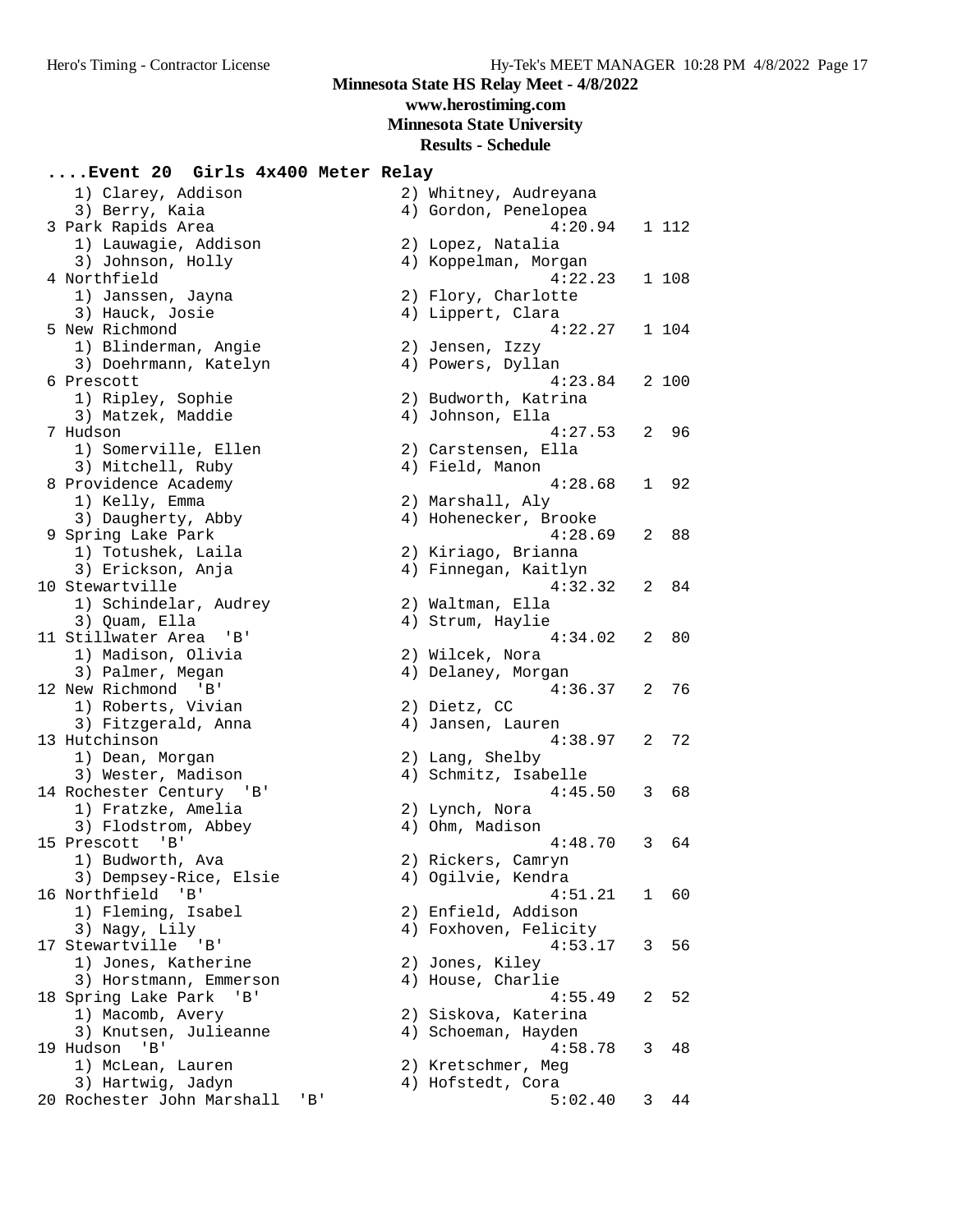#### **Minnesota State HS Relay Meet - 4/8/2022 www.herostiming.com**

# **Minnesota State University**

# **Results - Schedule**

**....Event 20 Girls 4x400 Meter Relay** 1) Pettengill, Maysen 2) Krzykowski, Phoenix 3) Cox, Olivia 4) Brady, Lauryn 21 Waterville-Elysian-Morristown 5:08.55 3 40 1) Volkmann, Josie 2) Williams, Jaiden 3) Morris, Kyeria 4) Cage, Isabella 22 Park Rapids Area 'B' 5:13.27 3 36 1) Campbell, Kennedy 2) Deblieck, Breanna 3) Mack, Makenzie 4) Brandt, Madeline 23 Rochester John Marshall 5:14.92 3 32 1) Tri, Abigail 2) Powell, Kate 3) Hendrickson, Emily (4) Padrnos, Samantha **Event 19 Boys 4x400 Meter Relay** ========================================================================== School **Finals H# Points** ========================================================================== 1 Stillwater Area 3:37.18 1 120 1) Riser, Soel 2) Vagle, Mason 3) McDowell, Ryan 1988 (2008) 4 Rosengren, Thomas 2 New Richmond 3:40.48 1 116 1) Stowers, Kennan (2) Casey, Thomas 3) Landa, Vance (4) Unger, Brock 3 Hudson 3:41.19 2 112 1) Czupryna, Henry 2) Newell, Joseph 3) Yaeger, Ross (4) Coleman, Lynden 4 Rochester Century 3:43.77 1 108 1) Wills, Jacob 2) Attlesey, Luke 3) Gerads, Damian (4) White, Tyler 5 Prescott 3:44.64 2 104 1) Budworth, Kyle 2) Packard, Will 3) Zerneke, Ryan 1988 (1988) March 1989 (1989) Bierbrauer, Dylan 6 Spring Lake Park 3:44.93 1 100 1) Stewart, Broderick 2) Starcevich, Nicholas 3) Brouwer, Ty (3) 4) Ononiwu, Isaac 7 White Bear Lake Area 3:46.21 1 96 1) Ebbert, Elijah 2) Perron, AJ 3) Misgen, Jack (4) Mattson, Ernest 8 Hutchinson<br>
1) Getz, Mason<br>
2) Johnson, Nathan<br>
4) Renner, Charles<br>
4) Renner, Charles 1) Getz, Mason 2) Johnson, Nathan 3) Kilian, Rowan (4) Renner, Charles 9 Park Rapids Area 3:47.96 1 88<br>1) Bervig, Eli (2) Stearns, Kaleb 3:47.96 1 88 1) Bervig, Eli 2) Stearns, Kaleb 3) Huot, Noah (4) Martin, Malachi 10 Northfield 3:49.38 2 84 1) Folland, Samuel 2) Reisetter, Adam 3) Schroeer, Johannes (4) Graff, Collin 11 Rochester Century 'B' 3:50.33 3 80 1) Lundstrom, Wyatt 2) Burmester, Lovinsky 3) Crane, Austin (4) Yolch, Grant 12 New Richmond 'B' 3:56.34 3 76 1) Hoeppner, Will 2) Zinck, Aidan 3) Doehrmann, Jacob 4) Matuszak, Chase 13 Park Rapids Area 'B' 3:56.55 2 72 1) Dahring, Matt 2) Hrdlicka, Gannon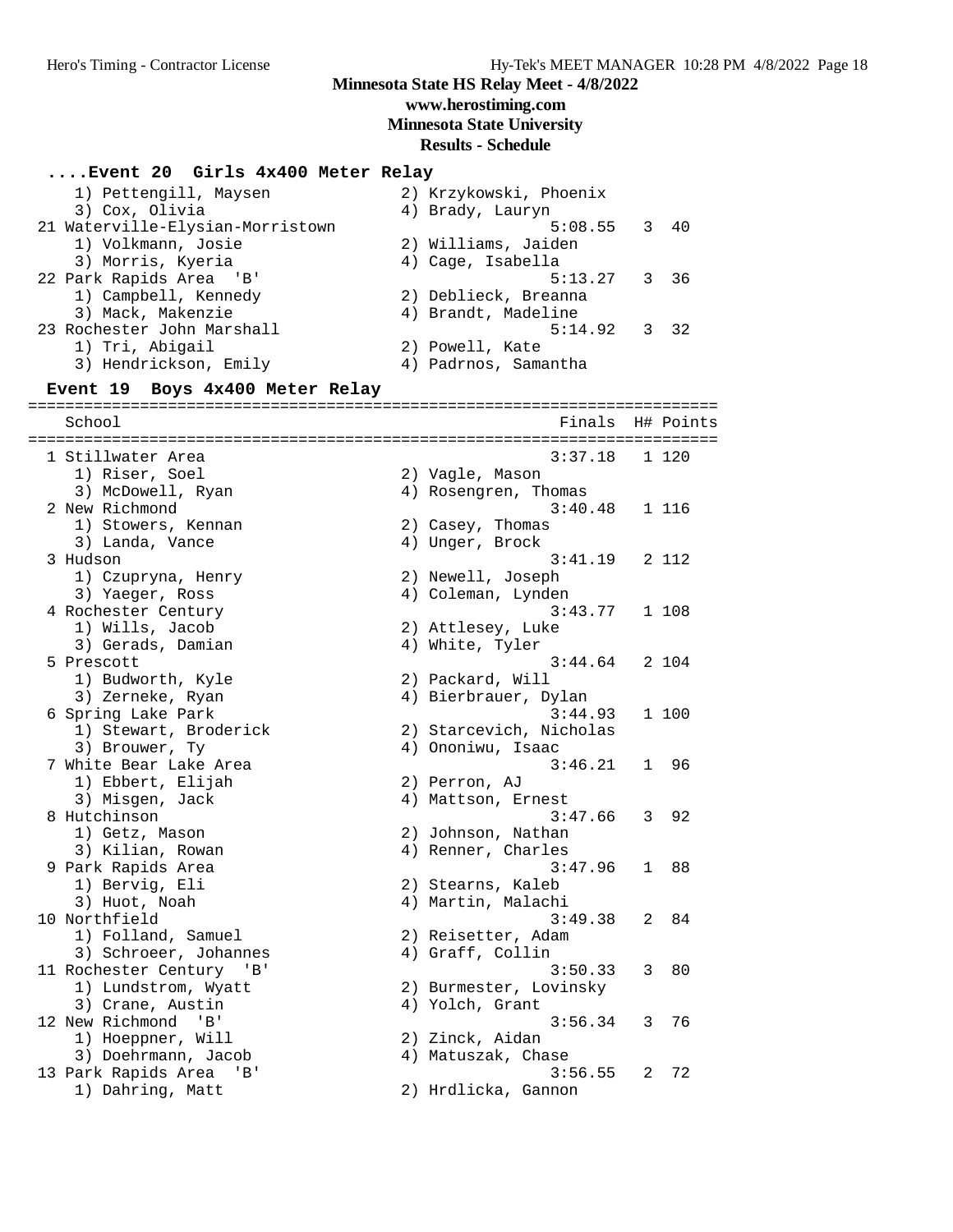# **www.herostiming.com**

## **Minnesota State University**

#### **Results - Schedule**

### **....Event 19 Boys 4x400 Meter Relay**

| 3) Deblieck, Pierce        |           | 4) Warne, Sam        |               |       |
|----------------------------|-----------|----------------------|---------------|-------|
| 14 Hudson 'B'              |           | 3:57.75              |               | 3 68  |
| 1) Anderson, Isaac         |           | 2) Hockbein, Gabe    |               |       |
| 3) Henning, Robert         |           | 4) Holter, Lucas     |               |       |
| 15 Rochester John Marshall |           | 4:02.11              |               | 2.64  |
| 1) Salih, Ali              |           | 2) Garang, Mewang    |               |       |
| 3) Ojulu, Manny            |           | 4) Atak, Jameel      |               |       |
| 16 Spring Lake Park 'B'    |           | 4:10.92              | $\mathcal{L}$ | 60    |
| 1) Gaspersich, Griffin     |           | 2) Crandall, Owen    |               |       |
| 3) Erickson, Otto          |           | 4) Elsesser, Lucas   |               |       |
| 17 Hutchinson 'B'          |           | 4:13.25              |               | 3, 56 |
| 1) Chatfield, Zachary      |           | 2) Lin, Brian        |               |       |
| 3) Reiter, Nolan           |           | 4) Schmitz, Simon    |               |       |
| 18 Rochester John Marshall | $'$ B $'$ | 4:23.87              |               | 3, 52 |
| 1) Cofer, Paul             |           | 2) Thammavong, Ethan |               |       |
| 3) Veney, Jayden           |           | 4) Phan, Samuel      |               |       |
| -- Stillwater Area 'B'     |           | DQ                   | 1             |       |
| 1) Swenson, Chance         |           | 2) Gabor, Soren      |               |       |
| 3) Nelson, Zach            |           | 4) Fredericks, Sam   |               |       |
| -- Providence Academy      |           | DO                   | 3             |       |
| 1) Masi, Caleb             |           | 2) Crutchmer, Elijah |               |       |
| 3) Lanari, Anthony         |           | 4) Young, Austin     |               |       |
| -- Northfield 'B'          |           | DQ                   | 2             |       |
| 1) Merritt, Cullen         |           | 2) Riley, Brecken    |               |       |
| 3) Swedin, Samuel          |           | 4) Lippert, Simon    |               |       |

#### **Event 24 Girls High Jump Relay**

| Name<br>===================================      |                   |  |                                                                        |                   |  |
|--------------------------------------------------|-------------------|--|------------------------------------------------------------------------|-------------------|--|
| 1 Acker, Alana                                   |                   |  | $4-00$ $4-02$ $4-04$ $4-06$ $4-08$ $4-10$ $5-00$ $5-02$                |                   |  |
|                                                  |                   |  | 0 0 0 0 0 XO XO XX                                                     |                   |  |
|                                                  |                   |  | 2 Monsrud, Megan Spring Lake Park 5-00.00 18.66                        |                   |  |
| $4-02$ $4-04$ $4-06$ $4-08$ $4-10$ $5-00$ $5-02$ |                   |  |                                                                        |                   |  |
| --- --- 0 0 XO XXO XXX                           |                   |  |                                                                        |                   |  |
|                                                  |                   |  | 3 Hansen, Abigail                 Stillwater Area         4-10.00   16 |                   |  |
| $4-02$ $4-04$ $4-06$ $4-08$ $4-10$ $5-00$ $5-02$ |                   |  |                                                                        |                   |  |
| --- 0 0 --- XXO --- XXX                          |                   |  |                                                                        |                   |  |
|                                                  |                   |  | 4 Tews, Erin Hutchinson                                                | $4 - 10.00$ 15    |  |
| $4-02$ $4-04$ $4-06$ $4-08$ $4-10$ $5-00$        |                   |  |                                                                        |                   |  |
| --- 0 0 XXO XXO XXX                              |                   |  |                                                                        |                   |  |
| 5 Mahowald, Laura                 Hudson         |                   |  |                                                                        | $4 - 08.00$ 14.66 |  |
| $4-02$ $4-04$ $4-06$ $4-08$ $4-10$               |                   |  |                                                                        |                   |  |
| --- --- XO O XXX                                 |                   |  |                                                                        |                   |  |
| 6 Welsh, Theo                                    |                   |  | Northfield                                                             | $4 - 08.00$ 12    |  |
| $4-02$ $4-04$ $4-06$ $4-08$ $4-10$               |                   |  |                                                                        |                   |  |
|                                                  | O XO XO O XXX     |  |                                                                        |                   |  |
| 7 Prairie, Ellyana                               |                   |  | Spring Lake Park 4-08.00 18.66                                         |                   |  |
| $4-02$ $4-04$ $4-06$ $4-08$ $4-10$               |                   |  |                                                                        |                   |  |
|                                                  | O O O XO XXX      |  |                                                                        |                   |  |
| 8 Bicanova, Anna                                 |                   |  | New Richmond                                                           | $4 - 06.00$ 9.33  |  |
| $4-02$ $4-04$ $4-06$ $4-08$                      |                   |  |                                                                        |                   |  |
|                                                  | $O$ $O$ $O$ $XXX$ |  |                                                                        |                   |  |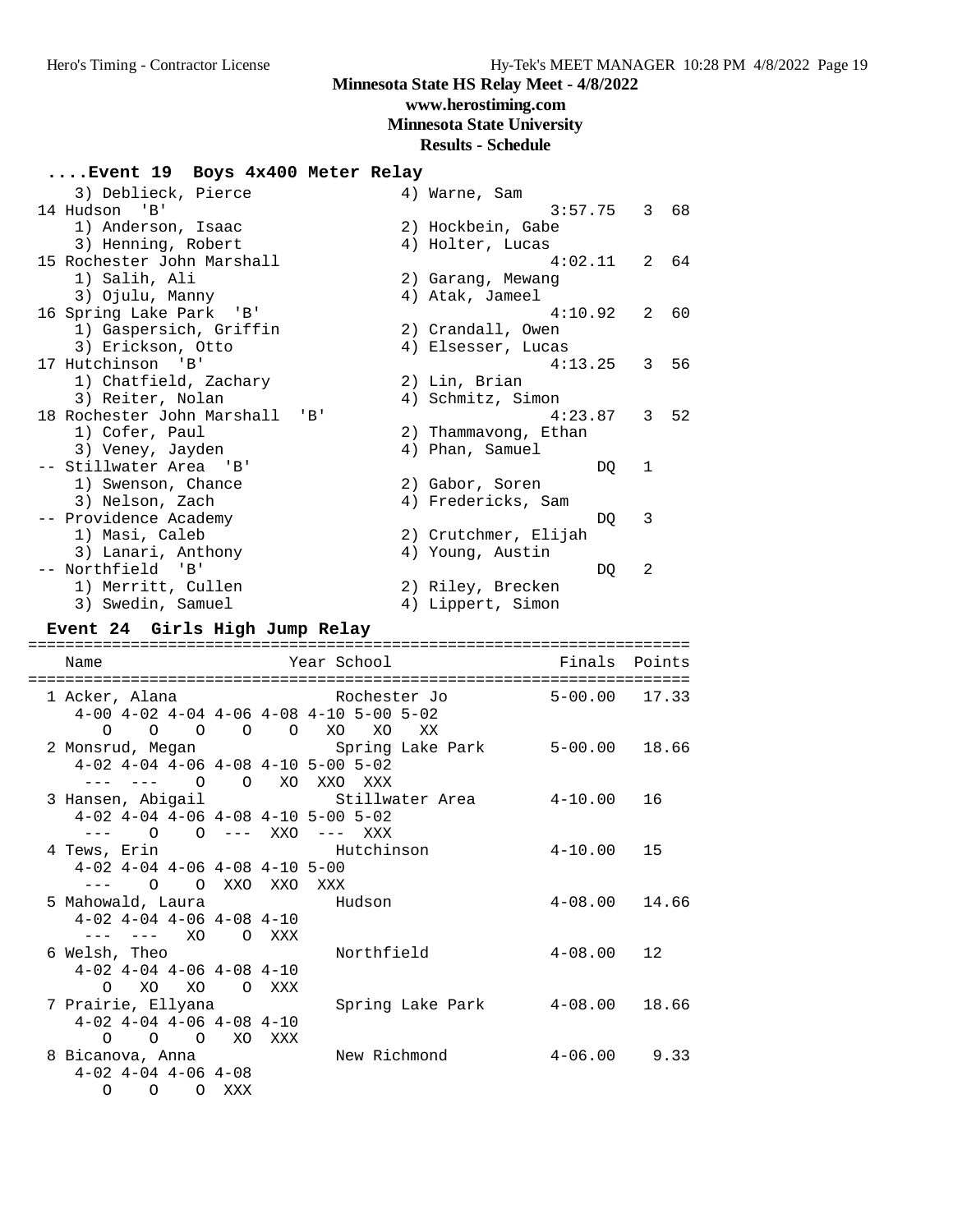# **www.herostiming.com**

**Minnesota State University**

| Event 24 Girls High Jump Relay                                                                         |                   |                |         |
|--------------------------------------------------------------------------------------------------------|-------------------|----------------|---------|
| 8 Brady, Lauryn<br>$4-02$ $4-04$ $4-06$ $4-08$<br>--- --- O XXX                                        | Rochester Jo      | $4 - 06.00$    | 17.33   |
| 10 Gilmore, Greta<br>$4-00$ $4-02$ $4-04$ $4-06$<br>XO<br>XO<br>XO<br>XXO                              | Northfield        | $4 - 06.00$    | 12      |
| 10 Delaney, Morgan<br>$4-02$ $4-04$ $4-06$ $4-08$<br>XO O XXX<br>$\circ$                               | Stillwater Area   | $4 - 06.00$    | 16      |
| 11 Stansbury, Breanna<br>$4-02$ $4-04$ $4-06$ $4-08$<br>--- O XO XXX                                   | Hutchinson        | $4 - 06.00$    | 15      |
| 12 Henrichsen, Anna<br>$4-02$ $4-04$ $4-06$ $4-08$<br>O XO XO XXX                                      | Rochester Century | $4 - 06.00$    | 12      |
| 13 Meier, Jena<br>$4-02$ $4-04$ $4-06$ $4-08$<br>XO XO XO<br>XXX                                       | Park Rapids Area  | $4 - 06.00$    | 10      |
| 14 Hudak, Nicole<br>$4-02$ $4-04$ $4-06$ $4-08$<br>O O XXO XXX                                         | Prescott          | $4 - 06.00$    | 12      |
| 16 Nelson, Violet<br>$3-10$ $4-00$ $4-02$ $4-04$<br>$\circ$<br>$\begin{matrix} 0 & 0 & 0 \end{matrix}$ | Stewartville      | $4 - 04.00$    | 12      |
| 17 Schindelar, Audrey<br>$4-02$ $4-04$ 5-00<br>XO OXXX                                                 | Stewartville      | $4 - 04.00$    | 12      |
| 18 Ross, Julianna<br>$4-00$ $4-02$ $4-04$ $4-06$<br>O XXO<br>O XXX                                     | Spring Lake Park  | $4 - 04.00$    | 18.66   |
| 19 Pettengill, Maysen<br>$4-02$ $4-04$ $4-06$<br>O XO XXX                                              | Rochester Jo      | $4 - 04.00$    | 17.33   |
| 20 Ogilvie, Kendra<br>$3-10$ $4-00$ $4-02$ $4-04$ $4-06$<br>O XXO<br>O XXO XXX                         | Prescott          | $4 - 04.00$    | 12      |
| 21 Clarey, Addison<br>$4 - 02$ $4 - 04$<br>O XXX                                                       | Rochester Century | $4 - 02.00$    | $12 \,$ |
| 21 Johnson, Alison<br>$4 - 02$ $4 - 04$<br>O XXX                                                       | Stewartville      | $4 - 02.00$ 12 |         |
| 23 Pettey, Olivia<br>$3-10$ $4-00$ $4-02$ $4-04$<br>O XO O XXX                                         | Hudson            | $4 - 02.00$    | 14.66   |
| 23 Martin, Makenna<br>$3-10$ $4-00$ $4-02$ $4-04$<br>O XO<br>$\overline{O}$<br>XXX                     | New Richmond      | $4 - 02.00$    | 9.33    |
| 25 Wolff, Simone<br>$4-00$ $4-02$ $4-04$<br>XXO O XXX                                                  | Park Rapids Area  | $4 - 02.00$    | 10      |
| 25 Heiskanen, Ada<br>$3-10$ $4-00$ $4-02$ $4-04$<br>XX O O XXX                                         | Hutchinson        | $4 - 02.00$    | 15      |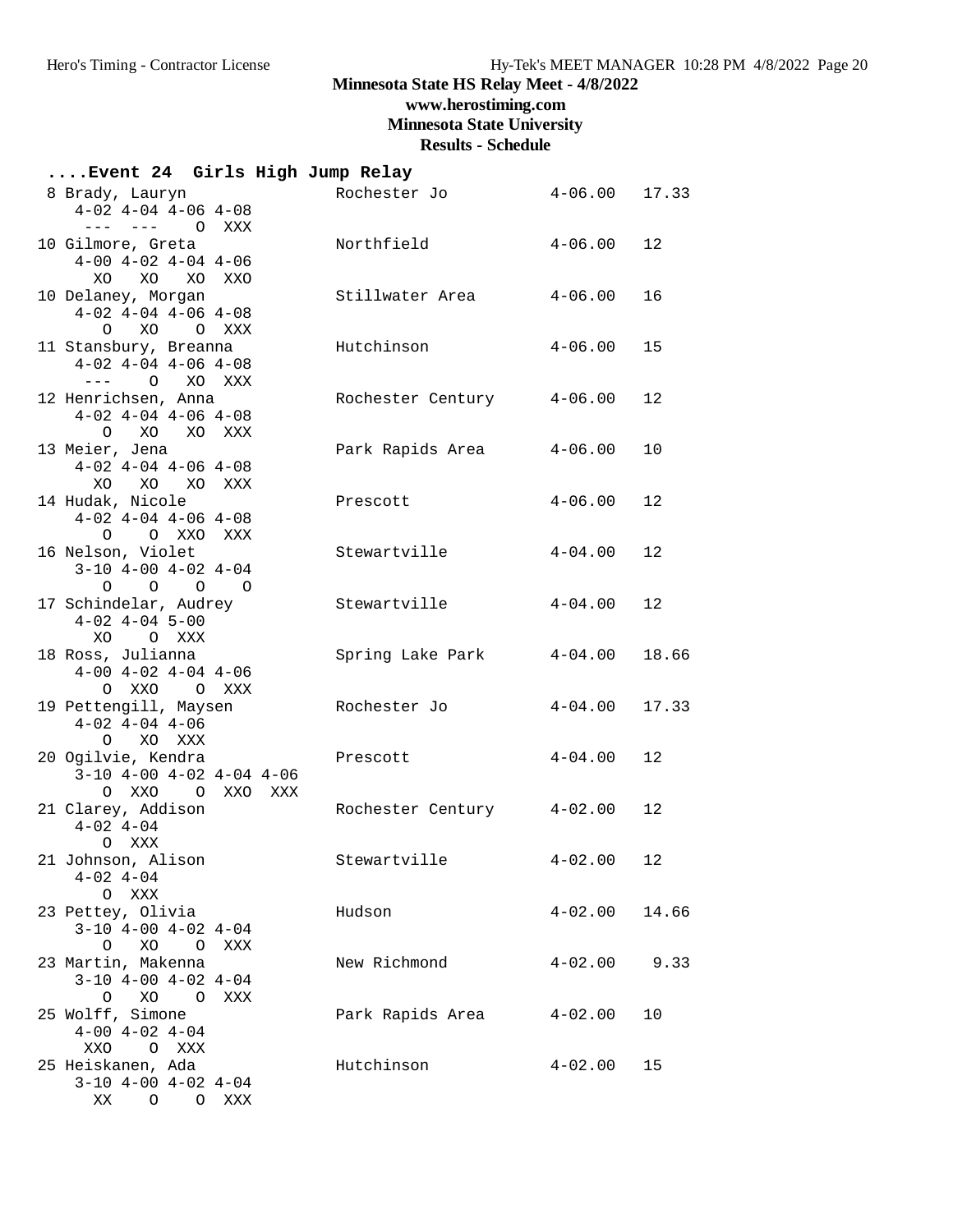**www.herostiming.com**

**Minnesota State University**

|                                                                      |     | Event 24 Girls High Jump Relay |               |                 |
|----------------------------------------------------------------------|-----|--------------------------------|---------------|-----------------|
| 27 Rutledge, Eliza<br>$4 - 02$ $4 - 04$<br>XXO XXX                   |     | Rochester Century 4-02.00      |               | 12 <sup>°</sup> |
| 28 Henson, Lilly<br>$3-10$ $4-00$ $4-02$ $4-04$<br>XO OXXO           | XXX | Waterville-E                   | $4 - 02$ , 00 | 16              |
| 29 Ganther, Grace<br>$3-10$ $4-00$ $4-02$<br>O XXO XXO               |     | Hudson                         | $4-02.00$     | 14.66           |
| 30 Huppert, Katie<br>$3-10$ $4-00$ $4-02$<br>O O XXX                 |     | Prescott                       | $4 - 00.00$   | 12              |
| 31 Schmitz, Isabelle<br>$3-10$ $4-00$ $4-02$<br>XO O XXX             |     | Hutchinson                     | $4 - 00.00$   | 15              |
| 32 Kajer, Kayla<br>$4 - 00$ $4 - 02$<br>XO XXX                       |     | Stillwater Area                | $4-00.00$     | 16              |
| 33 Davis, Rylea<br>$3-10$ $4-00$ $4-02$<br>XO XXO XXX                |     | New Richmond                   | $4-00.00$     | 9.33            |
| -- Briggs, Shelby<br>$3 - 10$<br>XXX                                 |     | Waterville-E                   | NH            |                 |
| -- Volkmann, Josie<br>$4 - 00$<br>XXX                                |     | Waterville-E                   | NH            |                 |
| -- Sizemore, Shelby<br>$4 - 02$<br>XXX                               |     | Prescott                       | NH            |                 |
| -- Morgan, Brandi<br>$4 - 02$<br>XXX                                 |     | Park Rapids Area               | NH            |                 |
| -- Flodstrom, Abbey<br>$4 - 02$<br>XXX                               |     | Rochester Century              | NH            |                 |
| -- Langness, Makayla<br>$4 - 02$<br>XXX                              |     | New Richmond                   | NH            |                 |
| -- Vevang, Savanna<br>$4 - 02$ $4 - 04$<br>$---$ XXX                 |     | Hudson                         | ΝH            |                 |
| -- Mahal, Amber<br>$4 - 02$ $4 - 04$<br>$\qquad \qquad - - -$<br>XXX |     | Northfield                     | NH            |                 |
| -- Richards, Tatum<br>$4 - 00$<br>XXX                                |     | Waterville-E                   | NH            |                 |
| -- Lange, Olivia<br>$4 - 00$<br>XXX                                  |     | Park Rapids Area               | NH            |                 |
| -- Fossum, Liv<br>$4 - 00$<br>XXX                                    |     | Northfield                     | NH            |                 |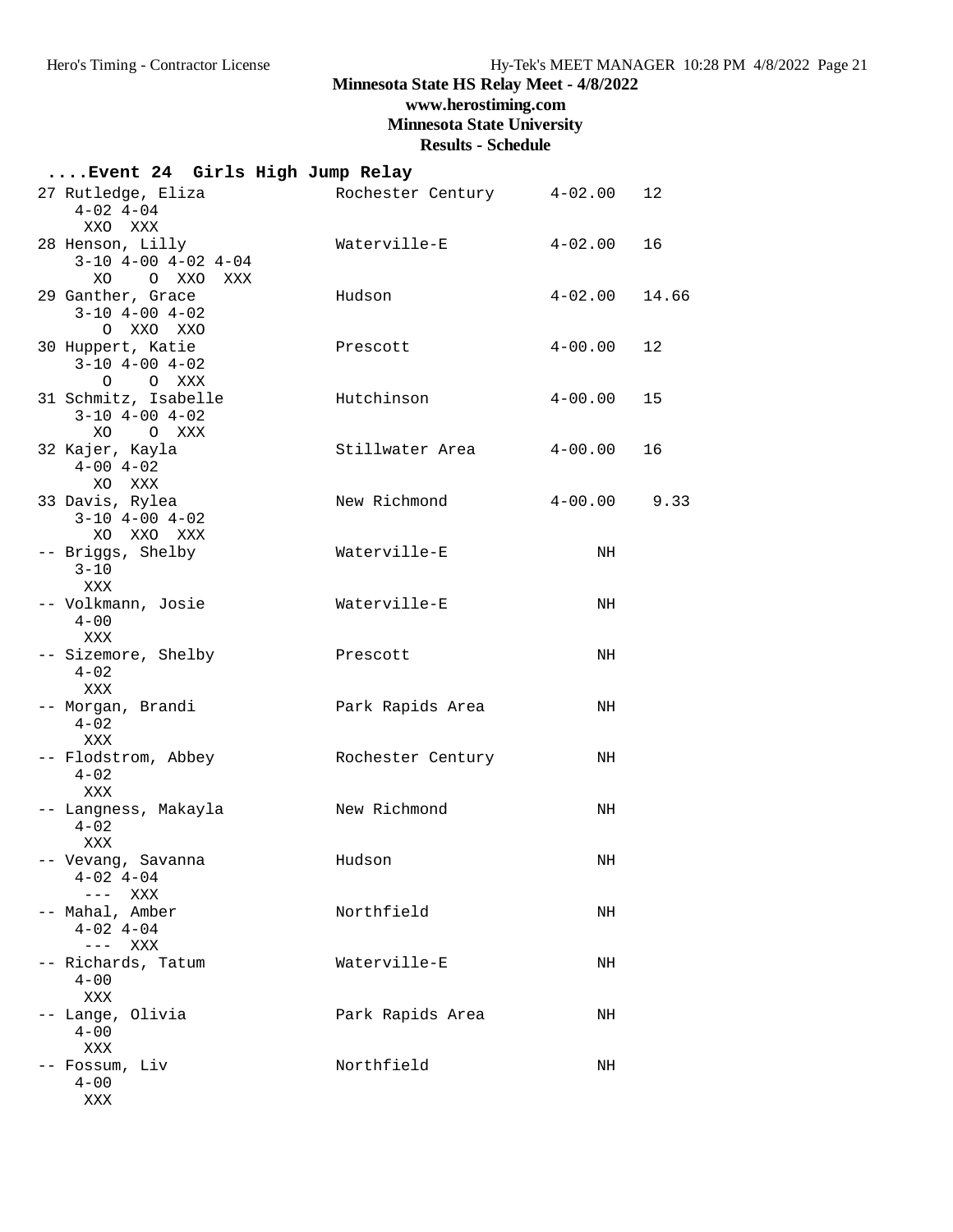## **Minnesota State HS Relay Meet - 4/8/2022 www.herostiming.com**

**Minnesota State University**

| Event 24 Girls High Jump Relay                                |        |                           |             |        |
|---------------------------------------------------------------|--------|---------------------------|-------------|--------|
| -- Hewitt, Hanna<br>$4 - 02$<br>XXX                           |        | Stewartville              | NH          |        |
| -- Bettendorf, Sadie<br>$4 - 02$<br>XXX                       |        | Stillwater Area           | NH          |        |
| Event 25 Boys High Jump Relay                                 |        |                           |             |        |
| Name                                                          |        | Year School               | Finals      | Points |
|                                                               |        |                           |             |        |
| 1 Russell, Aiden                                              |        | Prescott                  | 6-00.00     | 8      |
| 5-02 5-04 5-06 5-08 5-10 6-00 6-02 6-05                       |        |                           |             |        |
| --- --- --- 0 0 0 --- XXX                                     |        |                           |             |        |
| 2 Wysocki, Jaden<br>$5-02$ $5-04$ $5-06$ $5-08$ $5-10$ $6-00$ |        | Rochester Century 5-10.00 |             | 14     |
| --- --- 0 0 XO XXX                                            |        |                           |             |        |
| 2 Tussey, Caleb                                               |        | Stillwater Area 5-10.00   |             | 15     |
| $5-02$ $5-04$ $5-06$ $5-08$ $5-10$ $6-00$                     |        |                           |             |        |
| --- --- 0 0 XO XXX                                            |        |                           |             |        |
| 4 Coenen, William                                             |        | Hudson                    | $5 - 10.00$ | 10     |
| $5-02$ 5-04 5-06 5-08 5-10 6-00                               |        |                           |             |        |
| --- --- O O XXO XXX                                           |        |                           |             | 13     |
| 4 Perron, AJ<br>$5-02$ $5-04$ $5-06$ $5-08$ $5-10$ $6-00$     |        | White Bear L              | $5 - 10.00$ |        |
| --- --- --- --- XXO XXX                                       |        |                           |             |        |
| 6 Wysocki, Shaun                                              |        | Rochester Century 5-08.00 |             | 14     |
| $5-02$ $5-04$ $5-06$ $5-08$ $5-10$                            |        |                           |             |        |
| O XO<br>O OXXX                                                |        |                           |             |        |
| 6 Ononiwu, Isaac                                              |        | Spring Lake Park          | $5 - 08.00$ | 11     |
| $5-02$ $5-04$ $5-06$ $5-08$ $5-10$<br>O O XO O XXX            |        |                           |             |        |
| 8 Peterson, Jackson                                           |        | Stillwater Area           | $5 - 08.00$ | 15     |
| $5-02$ $5-04$ $5-06$ $5-08$ $5-10$                            |        |                           |             |        |
| $O$ XO                                                        | XO XXX |                           |             |        |
| 9 Johnson, Chase                                              |        | Stillwater Area           | $5 - 08.00$ | 15     |
| $5-02$ $5-04$ $5-06$ $5-08$ $5-10$                            |        |                           |             |        |
| O O O XXO XXX                                                 |        |                           |             |        |
| 9 Thompson, Elijah<br>$5-02$ 5-04 5-06 5-08 5-10              |        | Rochester Century 5-08.00 |             | 14     |
| --- --- 0 XXO                                                 | XXX    |                           |             |        |
| 9 Habisch, Zane                                               |        | New Richmond              | $5 - 08.00$ | 12     |
| $5-02$ $5-04$ $5-06$ $5-08$ $5-10$                            |        |                           |             |        |
| $--- - - - -$ 0 XXO                                           | XXX    |                           |             |        |
| 12 Elliot, Alex                                               |        | Hutchinson                | $5 - 06.00$ | 8.50   |
| $5 - 02$ $5 - 04$ $5 - 06$ $5 - 08$                           |        |                           |             |        |
| O O O XXX<br>12 Olson, Seth                                   |        | White Bear L              | $5 - 06.00$ | 13     |
| $5-02$ $5-04$ $5-06$ $5-08$                                   |        |                           |             |        |
| --- --- O XXX                                                 |        |                           |             |        |
| 14 Blair, Thomas                                              |        | Stillwater Area           | $5 - 06.00$ | 15     |
| $5-02$ $5-04$ $5-06$ $5-08$                                   |        |                           |             |        |
| $\circ$ $\circ$<br>XO                                         | XXX    |                           |             |        |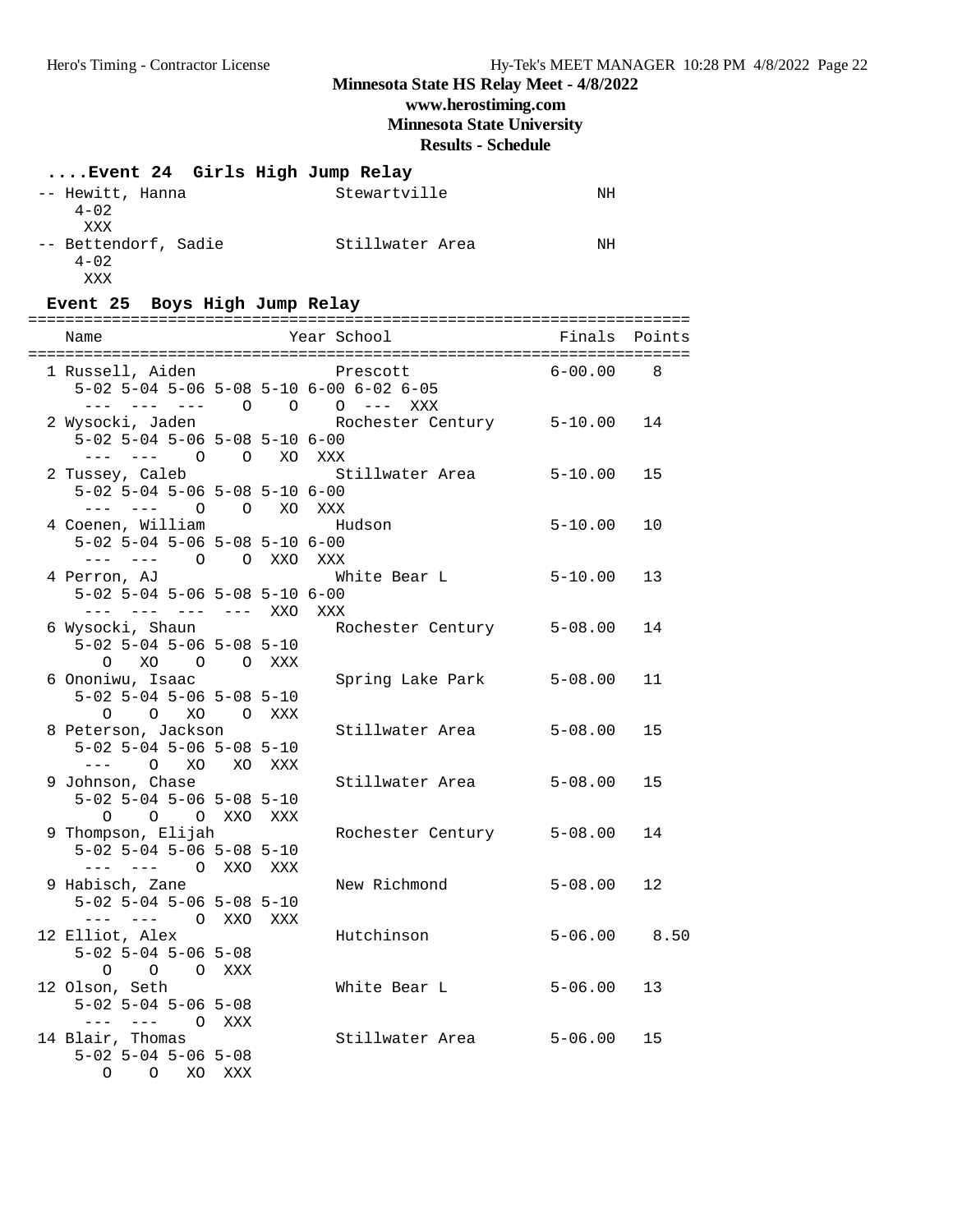**www.herostiming.com**

**Minnesota State University**

| Event 25 Boys High Jump Relay                                                                                                               |                           |                  |      |  |  |
|---------------------------------------------------------------------------------------------------------------------------------------------|---------------------------|------------------|------|--|--|
| 14 Lange-Wenker, Evan<br>$5 - 02$ $5 - 04$ $5 - 06$ $5 - 08$<br>O O XO XXX                                                                  | Waterville-E              | $5 - 06.00$ 8.50 |      |  |  |
| 14 Gilson, Bennett<br>$5-02$ $5-04$ $5-06$ $5-08$<br>$--- 20$<br>XXX                                                                        | White Bear L              | $5 - 06.00$      | 13   |  |  |
| 17 Johnson, Seth<br>$5-02$ $5-04$ $5-06$<br>O O XXX                                                                                         | Spring Lake Park          | 5-04.00          | 11   |  |  |
| 18 Wilkins, Mateo<br>$5 - 02$ $5 - 04$ $5 - 06$<br>XO OXXX                                                                                  | Rochester Jo              | $5 - 04.00$ 6.66 |      |  |  |
| 18 Hughes, Mason<br>$5-02$ $5-04$ $5-06$<br>O XXX<br>XO                                                                                     | New Richmond              | $5 - 04.00$ 12   |      |  |  |
| 18 Windhurst, Tate The Spring Lake Park<br>$4-08$ $4-10$ $5-00$ $5-02$ $5-04$ $5-06$<br>0 XO 0 0 0 XXX                                      |                           | $5 - 04.00$      | 11   |  |  |
| 19 Dorsch, Paul<br>$4-08$ $4-10$ $5-00$ $5-02$ $5-04$ $5-06$<br>O O O XXO XO XXX                                                            | New Richmond              | 5-04.00          | 12   |  |  |
| 22 Barrett, Caden<br>$4-00$ $4-02$ $4-04$ $4-06$ $4-08$ $4-10$ $5-00$ $5-02$ $5-04$<br>0 0 0 0 0 0 0 0 XXX                                  | New Richmond              | $5 - 02.00$      | 12   |  |  |
| 23 Terwey, Caleb<br>$5 - 02$ $5 - 04$<br>XO XXX                                                                                             | Hudson                    | $5 - 02.00$      | 10   |  |  |
| 23 Severson, Trey<br>$5 - 02$ $5 - 04$<br>XO XXX                                                                                            | Prescott                  | $5 - 02.00$      | 8    |  |  |
| 25 Jackson, Logan<br>$5 - 02$ $5 - 04$<br>XXO XXX                                                                                           |                           |                  | 8    |  |  |
| 26 Moothedan, Quintin Fudson<br>$4-00$ $4-02$ $4-04$ $4-06$ $4-08$ $4-10$ $5-00$ $5-02$<br>P P O O XO O XXO XXX                             |                           | $5 - 00.00$      | 10   |  |  |
| 27 Tolzman, Tarek<br>$4-00$ $4-02$ $4-04$ $4-06$ $4-08$ $4-10$ $5-00$ $5-02$<br>P O XO XO O XXO XXX<br>$\mathbf{P}$                         | Waterville-E              | $5 - 00.00$ 8.50 |      |  |  |
| 28 Hrdlicka, Gannon                         Park Rapids Area           4-10.00       8<br>$4-04$ $4-06$ $4-08$ $4-10$ $5-00$<br>0 0 0 0 XXX |                           |                  |      |  |  |
| 28 Farley, Tyson<br>$4-00$ $4-02$ $4-04$ $4-06$ $4-08$ $4-10$ $5-00$<br>0 0 0 P P O XXX                                                     | Hutchinson                | $4-10.00$ 8.50   |      |  |  |
| 28 Mahal, Isaiah<br>$4-00$ $4-02$ $4-04$ $4-06$ $4-08$ $4-10$ $5-00$<br>P P O O O O XXX                                                     | Northfield                | $4 - 10.00$      | 9.33 |  |  |
| 31 Oakland, Kayden<br>$4-00$ $4-02$ $4-04$ $4-06$ $4-08$ $4-10$ $5-00$<br>P P O O XXO O XXX                                                 | Northfield                | $4 - 10.00$ 9.33 |      |  |  |
| 32 Turner, Anthony<br>$4 - 10$ 5-00<br>XO XXX                                                                                               | White Bear L $4-10.00$ 13 |                  |      |  |  |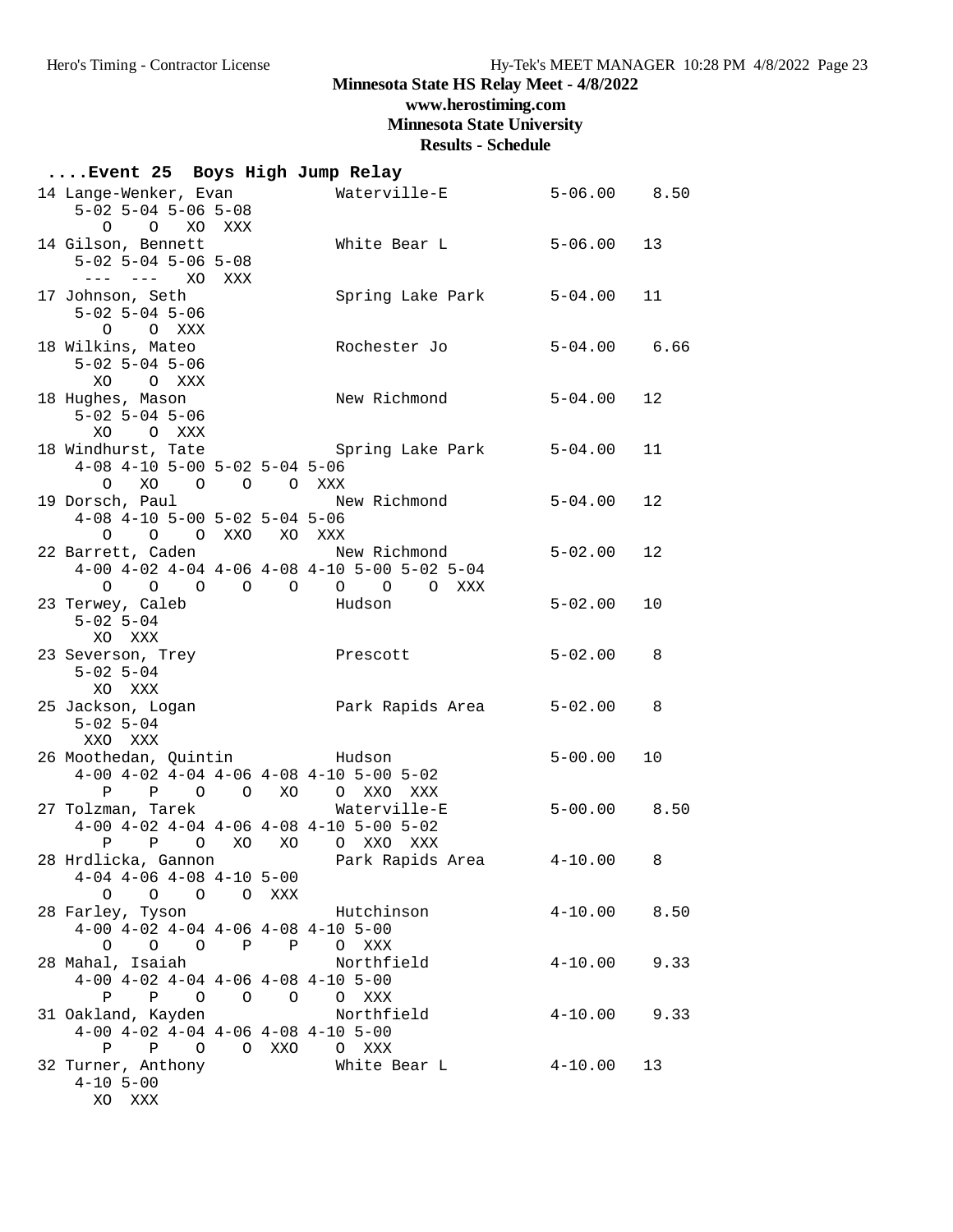#### **www.herostiming.com**

**Minnesota State University**

#### **Results - Schedule**

| Event 25 Boys High Jump Relay |                                           |  |       |  |                                                      |                  |    |
|-------------------------------|-------------------------------------------|--|-------|--|------------------------------------------------------|------------------|----|
|                               |                                           |  |       |  | 32 Wengert, Richard Kochester Century 4-10.00        |                  | 14 |
|                               |                                           |  |       |  | $4-00$ $4-02$ $4-04$ $4-06$ $4-08$ $4-10$ $5-00$     |                  |    |
|                               |                                           |  |       |  | 0 0 0 0 0 XO XXX                                     |                  |    |
|                               |                                           |  |       |  | 32 Kallestad, Stephen Northfield                     | $4-10.00$ 9.33   |    |
|                               |                                           |  |       |  | $4-00$ $4-02$ $4-04$ $4-06$ $4-08$ $4-10$ $5-00$     |                  |    |
|                               |                                           |  |       |  | P P O O O XO XXX                                     |                  |    |
|                               | 35 Wynia, Ben                             |  |       |  | Spring Lake Park 4-08.00                             |                  | 11 |
|                               | $4-00$ $4-02$ $4-04$ $4-06$ $4-08$ $4-10$ |  |       |  |                                                      |                  |    |
|                               | P P P P O XXX                             |  |       |  |                                                      |                  |    |
|                               | 36 Enstad, Kaden                          |  |       |  | Hutchinson                                           | $4 - 08.00$ 8.50 |    |
|                               | $4-00$ $4-02$ $4-04$ $4-06$ $4-08$ $4-10$ |  |       |  |                                                      |                  |    |
|                               | P P O O XXO XX                            |  |       |  |                                                      |                  |    |
|                               |                                           |  |       |  | 36 Slayton, Charles <b>Materville-E</b> 4-08.00 8.50 |                  |    |
|                               |                                           |  |       |  | $4-00$ $4-02$ $4-04$ $4-06$ $4-08$ $4-10$ $5-00$     |                  |    |
|                               |                                           |  |       |  | P P P O XXO P XXX                                    |                  |    |
|                               | 38 Acherman, Aiden                        |  |       |  | Rochester Jo                                         | $4 - 06.00$ 6.66 |    |
|                               | $4-00$ $4-02$ $4-04$ $4-06$ $4-08$        |  |       |  |                                                      |                  |    |
|                               | $O$ $O$ $O$ $O$ $XXX$                     |  |       |  |                                                      |                  |    |
|                               | 38 Van Marel, William                     |  |       |  | Hutchinson  4-06.00 8.50                             |                  |    |
|                               | $4-00$ $4-02$ $4-04$ $4-06$ $4-08$ $4-10$ |  |       |  |                                                      |                  |    |
|                               | P P O O PX XX                             |  |       |  |                                                      |                  |    |
|                               | 40 Taylor, Talen                          |  |       |  | Waterville-E                                         | $4 - 04.00$ 8.50 |    |
|                               | $4-00$ $4-02$ $4-04$ $4-06$               |  |       |  |                                                      |                  |    |
|                               | P P O XXX                                 |  |       |  |                                                      |                  |    |
|                               | 40 Strasburg, Landon                      |  |       |  | Park Rapids Area 4-04.00                             |                  | 8  |
|                               | $4-00$ $4-02$ $4-04$ $4-06$               |  |       |  |                                                      |                  |    |
|                               | P P O XXX                                 |  |       |  |                                                      |                  |    |
|                               | 42 Eilertson, Andy                        |  |       |  | Hudson                                               | $4 - 04.00$      | 10 |
|                               | $4-00$ $4-02$ $4-04$ $4-06$               |  |       |  |                                                      |                  |    |
|                               | P P XO XXX                                |  |       |  |                                                      |                  |    |
|                               | 43 Veney, Jayden                          |  |       |  | Rochester Jo   4-00.00   6.66                        |                  |    |
|                               | $4-00$ $4-02$ $4-04$ $4-06$               |  |       |  |                                                      |                  |    |
|                               | $O \qquad P \qquad P \qquad P$            |  |       |  |                                                      |                  |    |
|                               | -- West, Ethan                            |  |       |  | Prescott                                             | NH               |    |
|                               | $5 - 02$                                  |  |       |  |                                                      |                  |    |
|                               | XXX                                       |  |       |  |                                                      |                  |    |
|                               | -- Radtke, Nolan                          |  |       |  | Rochester Jo                                         | NH               |    |
|                               | $4 - 00$ $4 - 02$ $4 - 04$ $4 - 06$       |  |       |  |                                                      |                  |    |
|                               | P<br>$\mathbf{P}$                         |  | P XXX |  |                                                      |                  |    |

#### **Event 26 Girls Long Jump Relay**

======================================================================= Name The Year School The Finals Points ======================================================================= Rochester Century 16-03.50 20 1 Lindner, Sarrah<br>15-10 16-03.50 PASS<br>2 Stephani, Addison Spring Lake Park 15-09.00 18.66 15-09 14-11.25 PASS 3 Pagel, Cayman Stillwater Area 15-06.75 16 FOUL 15-06.75 PASS 4 Habberstad, Madison Rochester Century 15-05.00 20 15-05 15-00 PASS 5 Laberge, Victoria Spring Lake Park 15-00.25 18.66 15-00.25 14-11.50 PASS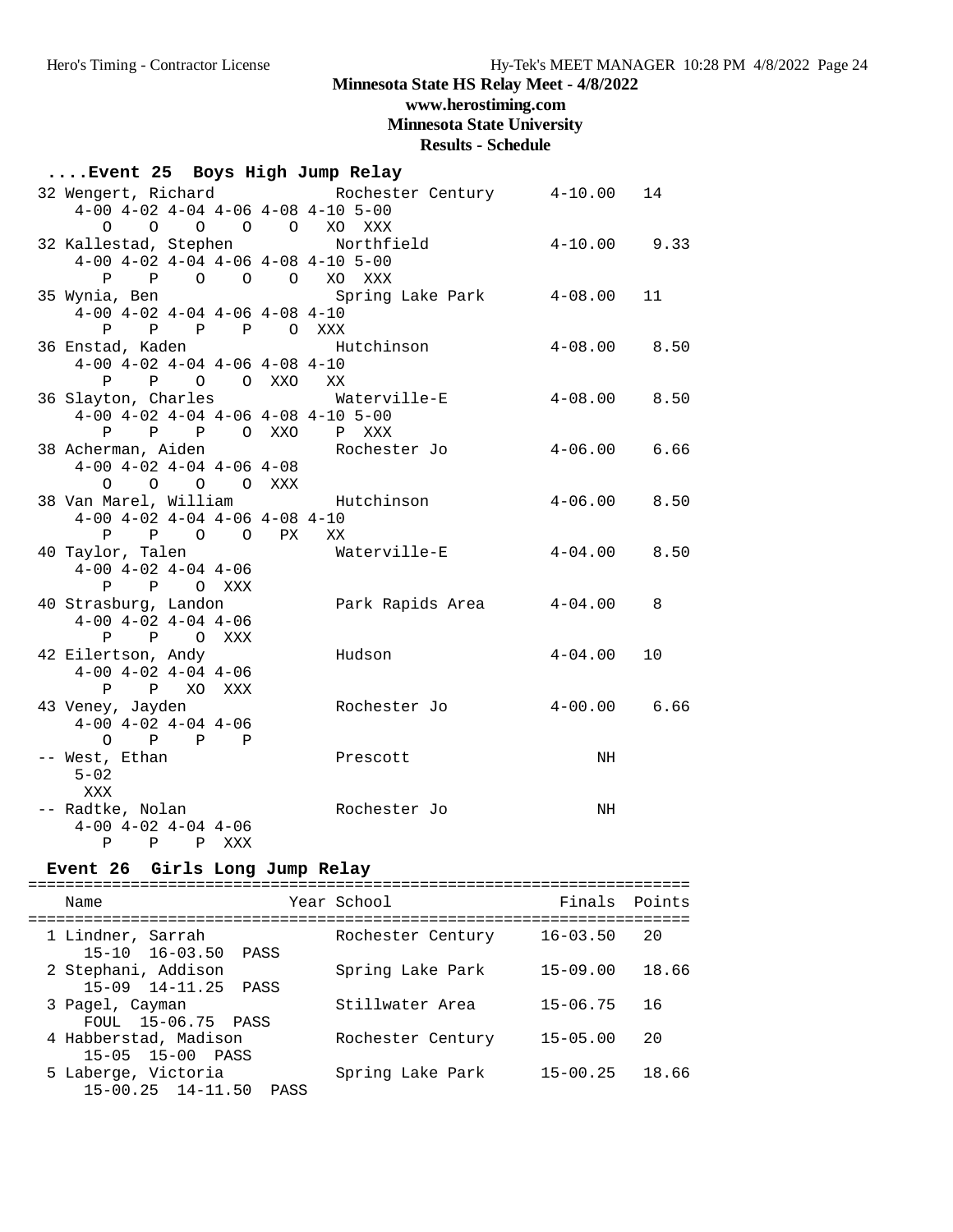**www.herostiming.com**

**Minnesota State University**

| Event 26 Girls Long Jump Relay                                                    |                            |              |       |  |  |
|-----------------------------------------------------------------------------------|----------------------------|--------------|-------|--|--|
| 6 Dolezal, Cassie<br>14-11.50 FOUL 14-09.75                                       | New Richmond               | $14 - 11.50$ | 14    |  |  |
| 7 Wilber, Ava<br>FOUL 14-11.50 PASS                                               | Hudson                     | $14 - 11.50$ | 17.33 |  |  |
| 8 Nelson, Sophia                                                                  | Hudson                     | $14 - 11.25$ | 17.33 |  |  |
| FOUL 14-11.25 13-08.75<br>9 Whitney, Audreyana                                    | Rochester Century          | $14 - 11.00$ | 20    |  |  |
| 14-11 FOUL PASS<br>10 Miller, Olivia                                              | Park Rapids Area           | $14 - 10.50$ | 14.66 |  |  |
| 14-10.50 13-02.50 PASS<br>11 Condon, Addison                                      | Waterville-E               | $14 - 08.00$ | 10    |  |  |
| 14-08 14-01.25 PASS<br>12 Pike, Riley                                             | Park Rapids Area           | $14 - 07.50$ | 14.66 |  |  |
| $14-06.75$ $14-07.50$<br>PASS<br>13 Lippert, Clara                                | Northfield                 | $14 - 00.50$ | 12    |  |  |
| 14-00.50 PASS<br>PASS<br>14 Dean, Morgan                                          | Hutchinson                 | $14 - 00.25$ | 8     |  |  |
| 14-00.25 12-05.50<br>PASS<br>15 Madison, Olivia                                   | Stillwater Area            | $13 - 10.25$ | 16    |  |  |
| 13-10.25 13-06.25 PASS<br>16 Mitchum, Cadence                                     | Minnehaha Academy          | $13 - 07.50$ | 12    |  |  |
| FOUL 13-07.50 PASS                                                                |                            |              |       |  |  |
| 17 Myhre, Anna<br>13-05.75  13-03  PASS                                           | Stewartville               | $13 - 05.75$ | 13.33 |  |  |
| 18 Huppert, Addison<br>13-04.50 13-04.25 PASS                                     | Prescott                   | $13 - 04.50$ | 10.66 |  |  |
| 19 Rediske, Elise<br>13-04.50 PASS PASS                                           | Stewartville               | $13 - 04.50$ | 13.33 |  |  |
| 20 Peterson, Violet<br>13-02.50 13-04 12-11.50                                    | New Richmond               | $13 - 04.00$ | 14    |  |  |
| 21 Birkel, Maizy<br>FOUL 12-06.25 13-00                                           | Hudson                     | $13 - 00.00$ | 17.33 |  |  |
| 22 Minnich, Kiley<br>12-10.25 12-07 PASS                                          | Stewartville               | $12 - 10.25$ | 13.33 |  |  |
| 23 Truhlsen, Madison<br>10-06.75 12-09.50 PASS                                    | Stillwater Area            | $12 - 09.50$ | 16    |  |  |
| 24 Braun, Kennedy<br>12-08.50 FOUL PASS                                           | Prescott                   | $12 - 08.50$ | 10.66 |  |  |
| 25 Monnot, Elena<br>12-03.75 12-07 PASS                                           | Minnehaha Academy 12-07.00 |              | 12    |  |  |
| 26 Harris, Jolee<br>$12 - 04.25$<br>$11-09.50$ $11-07.75$                         | Northfield                 | $12 - 04.25$ | 12    |  |  |
| 27 Siskova, Katerina                                                              | Spring Lake Park           | $12 - 03.25$ | 18.66 |  |  |
| 12-03.25<br>11-07.75<br>PASS<br>28 Severson, Kianna                               | Prescott                   | $12 - 00.75$ | 10.66 |  |  |
| 12-00.75 11-07 PASS<br>29 Beaham, Emily                                           | Northfield                 | $11 - 10.00$ | 12    |  |  |
| FOUL 11-10 PASS<br>30 Morgan, Brandi                                              | Park Rapids Area           | $11 - 05.00$ | 14.66 |  |  |
| 11-05 PASS PASS<br>31 Anderson, Macy                                              | Waterville-E               | $11 - 01.25$ | 10    |  |  |
| $11 - 01.25$ $11 - 00.75$<br>PASS<br>32 Goldschmidt, Jenna<br>10-08.25 10-02 PASS | Hutchinson                 | $10 - 08.25$ | 8     |  |  |
|                                                                                   |                            |              |       |  |  |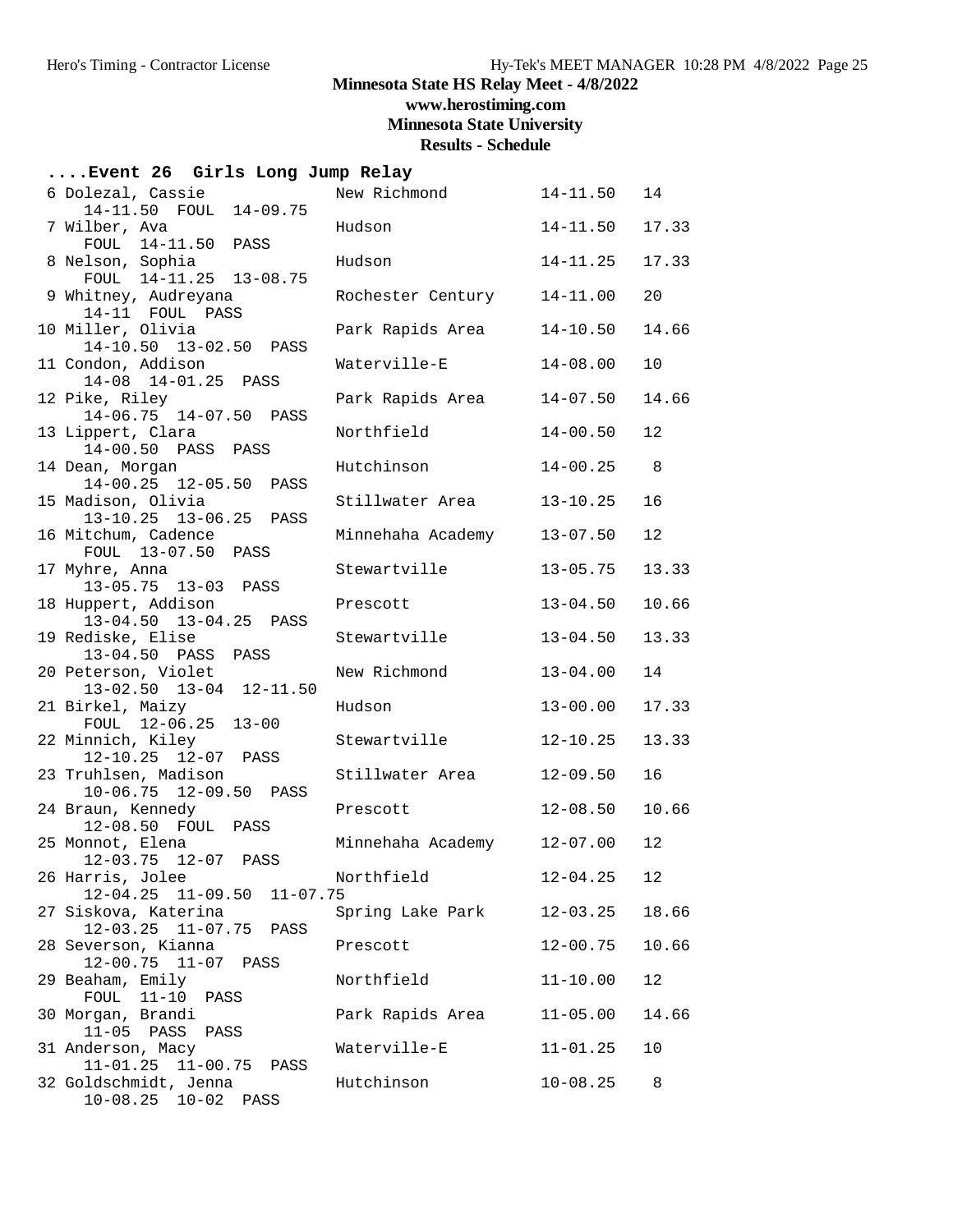### **Minnesota State HS Relay Meet - 4/8/2022 www.herostiming.com**

**Minnesota State University**

**Results - Schedule**

### **....Event 26 Girls Long Jump Relay**

| 33 Djom Kenmogne, Odile<br>9-06.75 PASS PASS             | Rochester Jo      | $9 - 06.75$ | $\begin{array}{cc} 1.2 \end{array}$ |
|----------------------------------------------------------|-------------------|-------------|-------------------------------------|
| -- Powers, Dyllan                                        | New Richmond      | FOUL        |                                     |
| FOUL FOUL FOUL<br>-- Zimbrich, Madison<br>FOUL PASS PASS | Waterville-E      | FOUL        |                                     |
| -- Kobow, Brooke                                         | Hutchinson        | FOUL        |                                     |
| FOUL FOUL<br>PASS<br>-- Reed, Eelan<br>FOUL FOUL<br>PASS | Minnehaha Academy | FOUL        |                                     |

#### **Event 27 Boys Long Jump Relay**

| 1 Rogers, Gavin<br>19-03 18-02.50 20-03            | White Bear L               | $20 - 03.00$ | 20    |
|----------------------------------------------------|----------------------------|--------------|-------|
| 2 Wysocki, Jaden<br>19-03 19-01 20-00              | Rochester Century 20-00.00 |              | 18.66 |
| 3 Olson, Seth<br>19-08 18-07 19-11                 | White Bear L               | $19 - 11.00$ | 20    |
| 4 Stowers, Kennan<br>19-06.50 19-08 19-10.25       | New Richmond               | $19 - 10.25$ | 17.33 |
| 5 Renner, Charles<br>17-09 19-01.50 19-07          | Hutchinson                 | $19 - 07.00$ | 16    |
| 6 Gilson, Bennett<br>19-06.50 16-09.25 18-03       | White Bear L               | $19 - 06.50$ | 20    |
| 7 Thompson, Elijah<br>FOUL 18-08.50 FOUL           | Rochester Century          | $18 - 08.50$ | 18.66 |
| 8 Taylor, Markell<br>FOUL FOUL 18-07               | Spring Lake Park           | $18 - 07.00$ | 14    |
| 9 Edwards, Zachariah<br>FOUL 18-05 17-09.25        | Northfield                 | $18 - 05.00$ | 16    |
| 10 Card, Treyton<br>18-04.75 17-09.50 18-00.25     | Hutchinson                 | $18 - 04.75$ | 16    |
| 11 Reish, Sam<br>18-03.25 FOUL PASS                | Park Rapids Area           | $18 - 03.25$ | 13.33 |
| 12 Blair, Thomas<br>18-01.50 17-10<br>$17 - 11.50$ | Stillwater Area            | $18 - 01.50$ | 18    |
| 13 Gerads, Damian<br>FOUL FOUL 18-00.75            | Rochester Century          | 18-00.75     | 18.66 |
| 14 Johnson, Seth<br>17-09.50 17-03.25 17-02.50     | Stillwater Area            | $17 - 09.50$ | 18    |
| 15 Stanton, Grant<br>17-08 17-00.75 PASS           | Prescott                   | $17 - 08.00$ | 14.66 |
| 16 Russell, Aiden<br>17-07.75 17-05 PASS           | Prescott                   | $17 - 07.75$ | 14.66 |
| 17 Casey, Thomas<br>17-06.75 FOUL 17-06.25         | New Richmond               | $17 - 06.75$ | 17.33 |
| 18 Packard, Will<br>16-10 FOUL 17-04.50            | Prescott                   | $17 - 04.50$ | 14.66 |
| 19 Jarchow, Alex<br>17-01.50 FOUL<br>PASS          | New Richmond               | $17 - 01.50$ | 17.33 |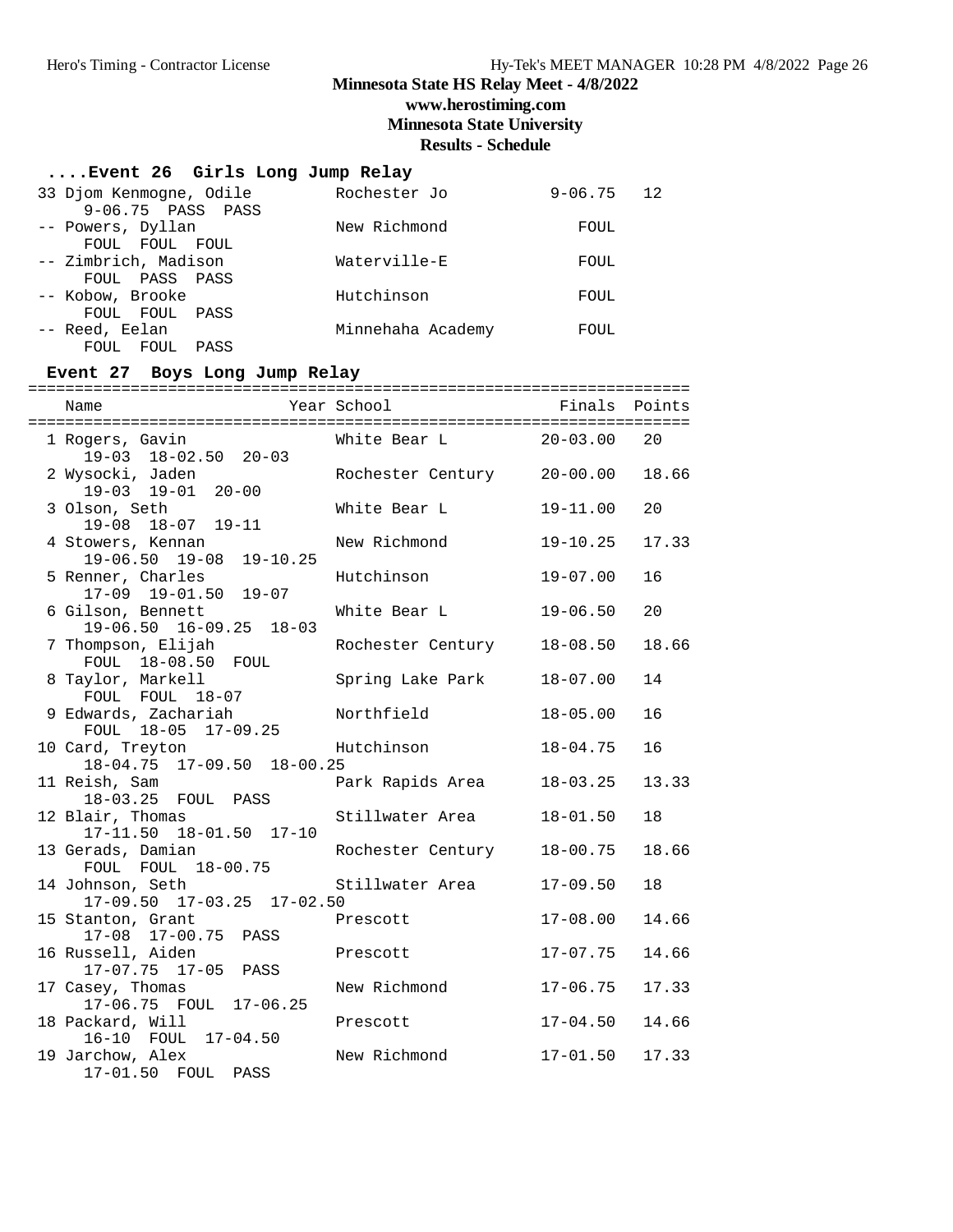**www.herostiming.com**

**Minnesota State University**

**Results - Schedule**

| Event 27 Boys Long Jump Relay                                                   |                   |              |                |  |  |  |
|---------------------------------------------------------------------------------|-------------------|--------------|----------------|--|--|--|
| 20 Williams, Aric Materville-E<br>14-01.50 17-00.75 PASS                        |                   | 17-00.75     | 10             |  |  |  |
| 21 Brakke, Brayden<br>15-05.50 FOUL 16-10                                       | Northfield        | 16-10.00     | 16             |  |  |  |
| 22 Nix, Natavon<br>16-02 16-07.50 PASS                                          | Minnehaha Academy | $16 - 07.50$ | 12             |  |  |  |
| 23 Wynia, Ben<br>$16-07$ $16-04$ $15-11$                                        | Spring Lake Park  | 16-07.00     | 14             |  |  |  |
| 24 Etter, Darryl<br>FOUL 16-06.25 FOUL                                          | Park Rapids Area  | $16 - 06.25$ | 13.33          |  |  |  |
| 25 Hockbein, Gabe<br>en alternative de Hudson.<br>$16-05.75$ $15-09.75$ $16-01$ |                   | $16 - 05.75$ | 12             |  |  |  |
| 26 Anderson, Fletcher<br>15-08.25 15-10.50 16-03.50                             | Hudson            | 16-03.50     | 12             |  |  |  |
| 27 Ojulu, Manny<br>10-09.50 14-06.50 16-02.75                                   |                   | 16-02.75     | 8              |  |  |  |
| 28 Kilian, Rowan<br>15-10.50 16-02.50 15-01.50                                  | Hutchinson        | $16 - 02.50$ | 16             |  |  |  |
| 15-03.75 PASS PASS                                                              |                   | $15 - 03.75$ | 10             |  |  |  |
| 30 Schiller, Corbin<br>FOUL 15-01 14-11.75                                      | Park Rapids Area  | $15 - 01.00$ | 13.33          |  |  |  |
| 31 Mims, Jaricho<br>14-05 FOUL 10-11                                            | Rochester Jo      | $14 - 05.00$ | $\overline{8}$ |  |  |  |
| -- Ononiwu, Isaac<br>FOUL FOUL FOUL                                             | Spring Lake Park  | FOUL         |                |  |  |  |
| -- Hendrickson, Jack<br>FOUL FOUL FOUL                                          | Stillwater Area   | FOUL         |                |  |  |  |
| -- Graff, Collin<br>FOUL FOUL FOUL                                              | Northfield        | FOUL         |                |  |  |  |

## **Event 28 Girls Triple Jump Relay**

| Name                                                     | Year School       | Finals       | Points |
|----------------------------------------------------------|-------------------|--------------|--------|
| 1 Lindner, Sarrah<br>$34-07$ $34-07.25$ $34-00.50$       | Rochester Century | 34-07.25     | 20     |
| 2 Whitney, Audreyana<br>$33 - 03.75$ $33 - 05.50$ x      | Rochester Century | $33 - 05.50$ | 20     |
| 3 Laberge, Victoria<br>FOUL FOUL 33-03                   | Spring Lake Park  | $33 - 03.00$ | 14.66  |
| 4 Herbert, Paige<br>$32 - 10.75$ $26 - 09.25$ $28 - 05$  | Stillwater Area   | $32 - 10.75$ | 18.66  |
| 5 Jensen, Izzy<br>FOUL 32-00.50 31-01.25                 | New Richmond      | $32 - 00.50$ | 13.33  |
| 6 Carstensen, Ella<br>FOUL 30-07 31-05                   | Hudson            | $31 - 05.00$ | 17.33  |
| 7 Wilcek, Nora<br>$31 - 03.75$ $30 - 07$<br>$31 - 03.50$ | Stillwater Area   | $31 - 03.75$ | 18.66  |
| 8 Mahowald, Laura<br>$30 - 01.75$ $30 - 09$ $31 - 00.25$ | Hudson            | $31 - 00.25$ | 17.33  |
| 9 Ouam, Ella<br>$29-10.25$ $30-09.50$ $30-02$            | Stewartville      | $30 - 09.50$ | 16     |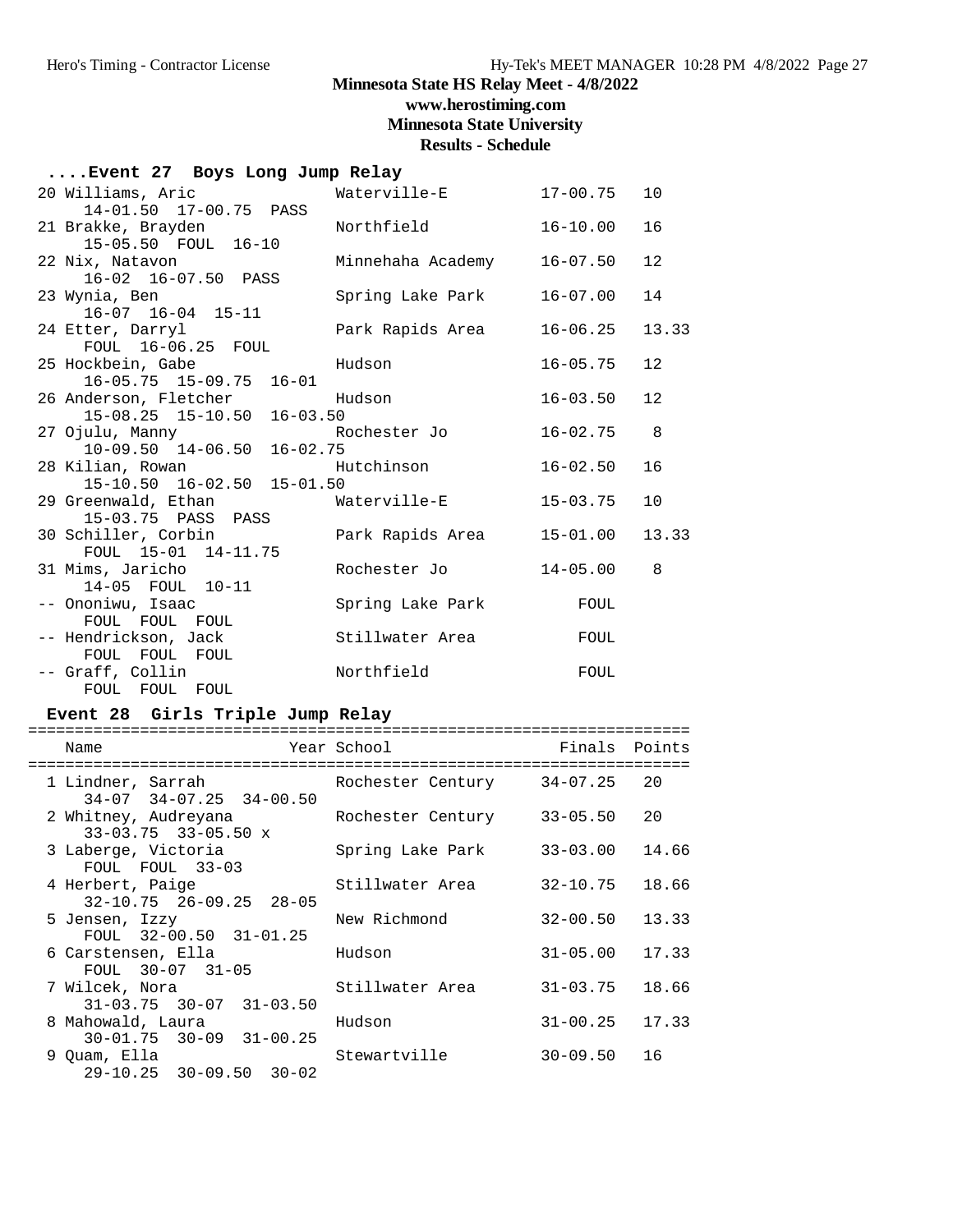**www.herostiming.com**

**Minnesota State University**

| Event 28 Girls Triple Jump Relay                     |                            |              |       |
|------------------------------------------------------|----------------------------|--------------|-------|
| 10 Hauskins, Keira<br>27-06.50 30-04.25 FOUL         | Northfield 30-04.25        |              | 14    |
| 11 Myhre, Anna<br>$30-03.50$ $30-02.50$ $30-00.75$   | Stewartville               | $30 - 03.50$ | 16    |
| 12 Pike, Riley<br>FOUL FOUL 30-00.75                 | Park Rapids Area           | $30 - 00.75$ | 16    |
| 13 Olson, Claire<br>29-11.25 FOUL x                  | Stewartville               | $29 - 11.25$ | 16    |
| 14 Keech, Claire<br>28-10.50 28-00.25 29-08.25       | Hudson                     | $29 - 08.25$ | 17.33 |
| 15 Unruh, Sydney<br>$29-02.50$ $29-03.50$ $27-09.25$ | New Richmond               | $29 - 03.50$ | 13.33 |
| 16 Monnot, Elena<br>29-03.50 28-09 28-10.75          | Minnehaha Academy 29-03.50 |              | 24    |
| 17 Swanson, Jonna<br>28-04.50 28-00.25 28-10.25      | Stillwater Area            | $28 - 10.25$ | 18.66 |
| 18 Erickson, Anja<br>FOUL 28-02.50 28-10.25          | Spring Lake Park           | $28 - 10.25$ | 14.66 |
| 19 Volkmann, Josie<br>$28-10$ $28-03.50$ x           | Waterville-E               | $28 - 10.00$ | 20    |
| 20 Langness, Makayla<br>27-10.75 FOUL 27-09.50       | New Richmond               | $27 - 10.75$ | 13.33 |
| 21 Johnson, Hallie<br>FOUL 27-01.25 27-09.25         | Spring Lake Park           | $27 - 09.25$ | 14.66 |
| 22 Morgan, Brandi<br>FOUL 27-06.75 FOUL              | Park Rapids Area           | $27 - 06.75$ | 16    |
| 23 Severson, Kianna<br>26-03 27-00.75 27-04.75       | Prescott                   | $27 - 04.75$ | 16    |
| 24 Lang, Shelby<br>FOUL 25-07 27-04.25               | Hutchinson                 | $27 - 04.25$ | 12    |
| 25 Kilian, Brenna<br>$27-04$ $26-09$ $26-05.25$      | Hutchinson                 | $27 - 04.00$ | 12    |
| 26 Henrichsen, Anna<br>FOUL 27-00.75 27-02.25        | Rochester Century 27-02.25 |              | 20    |
| 27 McDowell, Kelin<br>$25 - 00.25$ FOUL x            | Northfield                 | $25 - 00.25$ | 14    |
| 28 Heiskanen, Ada<br>FOUL FOUL 24-05                 | Hutchinson                 | $24 - 05.00$ | 12    |
| -- Sizemore, Shelby<br>FOUL FOUL FOUL                | Prescott                   | FOUL         |       |
| -- Davis, Olivia<br>FOUL FOUL x                      | Park Rapids Area           | FOUL         |       |
| -- Ogilvie, Kendra<br>FOUL FOUL FOUL                 | Prescott                   | FOUL         |       |
| -- Cohrs, Maggie<br>FOUL FOUL FOUL                   | Northfield                 | FOUL         |       |
| -- Anderson, Macy<br>FOUL FOUL<br>FOUL               | Waterville-E               | FOUL         |       |
| -- McClelland, Ava<br>FOUL FOUL FOUL                 | Minnehaha Academy          | FOUL         |       |
| -- Ell, Nora<br>FOUL FOUL x                          | Waterville-E               | FOUL         |       |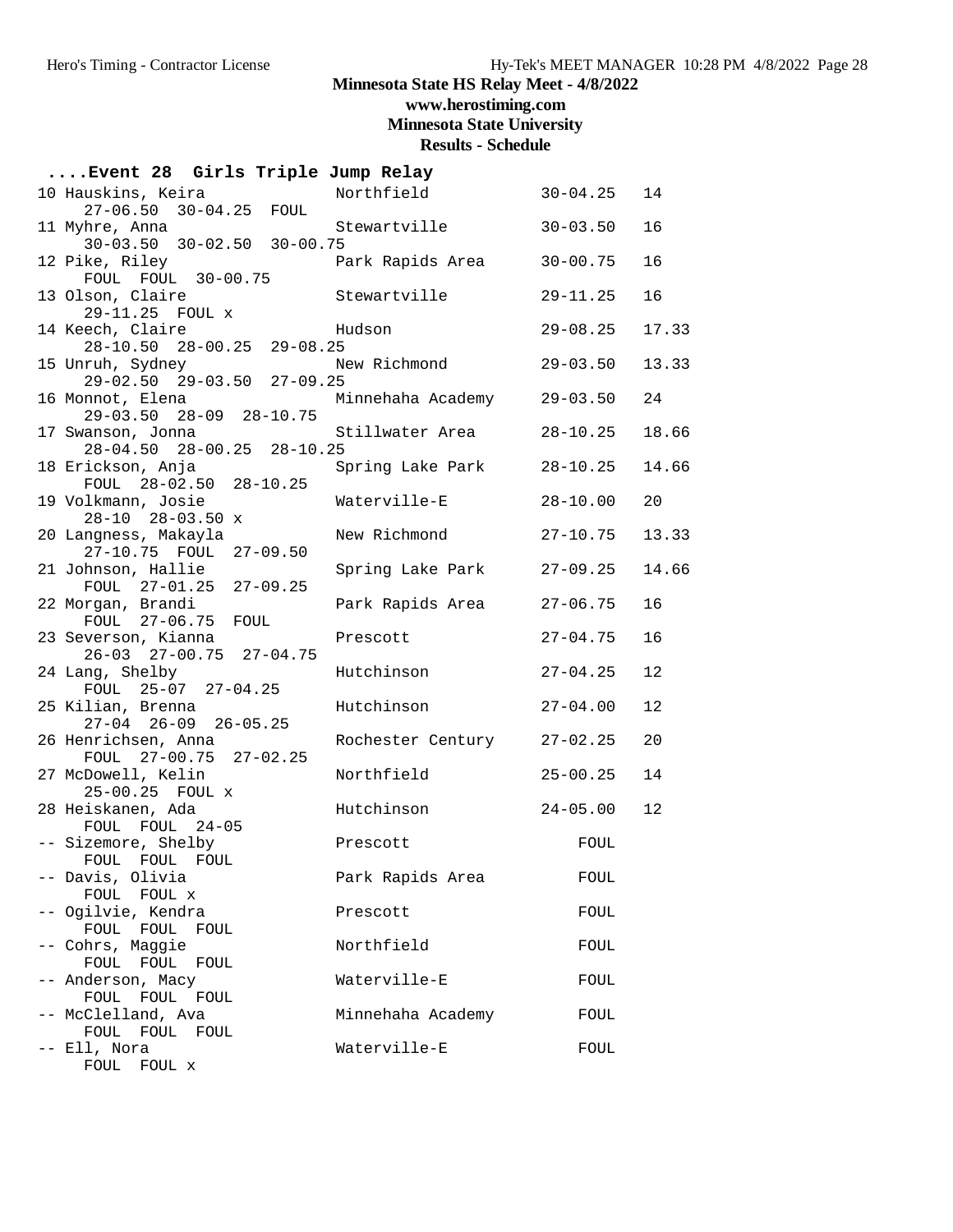### **Minnesota State HS Relay Meet - 4/8/2022 www.herostiming.com**

**Minnesota State University**

**Results - Schedule**

#### **Event 29 Boys Triple Jump Relay**

|                                                    |              | Stillwater Area 41-07.50 |              | 18.66 |
|----------------------------------------------------|--------------|--------------------------|--------------|-------|
| 1 McDowell, Ryan                                   |              |                          |              |       |
| FOUL FOUL 41-07.50                                 |              |                          |              |       |
| 2 Gilson, Bennett                                  |              | White Bear L             | $41-04.00$   | 20    |
| $40-03$ $41-04$ $38-09.50$                         |              |                          |              |       |
| 3 Rogers, Gavin                                    |              | White Bear L             | $40 - 09.50$ | 20    |
| 39-07.25 40-09.50 FOUL                             |              |                          |              |       |
| 4 Jarchow, Alex                                    |              | New Richmond             | $40 - 08.50$ | 17.33 |
| 39-02 38-10.25 40-08.50                            |              |                          |              |       |
| 5 Henderson, Vatel                                 |              | White Bear L             | $40 - 07.50$ | 20    |
| 40-07.50 38-06.50 FOUL                             |              |                          |              |       |
| 6 Edwards, Zachariah                               |              | Northfield               | $39 - 05.00$ | 16    |
|                                                    |              |                          |              |       |
| FOUL 39-05 38-11.50                                |              |                          |              |       |
| 7 Ewig, Alex                                       |              | Hudson                   | $38 - 08.00$ | 16    |
| $38 - 08$                                          |              |                          |              |       |
| 8 Rosengren, Thomas                                |              | Stillwater Area          | $38 - 07.50$ | 18.66 |
| $38-07.50$ $36-05.75$ $36-08.75$                   |              |                          |              |       |
| 9 Johnson, Seth                                    |              | Stillwater Area          | $38 - 07.00$ | 18.66 |
| FOUL 38-07 37-06                                   |              |                          |              |       |
| 10 Habisch, Zane                                   |              | New Richmond             | $38 - 02.00$ | 17.33 |
| $35-02.50$ $38-02$ $36-02.25$                      |              |                          |              |       |
| 11 Card, Treyton                                   |              | Hutchinson               | $37 - 03.75$ | 12    |
| 37-02.25 37-03.75 36-00.75                         |              |                          |              |       |
| 12 Taylor, Markell                                 |              | Spring Lake Park         | $37 - 03.00$ | 14.66 |
| FOUL 37-03 36-09.25                                |              |                          |              |       |
|                                                    |              | New Richmond             | $37 - 01.75$ | 17.33 |
| 13 DeYoung, Tim<br>35-03.25 37-01.75 FOUL          |              |                          |              |       |
|                                                    |              |                          |              |       |
| 14 Warner, Jaiden                                  |              | Hudson                   | $36 - 08.75$ | 16    |
| $33-08.50$ $36-08.75$ x                            |              |                          |              |       |
| 15 Reish, Sam                                      |              | Park Rapids Area         | $35 - 03.50$ | 13.33 |
| 34-01.50 35-03.50 33-11.75                         |              |                          |              |       |
| 16 Greenwald, Ethan                                |              | Waterville-E             | $34 - 06.75$ | 14    |
| FOUL FOUL 34-06.75                                 |              |                          |              |       |
| 17 Stewart, Broderick                              |              | Spring Lake Park         | $34 - 06.25$ | 14.66 |
| $34-06.25$ $33-09.75$ $34-05$                      |              |                          |              |       |
| 18 Henning, Robert                                 |              | Hudson                   | $34 - 05.75$ | 16    |
| $34 - 05.75$ $33 - 08.50$                          |              |                          |              |       |
| 19 Van Batavia, Zach (Dark Rapids Area (294-02.75) |              |                          |              | 13.33 |
| 33-07.25 32-10.75 34-02.75                         |              |                          |              |       |
| 20 Kallestad, Stephen                              |              | Northfield               | $33 - 07.00$ | 16    |
| 33-07 32-01.50 32-00.25                            |              |                          |              |       |
| 21 Van Marel, William                              |              |                          |              |       |
|                                                    |              | Hutchinson               | $33 - 01.75$ | 12    |
| $33 - 01.75$ x x                                   |              |                          |              |       |
| 22 Veney, Jayden                                   |              | Rochester Jo             | $32 - 09.75$ | 24    |
| 32-09.75 31-09.75 x                                |              |                          |              |       |
| 23 Lindner, Ryann                                  |              | Rochester Century        | $32 - 07.50$ | 20    |
| $30 - 07.25$ $32 - 07.50$<br>$31 - 02$             |              |                          |              |       |
| 24 Deblieck, Pierce                                |              | Park Rapids Area         | $32 - 05.75$ | 13.33 |
| $32 - 02.50$ $32 - 05.75$<br>FOUL                  |              |                          |              |       |
| 25 Dougherty, Lucas                                |              | Spring Lake Park         | $31 - 07.50$ | 14.66 |
| $31 - 07.50$ $31 - 04.75$                          | $30 - 07.25$ |                          |              |       |
| 26 Prokosch, Nolan                                 |              | Hutchinson               | $29 - 11.50$ | 12    |
| $29-11.50 x$<br>$\mathbf{x}$                       |              |                          |              |       |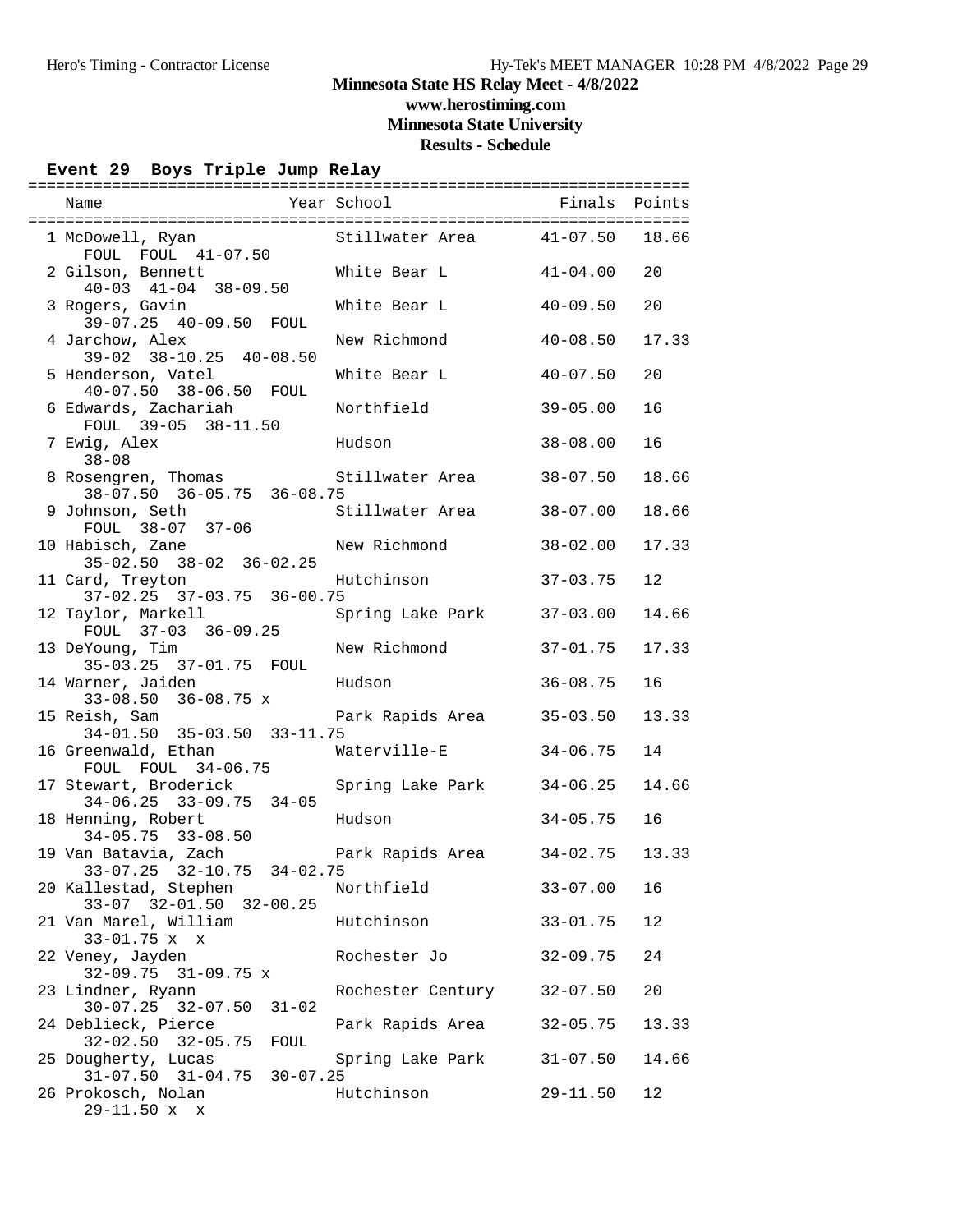## **www.herostiming.com**

**Minnesota State University**

**Results - Schedule**

### **....Event 29 Boys Triple Jump Relay**

| 27 Geyer, Myles                              | Waterville-E | $29 - 04.00$<br>14 |
|----------------------------------------------|--------------|--------------------|
| 29-04 28-11.25 28-00.50<br>-- Garang, Mewang | Rochester Jo | FOUL               |
| FOUL FOUL X                                  |              |                    |
| -- Stubbe, Gabriel                           | Prescott     | FOUL               |
| FOUL x x<br>-- Stewart, Logan                | Prescott     | FOUL               |
| FOUL x x                                     |              |                    |
| -- Roemhildt, Alex                           | Waterville-E | FOUL               |
| FOUL<br>FOUL<br>FOUL<br>-- Mahal, Isaiah     | Northfield   | FOUL               |
| FOUL.<br>FOUL<br>FOUL                        |              |                    |

## **Event 30 Girls Pole Vault Relay**

| Name                                                                                                                                                                                                                                                                                                                                                                                                                                                                   | Year School                                                                                                   | Finals Points |       |
|------------------------------------------------------------------------------------------------------------------------------------------------------------------------------------------------------------------------------------------------------------------------------------------------------------------------------------------------------------------------------------------------------------------------------------------------------------------------|---------------------------------------------------------------------------------------------------------------|---------------|-------|
| 7-00 8-00 8-06 9-00 10-00 10-06 11-00<br>--- --- --- 0<br>$- - -$                                                                                                                                                                                                                                                                                                                                                                                                      | 1 Roskoski, Sophia and Stillwater Area 10-06.00<br>$\circ$<br>XXX                                             |               | 15    |
| $0$ --- $0$ 0<br>$\frac{1}{2}$                                                                                                                                                                                                                                                                                                                                                                                                                                         | 2 Habberstad, Madison Rochester Century<br>7-00 8-00 8-06 9-00 9-06 10-00 10-06 11-00<br>XO<br>$\circ$<br>XXX | $10 - 06.00$  | 20    |
| 3 Staut, Kaitlyn<br>$7-00$ 8-00 8-06 9-00 9-06 10-00<br>$\frac{1}{2} \frac{1}{2} \frac{1}{2} \frac{1}{2} \frac{1}{2} \frac{1}{2} \frac{1}{2} \frac{1}{2} \frac{1}{2} \frac{1}{2} \frac{1}{2} \frac{1}{2} \frac{1}{2} \frac{1}{2} \frac{1}{2} \frac{1}{2} \frac{1}{2} \frac{1}{2} \frac{1}{2} \frac{1}{2} \frac{1}{2} \frac{1}{2} \frac{1}{2} \frac{1}{2} \frac{1}{2} \frac{1}{2} \frac{1}{2} \frac{1}{2} \frac{1}{2} \frac{1}{2} \frac{1}{2} \frac{$<br>XO<br>O XXO XO | Spring Lake Park<br>XXX                                                                                       | 9-06.00       | 14    |
| 4 Petersen, Sidney<br>$7-00$ 8-00 8-06 9-00 9-06<br>$---$ 0 0                                                                                                                                                                                                                                                                                                                                                                                                          | Northfield<br>O XXX                                                                                           | $9 - 00.00$   | 12.50 |
| 4 Huynh, Tiffanie<br>$7-00$ 8-00 8-06 9-00 9-06<br>$---$ 0<br>$\circ$                                                                                                                                                                                                                                                                                                                                                                                                  | Spring Lake Park<br>O XXX                                                                                     | $9 - 00.00$   | 14    |
| 6 Koppelman, Morgan<br>$7-00$ 8-00 8-06 9-00 9-06<br>O XXO<br>$\Omega$                                                                                                                                                                                                                                                                                                                                                                                                 | Park Rapids Area<br>XO XXX                                                                                    | $9 - 00.00$   | 14.66 |
| 7 Wait, Marcella<br>$7-00$ 8-00 8-06 9-00 9-06<br>XO<br>$\frac{1}{2} \frac{1}{2} \frac{1}{2} \frac{1}{2} \frac{1}{2} \frac{1}{2} \frac{1}{2} \frac{1}{2} \frac{1}{2} \frac{1}{2} \frac{1}{2} \frac{1}{2} \frac{1}{2} \frac{1}{2} \frac{1}{2} \frac{1}{2} \frac{1}{2} \frac{1}{2} \frac{1}{2} \frac{1}{2} \frac{1}{2} \frac{1}{2} \frac{1}{2} \frac{1}{2} \frac{1}{2} \frac{1}{2} \frac{1}{2} \frac{1}{2} \frac{1}{2} \frac{1}{2} \frac{1}{2} \frac{$<br>O XXO XXX      | Stillwater Area                                                                                               | 9-00.00       | 15    |
| 8 Lauwagie, Addison<br>$7 - 00$ $8 - 00$ $8 - 06$ $9 - 00$<br>O O XO XXX                                                                                                                                                                                                                                                                                                                                                                                               | Park Rapids Area                                                                                              | 8-06.00       | 14.66 |
| 9 Myhre, Anna<br>$7 - 00$ $8 - 00$ $8 - 06$<br>$O$ $O$ $XXX$                                                                                                                                                                                                                                                                                                                                                                                                           | Stewartville                                                                                                  | $8 - 00.00$   | 32    |
| 9 Johnson, Ella<br>$7 - 00$ $8 - 00$ $8 - 06$<br>$\circ$<br>O XXX                                                                                                                                                                                                                                                                                                                                                                                                      | Prescott                                                                                                      | $8 - 00.00$   | 12.50 |
| 11 Crim, Karin<br>$7 - 00$ $8 - 00$ $8 - 06$                                                                                                                                                                                                                                                                                                                                                                                                                           | Hudson                                                                                                        | $8 - 00.00$   | 18    |
| XXO<br>O XXX<br>12 Pfannenstein, Peyton<br>$7 - 00$ $8 - 00$ $8 - 06$<br>0<br>XO<br>XXX                                                                                                                                                                                                                                                                                                                                                                                | Stillwater Area                                                                                               | $8-00$ .00    | 15    |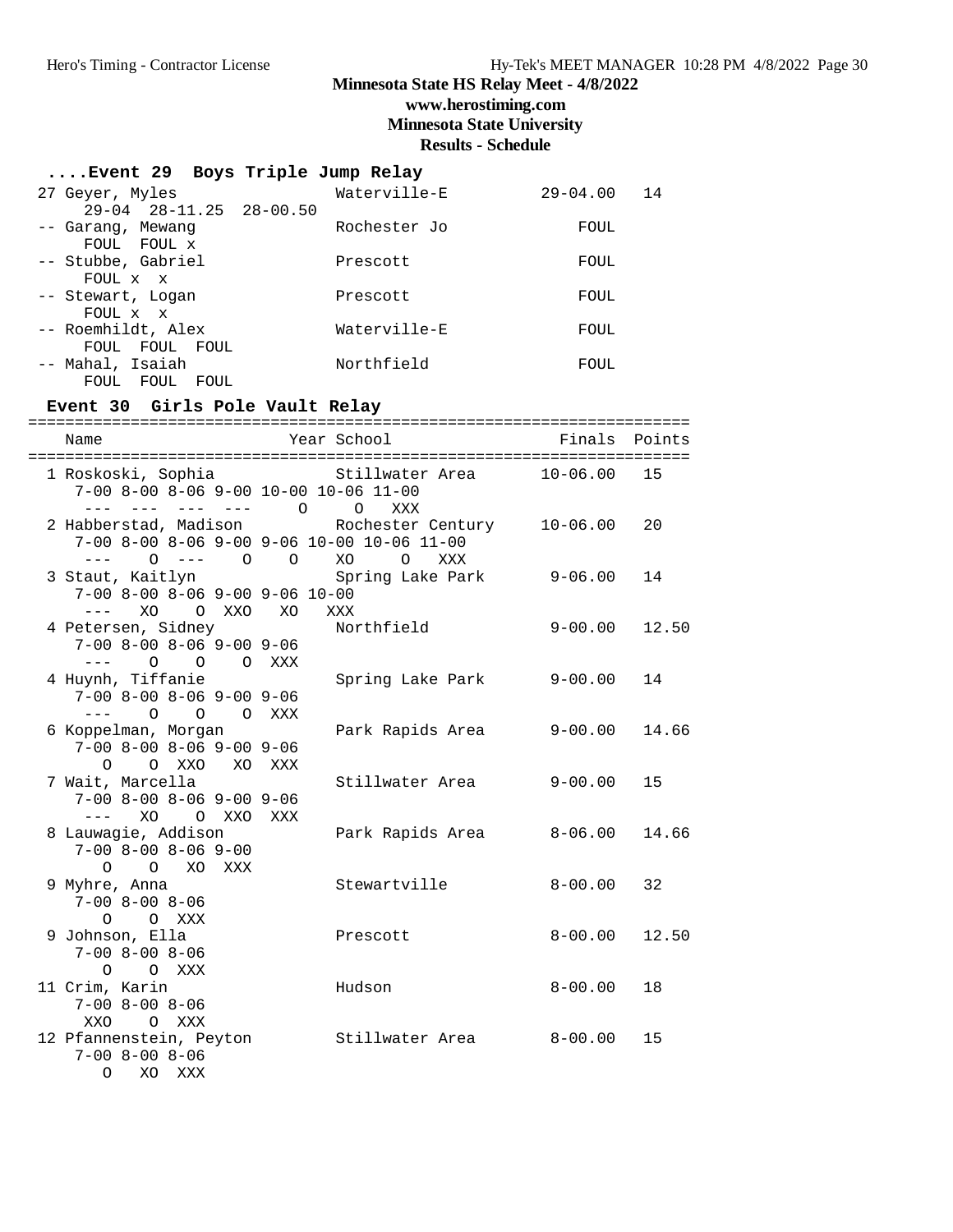# **www.herostiming.com**

**Minnesota State University**

| Event 30 Girls Pole Vault Relay                              |                   |             |       |
|--------------------------------------------------------------|-------------------|-------------|-------|
| 13 Matzek, Maddie<br>$7 - 00$ $8 - 00$ $8 - 06$<br>O XXO XXX | Prescott          | $8 - 00.00$ | 12.50 |
| 14 Gottfried, Ani<br>$7 - 008 - 00$<br>O XXX                 | Northfield        | $7 - 00.00$ | 12.50 |
| 14 Hettiarachchy, Kaitlyn<br>$7 - 00$ 8-00<br>O XXX          | Spring Lake Park  | $7 - 00.00$ | 14    |
| 14 Sammon, Riley<br>$7 - 00$ 8-00<br>O XXX                   | Waterville-E      | $7 - 00.00$ | 28    |
| 17 Nesseth, Erika<br>$7 - 00$ 8-00<br>XO XXX                 | Northfield        | $7 - 00.00$ | 12.50 |
| 17 Huppert, Addison<br>$7 - 008 - 00$<br>XO XXX              | Prescott          | $7 - 00.00$ | 12.50 |
| 17 Gray, Whitney<br>$7 - 00$ $8 - 00$<br>XO XXX              | Northfield        | $7 - 00.00$ | 12.50 |
| 17 Johnson, Holly<br>$7 - 00$ 8-00<br>XO XXX                 | Park Rapids Area  | $7 - 00.00$ | 14.66 |
| 17 York, Brynna<br>$7 - 00$ 8-00<br>XO XXX                   | Spring Lake Park  | $7 - 00.00$ | 14    |
| 17 Quast, Liberty<br>$7 - 00$ $8 - 00$<br>XO XXX             | Stillwater Area   | $7 - 00.00$ | 15    |
| 23 Rutledge, Eliza<br>$7 - 00$ 8-00<br>XXO XXX               | Rochester Century | $7 - 00.00$ | 20    |
| 23 Bishop, Reilly<br>$7 - 00$ 8-00<br>XXO XXX                | Hudson            | $7 - 00.00$ | 18    |
| 23 Overland, Abby<br>$7 - 00$ 8-00<br>XXO XXX                | Prescott          | $7 - 00.00$ | 12.50 |
| -- Biniek, Ava<br>$7 - 00$<br>XXX                            | New Richmond      | NH          |       |
| -- Martin, Kennadi<br>$7 - 00$<br>XXX                        | New Richmond      | NH          |       |
| -- Jones, Kiley<br>$7 - 00$<br>XXX                           | Stewartville      | NH          |       |
| -- Train, Brianna<br>$7 - 00$<br>XXX                         | Stewartville      | NH          |       |
| -- Martin, Makenna<br>$7 - 00$<br>XXX                        | New Richmond      | NH          |       |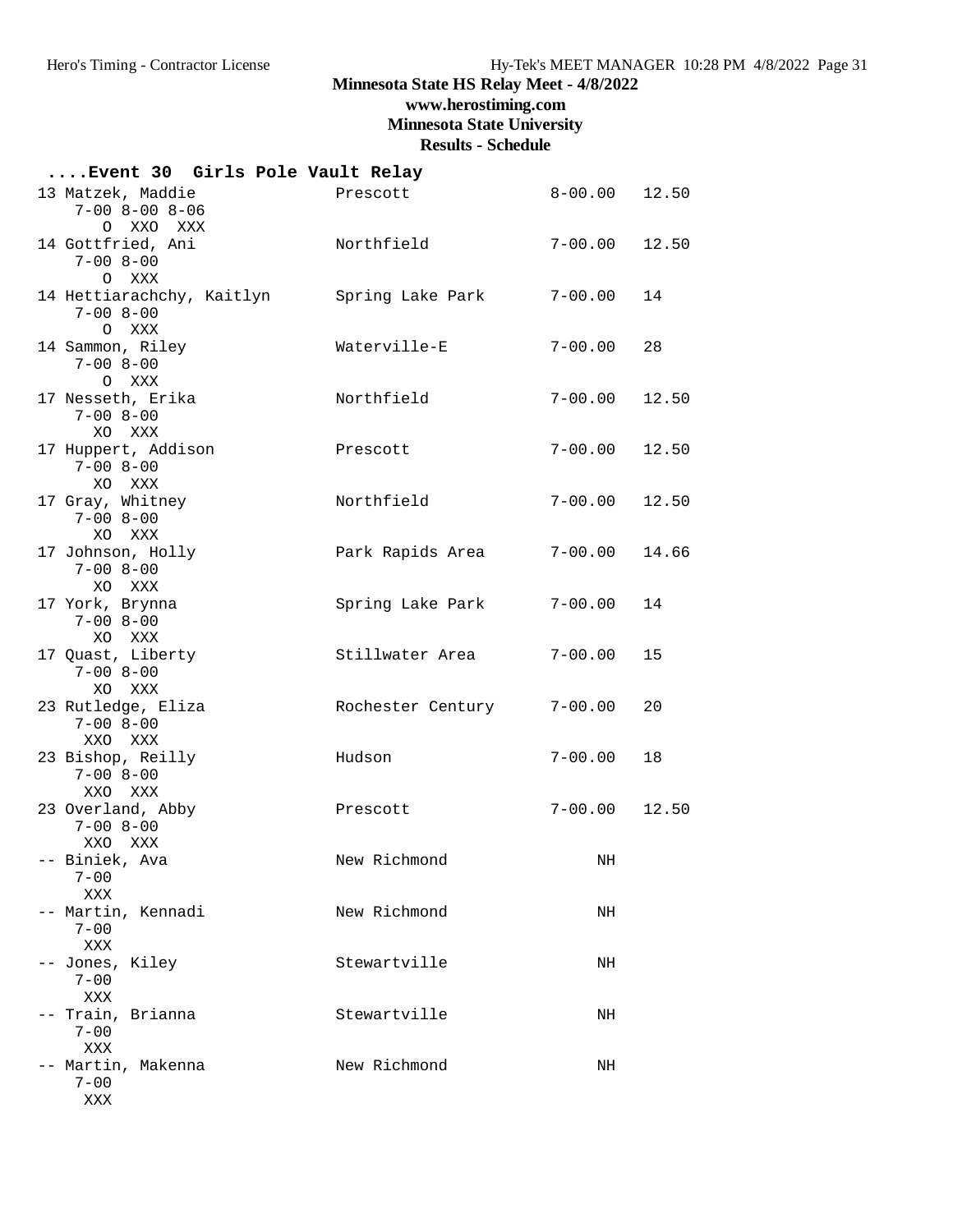# **www.herostiming.com**

**Minnesota State University**

**Results - Schedule**

#### **....Event 30 Girls Pole Vault Relay**

| -- Gerhardt, Rachel<br>$7 - 00$<br>XXX  | Hudson           | ΝH |
|-----------------------------------------|------------------|----|
| -- Russell, Makenzie<br>$7 - 00$<br>XXX | New Richmond     | ΝH |
| -- Richards, Tatum<br>$7 - 00$<br>XXX   | Waterville-E     | ΝH |
| -- Campbell, Kennedy<br>$7 - 00$<br>XXX | Park Rapids Area | ΝH |
| -- Urban, Meghan<br>$7 - 00$<br>XXX     | Stewartville     | ΝH |

#### **Event 31 Boys Pole Vault Relay**

| Name                                                |         | Year School       | Finals       | Points |
|-----------------------------------------------------|---------|-------------------|--------------|--------|
| ======================================              |         |                   |              |        |
| 1 Santiago, Sebastian <a> Spring Lake Park</a>      |         |                   | 11-00.00     | 22     |
| 8-00 9-00 10-00 10-06 11-00 12-00                   |         |                   |              |        |
| $\bigcirc$<br>$\Omega$<br>$- - -$<br>$- - - -$      | $\circ$ | XXX               |              |        |
| 2 Peterson, Jackson                                 |         | Stillwater Area   | $10 - 06.00$ | 15     |
| 8-00 9-00 10-00 10-06 11-00                         |         |                   |              |        |
| $\overline{O}$<br>$---$<br>$\Omega$                 | XXX     |                   |              |        |
| 3 Tweed, Jackson                                    |         | Stillwater Area   | $10 - 06.00$ | 15     |
| 8-00 9-00 10-00 10-06 11-00                         |         |                   |              |        |
|                                                     | XXX     |                   |              |        |
| 4 Lee, Douglas                                      |         | Rochester Century | $10 - 00.00$ | 32     |
| $8-00$ 9-00 10-00 10-06                             |         |                   |              |        |
| $\overline{O}$<br>$\overline{O}$<br>$\Omega$<br>XXX |         |                   |              |        |
| 4 Stonehouse, Sam                                   |         | Stillwater Area   | $10 - 00.00$ | 15     |
| $8-00$ 9-00 10-00 10-06                             |         |                   |              |        |
| $\Omega$<br>$\circ$<br>$\overline{O}$<br>XXX        |         |                   |              |        |
| 4 Lynes, Matthew                                    |         | Prescott          | $10 - 00.00$ | 20     |
| $8 - 00$ 9-00 10-00 10-06                           |         |                   |              |        |
| $---$ 0 0<br>XXX                                    |         |                   |              |        |
| 4 Runyan, Cameron                                   |         | Park Rapids Area  | $10 - 00.00$ | 17.33  |
| $8 - 00$ 9-00 10-00 10-06                           |         |                   |              |        |
| $\Omega$<br>XXX                                     |         |                   |              |        |
|                                                     |         |                   |              | 22     |
| 4 Gaspersich, Griffin<br>$8 - 00$ 9-00 10-00 10-06  |         | Spring Lake Park  | 10-00.00     |        |
| $\bigcirc$                                          |         |                   |              |        |
| $\Omega$<br>$\Omega$<br>XXX                         |         | Hudson            | $10 - 00.00$ | 14     |
| 9 Dierks, Eli                                       |         |                   |              |        |
| $8 - 00$ 9-00 10-00 10-06<br>XXO<br>XO<br>$\Omega$  |         |                   |              |        |
| XXX                                                 |         |                   |              | 17.33  |
| 10 Van Batavia, Zach<br>$8-00$ 9-00 10-00 10-06     |         | Park Rapids Area  | $10 - 00.00$ |        |
|                                                     |         |                   |              |        |
| $O$ $O$ $XXO$<br>XXX<br>11 Nissen, Landon           |         | Northfield        | $9 - 00.00$  | 18     |
| $8 - 00$ 9 - 00 10 - 00                             |         |                   |              |        |
| $\Omega$                                            |         |                   |              |        |
| $\circ$<br>XXX                                      |         |                   |              |        |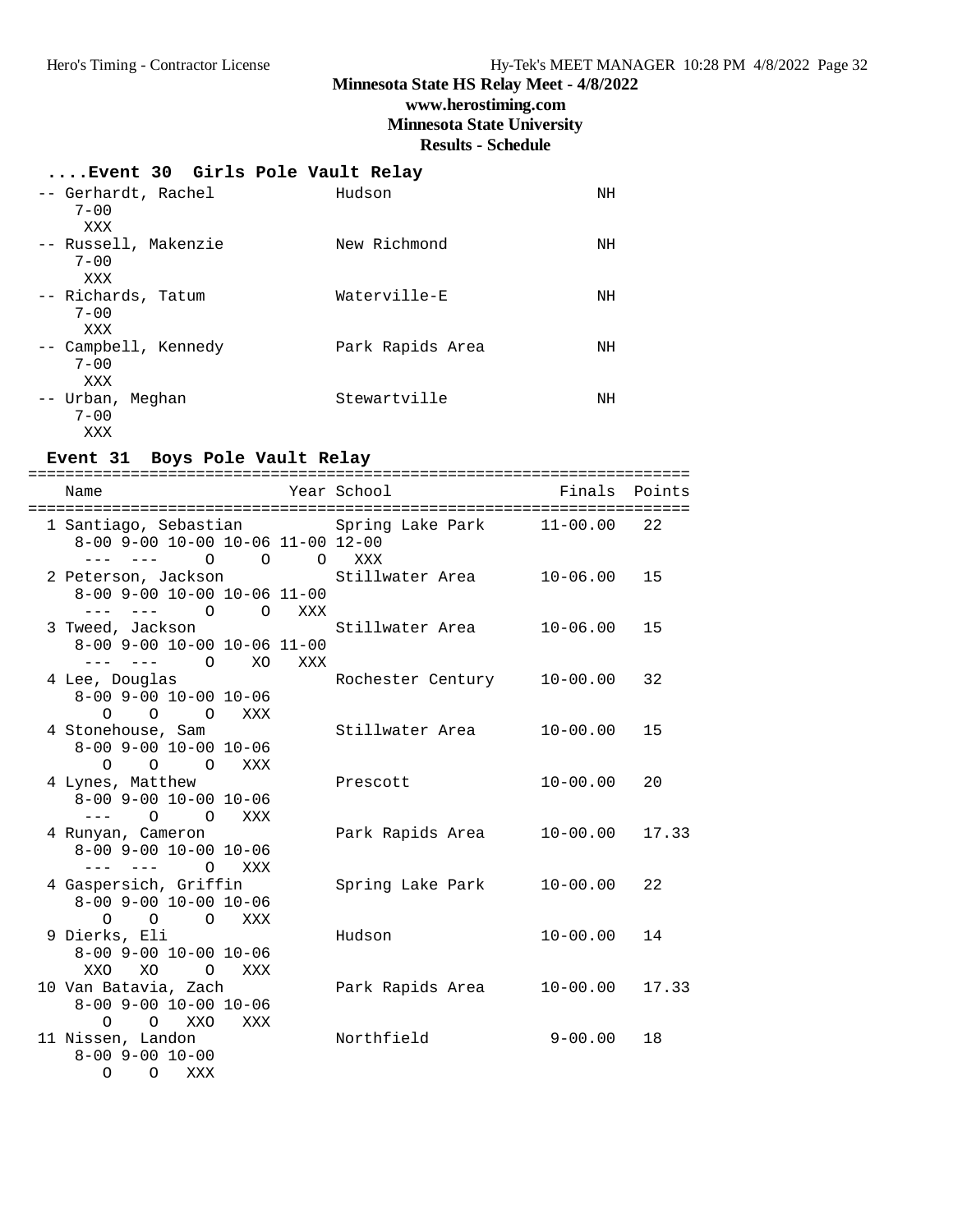# **www.herostiming.com**

**Minnesota State University**

| Event 31 Boys Pole Vault Relay                              |                                 |       |
|-------------------------------------------------------------|---------------------------------|-------|
| 11 Anderson, Benjamin<br>$8 - 00$ 9 - 00 10 - 00<br>O O XXX | Northfield<br>$9 - 00.00$       | 18    |
| 13 West, Ethan<br>$8 - 00$ 9 - 00 10 - 00<br>XXO XXO<br>XXX | $9 - 00.00$<br>Prescott         | 20    |
| 14 Bergman, Hayden<br>$8 - 00$ 9-00<br>O XXX                | Hudson<br>$8 - 00.00$           | 14    |
| 14 Dahring, Matt<br>$8 - 00$ 9-00<br>O XXX                  | Park Rapids Area<br>$8 - 00.00$ | 17.33 |
| 14 Meyer, Bryce<br>$8 - 00$ 9-00<br>O XXX                   | Hudson<br>$8 - 00.00$           | 14    |
| 14 Coenen, William<br>$8 - 00$ 9-00<br>O XXX                | Hudson<br>$8 - 00.00$           | 14    |
| 14 Greenwald, Ethan<br>$8 - 00$ 9-00<br>O XXX               | Waterville-E<br>$8 - 00.00$     | 26    |
| 14 Higgins, Jack<br>$8 - 00$ 9 - 00<br>O XXX                | Stillwater Area<br>$8 - 00.00$  | 15    |
| 14 Carlson, Brock<br>$8 - 00$ 9-00<br>O XXX                 | New Richmond<br>$8 - 00.00$     | 16    |
| 21 Erickson, Lee<br>$8 - 00$ $9 - 00$<br>XO XXX             | New Richmond<br>$8 - 00.00$     | 16    |
| 22 Leafblad, Eli<br>$8 - 00$ 9-00<br>XXO XXX                | White Bear L<br>$8 - 00.00$     | 26    |
| 22 Panek, Ethan<br>$8 - 00$ 9-00<br>XXO XXX                 | New Richmond<br>$8 - 00.00$     | 16    |
| -- Smith, Blaise<br>$8 - 00$<br>XXX                         | White Bear L<br>NH              |       |
| -- Alladin, Ahmad<br>$8 - 00$<br>XXX                        | Waterville-E<br>NH              |       |
| -- Timm, Tragon<br>$8 - 00$<br>XXX                          | New Richmond<br>NH              |       |
| -- Quast, Zach<br>$8 - 00$<br>XXX                           | Waterville-E<br>NH              |       |
| -- Cran, Ian<br>$8 - 00$<br>XXX                             | White Bear L<br>NH              |       |
| -- Argabright, William<br>$8 - 00$<br>XXX                   | Northfield<br>NH                |       |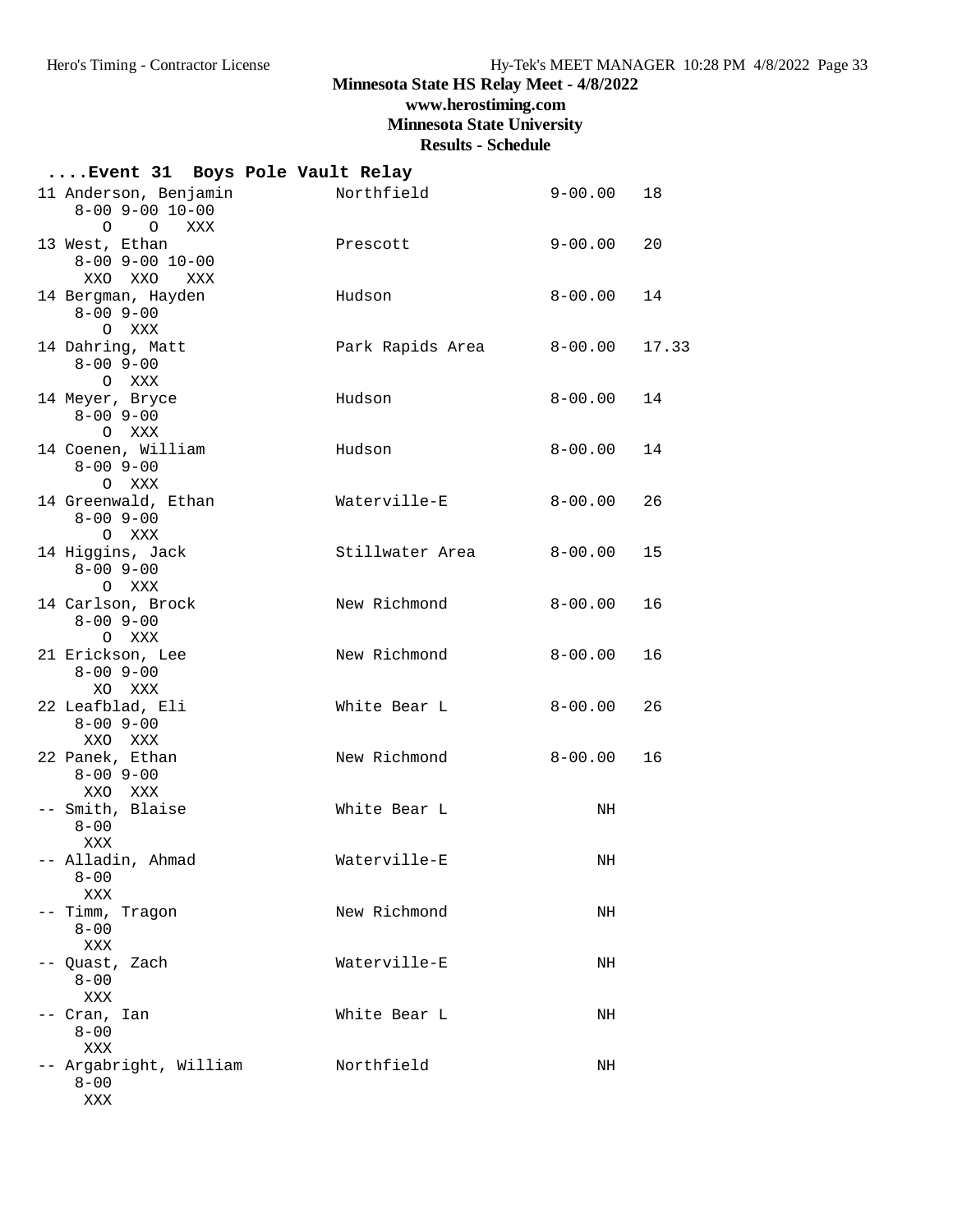### **Minnesota State HS Relay Meet - 4/8/2022 www.herostiming.com Minnesota State University**

#### **Results - Schedule**

### **....Event 31 Boys Pole Vault Relay**

| -- Bestman, Aziel<br>$8 - 00$           | Spring Lake Park | NH |
|-----------------------------------------|------------------|----|
| XXX<br>-- Galzki, Jarrett<br>$8 - 00$   | Park Rapids Area | ΝH |
| XXX<br>-- Jirik, Ryan<br>$8 - 00$       | Rochester Jo     | NH |
| XXX<br>-- Cao, Tommy<br>$8 - 00$<br>XXX | White Bear L     | ΝH |

#### **Event 32 Girls Shot Put Relay**

| 1 Svien, Shelby Morthfield 36-07.50 4 12<br>32-04 FOUL 36-07.50 34-02.75          |                |                |                |
|-----------------------------------------------------------------------------------|----------------|----------------|----------------|
| 2 Stewart, Ashley Spring Lake Park 35-10.75<br>35-06.25 34-10.75 FOUL 35-10.75    |                |                | 4 15           |
| 3 Sutch, Arabella<br>35-03.75 33-10 34-07.75 32-11                                | $35 - 03.75$   | $\overline{4}$ | 15             |
| 4 Galowitz, Kylie 5111 Stillwater Area<br>29-10.75 33-05.75 33-10.25 32-09.25     | $33 - 10.25$   | $\overline{4}$ | 14             |
| 5 Pelant, Ashlyn Waterville-E<br>30-10.75 33-02.50 31-05.50 32-04                 | $33 - 02.50$   | $\overline{4}$ | 10             |
| 6 Boles, Mallory<br>29-00 31-09.50 32-00.50 32-07.75<br>7 Klote Boilov            | $32 - 07.75$   | $\overline{4}$ | 7              |
| 7 Klote, Bailey Rochester Century 32-01.50<br>28-04.50 29-10.75 32-01.50 31-05.50 |                | $\overline{4}$ | 11             |
| 2-01.50 31-05.50<br>Hutchinson<br>8 Heiskanen, Ada                                | $29 - 06.75$   | $\mathbf{1}$   | 9              |
| 29-03.25 FOUL 29-02.25 27-07.75                                                   | $29 - 03.25$   | $\overline{4}$ | 13             |
| 10 Wait, Marci<br>Stillwater Area<br>28-10.50 28-11.75 28-11.50 26-07.25          | $28 - 11.75$   | $\overline{4}$ | 14             |
| 11 Keech, Claire<br>Hudson<br>27-03.50  28-00.75  28-11.50  FOUL                  | $28 - 11.50$   | $\overline{4}$ | 13             |
| 12 Cordes, Emily<br>Rochester Century<br>FOUL 28-09 28-04 28-06.25                | $28 - 09.00$   | $\overline{4}$ | 11             |
| 13 Galowitz, Karley<br>Stillwater Area<br>27-05 28-02 28-03.25 27-05.25           | $28 - 03.25$   | $\overline{4}$ | 14             |
| 14 Huber, Libby Hudson<br>25-02.75 27-07.50 27-11.75 27-01.25                     | $27 - 11.75$   | 3              | 13             |
| 15 Thomas, Samantha Morthfield<br>27-09.75 24-05 25-08.25 25-11.50                | $27 - 09.75$   | $\overline{3}$ | 12             |
| 16 Ramaker, Jayda Stewartville<br>$25-06.75$ $26-03.25$ $25-04.75$ $27-09.25$     | $27 - 09.25$   | $\mathbf{1}$   | 6              |
| 17 Counts, Grace Providence Academy 27-08.50<br>27-00.25 27-08.50 FOUL 26-08.25   |                | $\overline{4}$ | $\overline{4}$ |
|                                                                                   | $27 - 08.25$ 4 |                | 12.            |
|                                                                                   |                |                |                |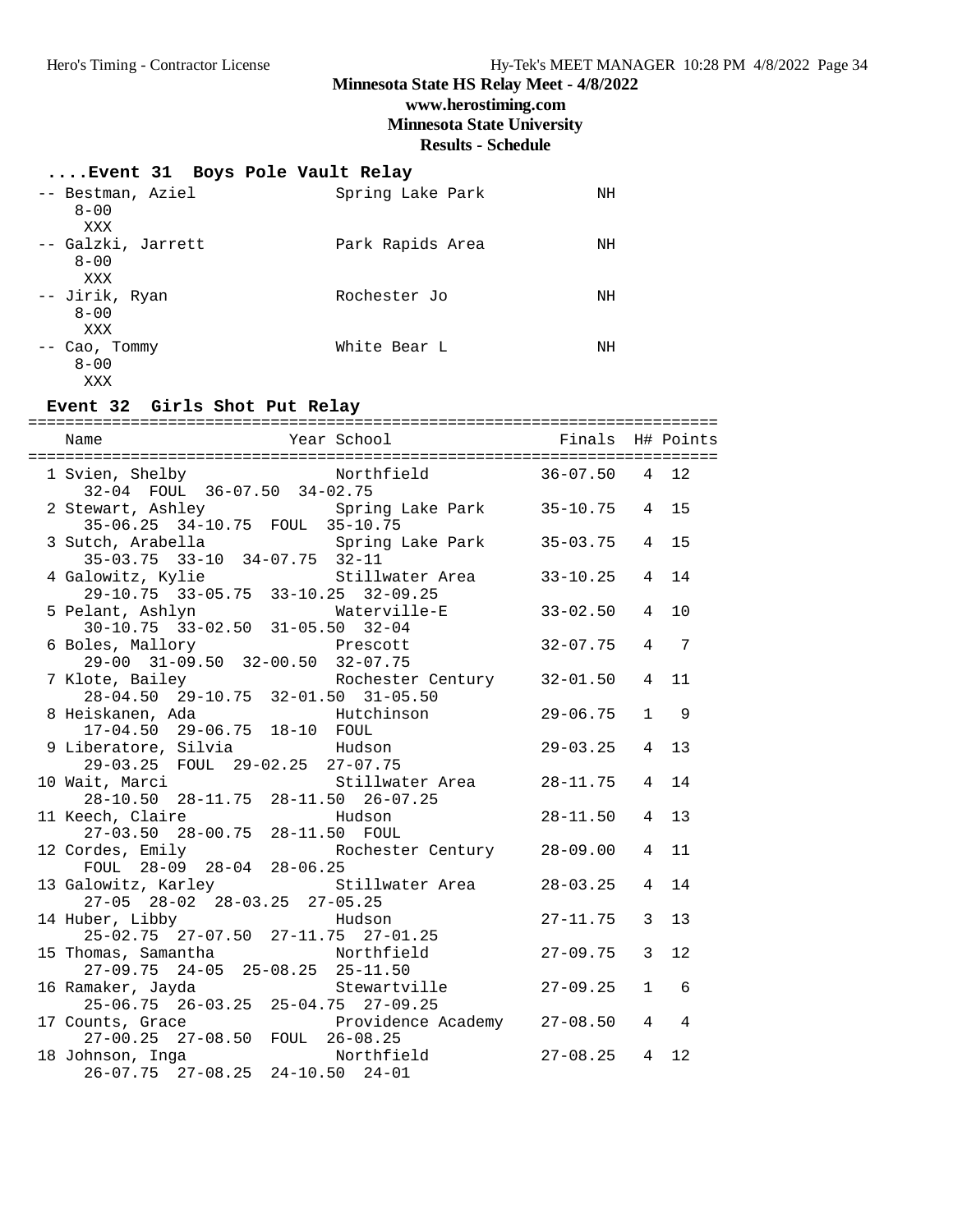**www.herostiming.com**

**Minnesota State University**

| Event 32 Girls Shot Put Relay                                                                |                   |                |      |
|----------------------------------------------------------------------------------------------|-------------------|----------------|------|
| Waterville-E 27-04.00 3<br>19 Ell, Lydia<br>$25-08.50$ $27-04$ $25-09.50$ $27-01.25$         |                   |                | 10   |
| <b>Example 3</b> Hudson<br>20 Denny, Kristin<br>$20-09.25$ 27-00.25 26-02.25 25-11.75        | $27 - 00.25$ 3    |                | 13   |
| 21 Wolff, Simone Tark Rapids Area 26-06.75<br>26-06.75 26-04 25-10 25-07.50                  |                   | 3              | 8    |
| 22 Green, Brooklyn New Richmond<br>23-10 26-00.50 25-10.75 26-00                             | $26 - 00.50$      | $\overline{3}$ | 5    |
| 23 Hoyme, Bea<br>23-06.50 25-06.50 25-10.25 FOUL                                             |                   | 2              | 6    |
| Spring Lake Park 25-10.00<br>24 Goerish, Breanna<br>24-06.75 25-00.25 24-10 25-10<br>- - -   |                   | $\overline{3}$ | 15   |
| 25 Harmon, Julia<br>Park Rapids Area 25-02.50<br>$22-08.75$ $23-11.50$ $25-02.50$ $23-01.25$ |                   | 4              | 8    |
| 26 Krantz, Makenna (2008) Rochester Century 24-11.00<br>FOUL 22-02.75 23-05.75 24-11         |                   | $\mathbf{1}$   | 11   |
| 27 Theis, Zoe <b>Hutchinson</b><br>24-04.25 23-04 23-05.75 FOUL                              | $24 - 04.25$      | $\mathbf{1}$   | 9    |
| 28 Nielsen, Kallie Spring Lake Park 24-01.75<br>22-08.50 22-05.25 24-01.75 23-05.75          |                   | 2              | 15   |
| 29 Howard, Piper 5tillwater Area 23-08.75<br>20-09.50 21-10.75 23-08.75 21-03                |                   | 4              | 14   |
| Stewartville 23-08.25<br>30 Cummins, Anna<br>23-08.25 FOUL 19-06.75 20-10.75                 |                   | 2              | 6    |
| Hutchinson<br>31 Thomas, Emmaline<br>23-00 21-10.50 22-03.25 22-10                           | $23 - 00.00$      | $\overline{3}$ | 9    |
| 32 Quiroz, Maya en Prescott<br>$22-08.25$ $22-03.75$ $18-08.50$ $21-07.25$                   | $22 - 08.25$      | 2              | 7    |
|                                                                                              | $22 - 07.00$      | 2              | 5    |
| 34 Law, Kate Minnehaha Academy 22-06.25<br>19-11 22-04.75 21-08.75 22-06.25                  |                   | 2              | 5.33 |
| 35 Meier, Jena<br>20-11.50 19-11.50 19-10.50 21-02<br>21-02                                  |                   | 2              | 8    |
| Rochester Jo  21-02.00<br>36 Cardwell, Paige<br>$21-02$ $19-09$ $19-10$ $19-06.75$           |                   | $\mathbf{1}$   | 6    |
| Northfield<br>37 Ott, Lynette<br>20-05.25 20-02 19-05.25 20-11.75                            | $20 - 11.75$      | 2              | 12   |
| Rochester Century 20-10.25 1<br>38 Teal, Khloe<br>20-10.25 FOUL 19-01.50 FOUL                |                   |                | 11   |
| 39 Hidalgo Blanco, Zucy     Minnehaha Academy<br>20-09.25 18-07.75 18-06.25 20-02            | $20-09.25$ 1 5.33 |                |      |
| 40 Syhakhoun, Chloe<br>Rochester Jo<br>20-08.25 19-00.75 20-02.75 FOUL                       | $20 - 08.25$      | $\mathbf{1}$   | 6    |
| 41 Froning, Ella<br>Hutchinson<br>19-08.75 20-00.50 18-08.50 18-11.25                        | $20 - 00.50$      | $\mathbf 1$    | 9    |
| Providence Academy<br>42 Kambuni, Maxine<br>17-05 FOUL 19-05.25 19-10.75                     | $19 - 10.75$      | $\mathbf{1}$   | 4    |
| 43 Parmeter, Faith<br>Prescott<br>17-11.75 19-09 18-02.25 17-09                              | $19 - 09.00$      | $\mathbf{1}$   | 7    |
| 44 Dravis, Kate<br>Park Rapids Area<br>16-09 16-10 14-08.75 19-06.75                         | 19-06.75          | 2              | 8    |
| 45 Oelkers, Abigail<br>Rochester Jo<br>19-04.75 19-01 17-07.75 17-04.25                      | 19-04.75          | 1              | 6    |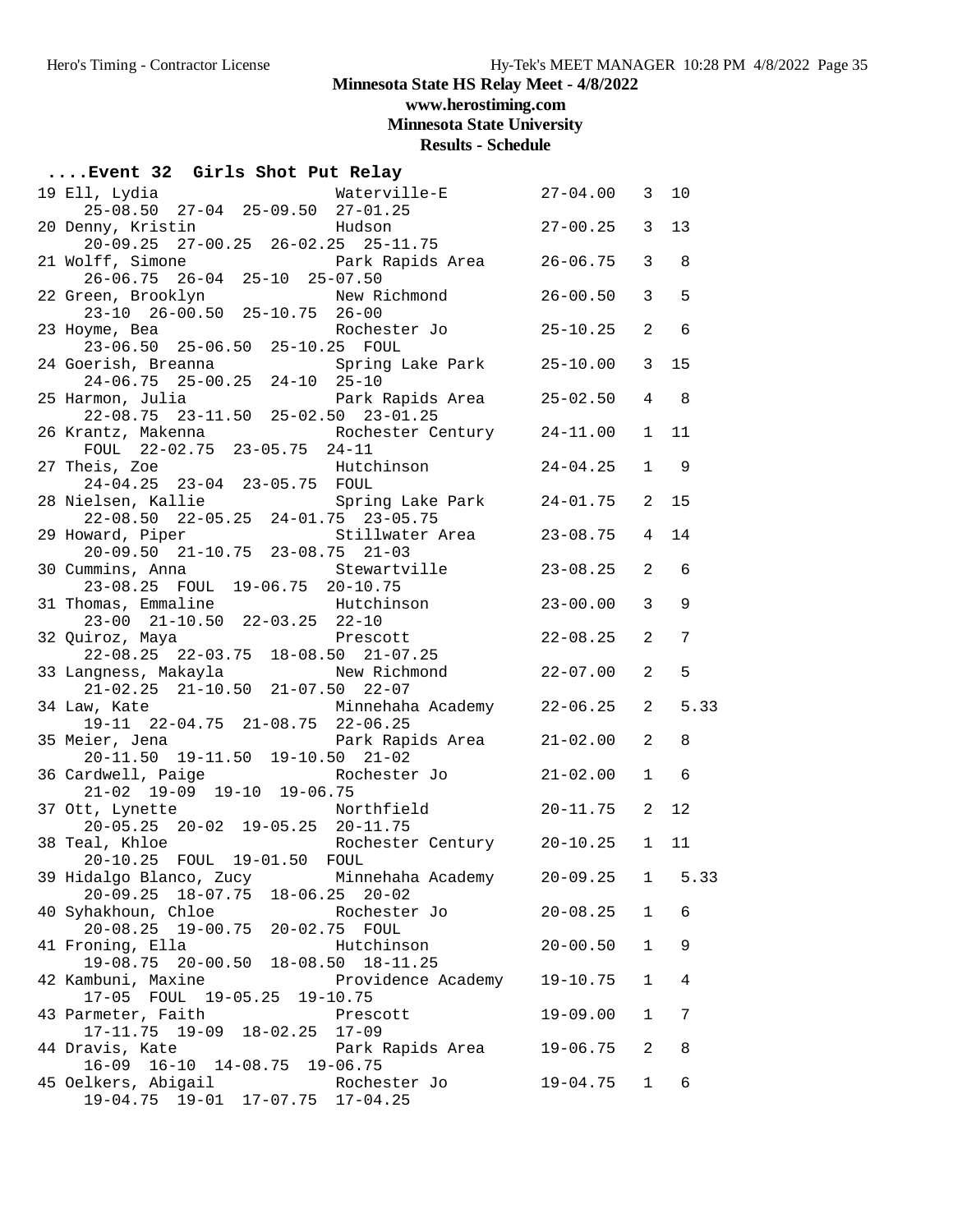**www.herostiming.com**

**Minnesota State University**

**Results - Schedule**

| Event 32 Girls Shot Put Relay               |              |                   |  |
|---------------------------------------------|--------------|-------------------|--|
| 46 Duffey, Kyliegh Materville-E             |              | $18-09.00$ 2 10   |  |
| 14-06 16-11.75 17-11.50 18-09               |              |                   |  |
|                                             |              | $18 - 07.50$ 2 5  |  |
| 17-11.50 18-07.50 17-10.50 18-07            |              |                   |  |
| 48 Waidelich, Payton New Richmond           |              | $18 - 05.50$ 2 5  |  |
| 17-09 15-01.25 17-11.75 18-05.50            |              |                   |  |
| 49 Ell, Nora                                | Waterville-E | $18 - 03.00$ 2 10 |  |
| $17-00.25$ $18-03$ $16-10$ $17-06.25$       |              |                   |  |
| 50 Olawuyi, Omolayo       Minnehaha Academy |              | $17-04.25$ 1 5.33 |  |
| FOUL $11-10.50$ $17-04.25$ $11-11.75$       |              |                   |  |
| 51 Lynes, Nicole Prescott                   |              | $17 - 01.50$ 1 7  |  |
| 17-01.50 15-07.25 14-11.50 15-10            |              |                   |  |
|                                             |              |                   |  |

#### **Event 33 Boys Shot Put Relay**

========================================================================== Name Year School Finals H# Points ========================================================================== 1 Freteg, Justin Stillwater Area 49-03.50 4 15 47-06.75 48-05 49-03.50 48-02.75 2 Toth, Mason New Richmond 48-11.50 4 14 FOUL 48-11.50 46-03.75 FOUL<br>3 Hill, Tristan Park 3 Hill, Tristan Park Rapids Area 46-10.25 4 10 45-10.50 44-03 45-07.75 46-10.25 4 Svir, Nick White Bear L 45-10.50 4 13 45-10.50 45-07.50 44-05.50 44-11 5 Fretag, Chris Stillwater Area 44-11.75 4 15 FOUL  $41-02.75$   $43-02.25$   $44-11.75$ 6 Roder, Payton Hudson Hudson 43-00.50 4 8 41-07.25 42-04 43-00.50 FOUL 7 Hartung, Luke<br>  $10-07, 25, 41-09, 50, 42-02, 50, 42-10, 25, 42-10, 25, 41-09, 50, 42-10, 25, 42-10, 25, 42-10, 25, 42-10, 25, 25-10, 25, 25-10, 25, 25-10, 25, 25-10, 25, 25-10, 25, 25-10, 25, 25-10, 25, 25-10, 25, 25-10,$  40-07.25 41-09.50 42-02.50 42-10.25 8 Wicht, James Providence Academy 42-08.50 1 6.66 40-04.25 39-10 41-05 42-08.50 9 Johnson, Beau 61 - Spring Lake Park 12-05.50 2 42-05.50 41-09.50 41-05.50 40-02.75 10 Heinecke, Sam New Richmond 41-10.50 4 14 41-10.50 39-07.50 41-02 41-06 11 Kelly, Hayden Northfield 41-09.25 4 11 40-05.50 41-08 41-09.25 39-10.50 12 White, Dylan Rochester Century 40-04.50 3 12 39-05 32-10 40-04.50 39-07.50 13 Pratt, Zach Mhite Bear L 40-01.75 4 13 39-10.50 39-01.25 40-01.75 FOUL 14 Olson, Jack Prescott 39-11.75 3 6 37-11 39-11.75 39-08.25 FOUL 15 Weiser, Jack 28-02 75 Rochester Century 39-11.50 4 12 39-11.50 39-10.75 38-02.75 39-06.25 16 Lomen, John Stillwater Area 39-10.50 3 15 38-01.75 38-03.25 39-07.25 39-10.50 17 Elbing, Cole Rochester Century 39-10.50 3 12 35-02 37-10.75 39-06.75 39-10.50 18 Backholm, Luke Rochester Jo 39-00.75 3 5.33 37-11.25 35-09.75 36-07.50 39-00.75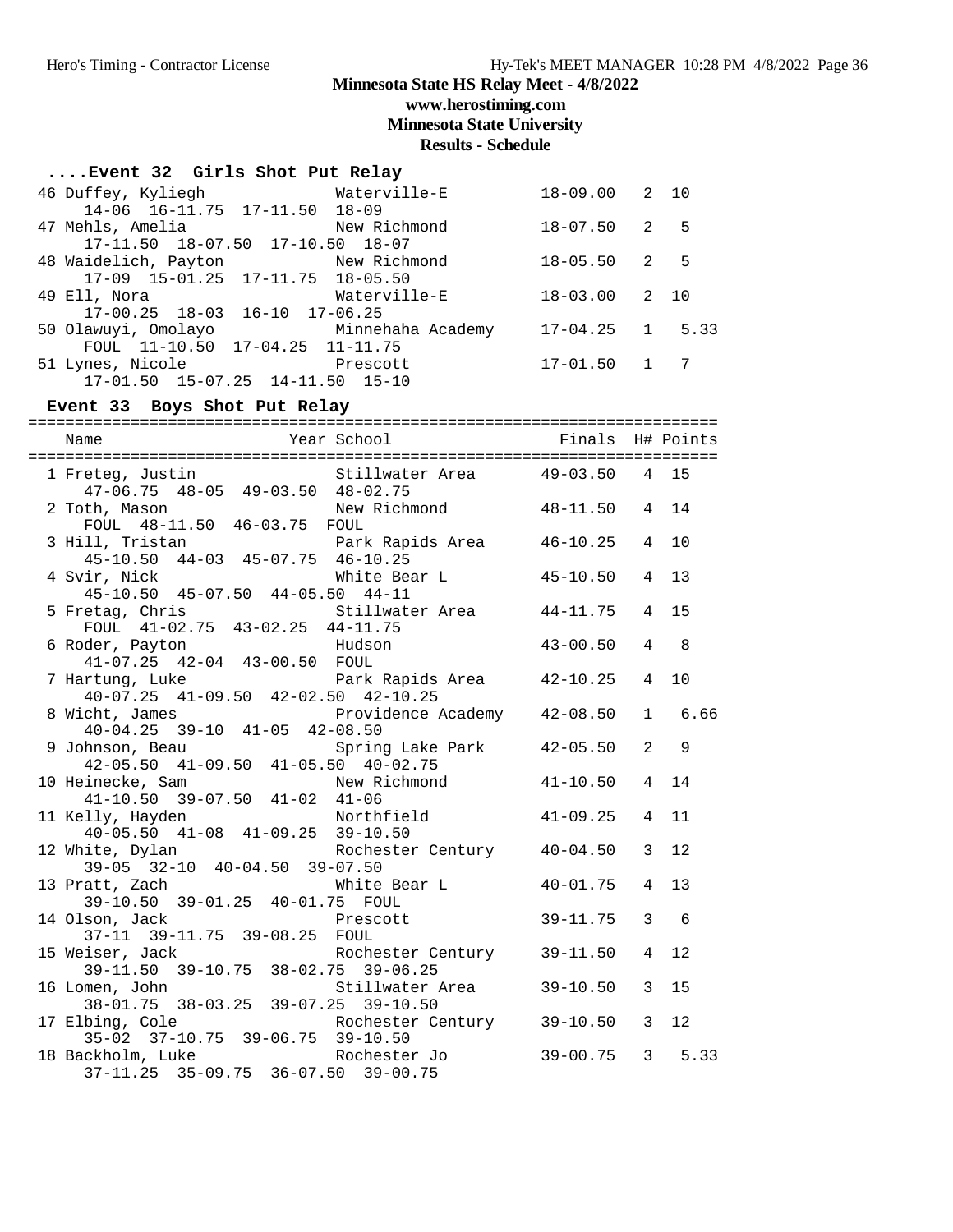**www.herostiming.com**

**Minnesota State University**

**Results - Schedule**

### **....Event 33 Boys Shot Put Relay**

| Spring Lake Park 38-10.50 3 9<br>19 Torborg, Jack                                                              |                |                |                |
|----------------------------------------------------------------------------------------------------------------|----------------|----------------|----------------|
| 38-05.75 38-10.25 38-10.50 38-01.75<br>20 Stephens, Parker New Richmond<br>38-07.50 36-08.25 37-11.75 36-05.25 | $38 - 07.50$ 4 |                | 14             |
|                                                                                                                |                |                |                |
| Spring Lake Park<br>21 Lewis, Dylan<br>$38-02.25$ $38-02$ FOUL $38-02.50$                                      | $38 - 02.50$   | 3              | 9              |
|                                                                                                                | 38-00.75       | $\mathbf{3}$   | 13             |
| 22 Ngamne, Ken Mhite Bear L<br>38-00.75 35-10.50 34-10 33-09.75                                                |                |                |                |
| Northfield<br>23 Schulz, Joseph<br>hulz, Joseph: Northfield<br>34-04.75 37-00.50 37-09.75 36-00.75             | $37 - 09.75$   | 2              | 11             |
|                                                                                                                |                | 2              | 12             |
| 24 Prochnow, Miles Rochester Century 37-09.25<br>37-03 35-00.75 37-09.25 37-00.75                              |                |                |                |
| Waterville-E                                                                                                   | $37 - 01.00$   | $\mathbf{3}$   | $\overline{7}$ |
| 25 Holicky, Dylan Waterville-E<br>37-01 36-11.50 36-05.25 35-05.25<br>26 Johnson, Ryne Northfield              |                |                |                |
|                                                                                                                | $37 - 00.25$   | $\mathbf{3}$   | 11             |
| 30-06.25 37-00.25 35-05 FOUL<br>27 Stanton, Imeleyo Mhite Bear L                                               | $36 - 07.50$   | $\overline{4}$ | 13             |
| 35-10.25 FOUL 36-07.50 FOUL                                                                                    |                |                |                |
|                                                                                                                | $35 - 01.00$   | 2              | 14             |
| 28 Feuerer, Will<br>34-10.75 35-01 34-07 34-01.25                                                              |                |                |                |
| 29 Hartwig, Johnathan Mudson                                                                                   | $35 - 00.75$   | 2              | 8              |
| 33-01.50 31-01 33-08.50 35-00.75<br>30 Shimota, Tyler Northfield                                               | $35 - 00.75$   | 2              | 11             |
| $29-05.50$ 35-00.75 33-00.25 32-01.50                                                                          |                |                |                |
| 31 Marnell, Owen<br>Hudson                                                                                     | $34 - 11.00$   | $\mathbf{3}$   | 8              |
| $31-03.75$ $30-08.25$ $34-01$ $34-11$                                                                          |                |                |                |
| Waterville-E<br>32 Rezac, Sam<br>30-11.25 30-04 34-09.75 33-07                                                 | $34 - 09.75$   | 2              | 7              |
| 33 Peterson, Bennett Stillwater Area                                                                           | $33 - 09.25$   | $\mathbf{3}$   | 15             |
| 31-08.25 33-09.25 31-00 FOUL                                                                                   |                |                |                |
| 34 Schmitz, Eli Providence Academy 33-02.00<br>32-06.50 33-02 33-01.50 33-01.50                                |                | $\overline{2}$ | 6.66           |
|                                                                                                                |                |                |                |
| 35 Quast, Isaac Materville-E<br>$31-07.75$ $32-05.25$ $33-00.50$ $31-05.75$                                    | $33 - 00.50$   | 2              | 7              |
|                                                                                                                |                | 2              | 10             |
|                                                                                                                |                |                |                |
| Hutchinson<br>37 Prokosch, Nolan                                                                               | $32 - 01.75$   | $\mathbf{1}$   | $\overline{4}$ |
| 27-00.75 32-00.50 32-01.75 31-08<br>38 Hilberg, Bennett Frovidence Academy 31-10.25 1 6.66                     |                |                |                |
| $31-06$ $31-02.75$ $31-00.50$ $31-10.25$                                                                       |                |                |                |
| 39 Kuball, Keegan Materville-E                                                                                 | $30 - 07.75$ 1 |                | 7              |
| 30-01.50 29-02 30-00.50 30-07.75                                                                               |                |                |                |
| 40 Radtke, Nolan<br>Rochester Jo                                                                               | $29 - 07.25$   |                | 1 5.33         |
| 28-01.50 29-01 28-11.25 29-07.25<br>41 Stewart, Logan<br>Prescott                                              | $29 - 03.50$   | $\mathbf{1}$   | - 6            |
| $28 - 03.50$ $28 - 02.25$<br>29-03.50 29-01.50                                                                 |                |                |                |
| 42 Martin, Malachi<br>Park Rapids Area                                                                         | $29 - 03.25$   | $\mathbf{1}$   | 10             |
| 29-03.25 28-09.25<br>$28 - 02.75$ $26 - 03.25$                                                                 |                |                |                |
| 43 Stubbe, Gabriel<br>Prescott                                                                                 | $29 - 00.50$   | 1              | 6              |
| $27-02.50$ $27-08.25$ $26-01$ $29-00.50$<br>44 Lynes, Matthew<br>Prescott                                      | $29 - 00.00$   | 1              | 6              |
| 29-00 27-10.25 28-10.75 27-06.75                                                                               |                |                |                |
| 45 Eells, Luther<br>Hutchinson                                                                                 | $28 - 09.00$   | 2              | 4              |
| 28-09 28-07.25 25-08 26-03.25                                                                                  |                |                |                |